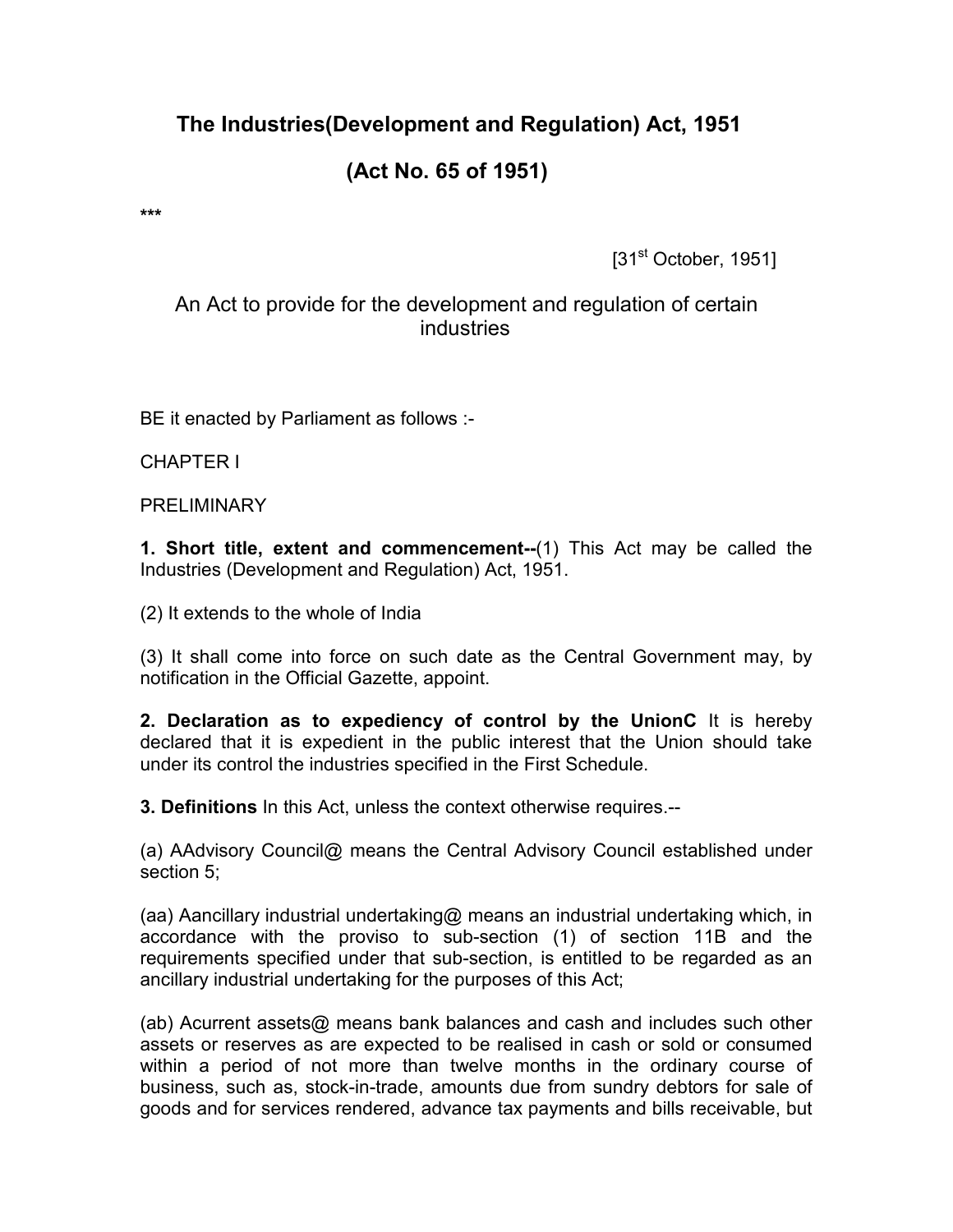does not include sums credited to a provident fund, a pension fund, a gratuity fund or any other fund for the welfare of the employees, maintained by a company owning an industrial undertaking;

(ac) Acurrent liabilities@ means liabilities which must be met on demand or within a period of twelve months from the date they are incurred; and includes any current liability which is suspended under section 18FB;

(b) ADevelopment Council@ means a Development Council established under section 6;

(bb) Aexisting industrial undertaking@ means --

(a) in the case of an industrial undertaking pertaining to any of the industries specified in the First Schedule as originally enacted, an industrial undertaking which was in existence on the commencement of this Act or for the establishment of which effective steps had been taken before such commencement, and

(b) in the case of an industrial undertaking pertaining to any of the industries added to the First Schedule by an amendment thereof, an industrial undertaking which is in existence on the coming into force of such amendment or for the establishment of which effective steps had been taken before the coming into force of such amendment;

(c) Afactory@ means any premises, including the precincts thereof, in any part of which a manufacturing process is being carried on or is ordinarily so carried on--

(i) with the aid of power, provided that fifty or more workers are working or were working thereon on any day of the preceding twelve months; or

(ii) without the aid of power, provided that on hundred or more workers are working or were working thereon on any day of the preceding twelve months and provided further that in no part of such premises any manufacturing process is being carried on with the aid of power;

(cc) AHigh Court@ means the High Court having jurisdiction in relation the place at which the registered office of a company is situate;

(d) Aindustrial undertaking@ means any undertaking pertaining to a scheduled industry carried on in one or more factories by any person or authority including Government;

(ad) Anew article@, in relation to an industrial undertaking which is registered or in respect of which a licence or permission has been issued under this Act, means --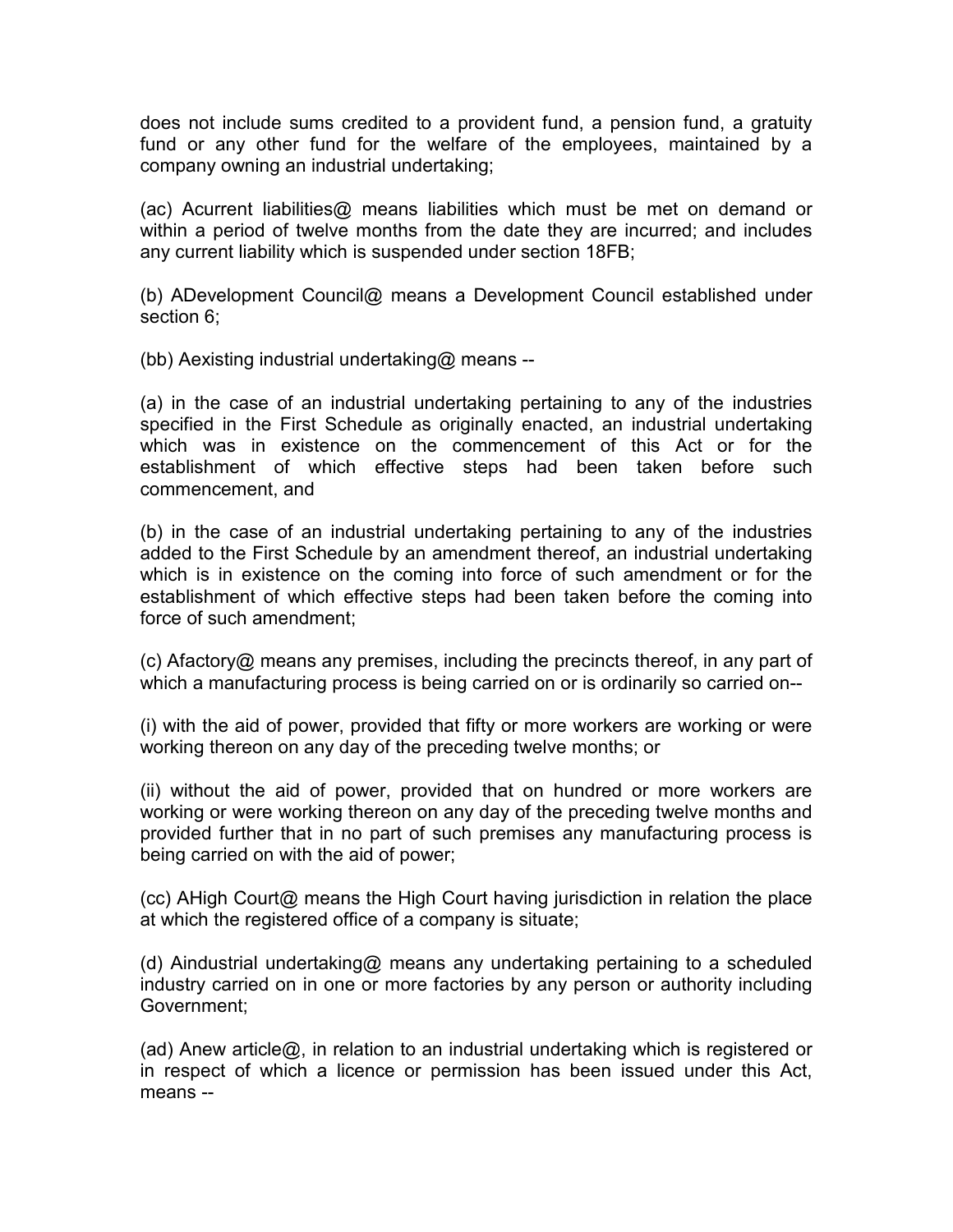(a) any article which falls under an item in the First Schedule other than the item under which articles ordinarily manufactured or produced in the industrial undertaking at the date of registration or issue of the licence or permission, as the case may be, fall;

(b) any article which bears a mark as defined in the Trade Marks Act, 1940 (5 of 1940), or which is the subject of a patent, if at the date of registration or issue of the licence or permission, as the case may be, the industrial undertaking was not manufacturing or producing such article bearing that mark or which is the subject of that patent;

(e) Anotified order@ means an order notified in the Official Gazette;

(f) Aowner@, in relation to an industrial undertaking, means the person who, or the authority which, has the ultimate control over the affairs of the undertaking, and, where the said affairs are entrusted to a manager, managing director or managing agent, such manager, managing director or managing agent shall be deemed to be the owner of the undertaking;

(g) Aprescribed@ means prescribed by rules made under this Act;

(h) Aschedule@ means a Schedule to this Act;

(i) Ascheduled industry@ means any of the industries specified in the First Schedule;

(j) Asmall scale industrial undertaking@ means an industrial undertaking which, in accordance with the requirements specified under sub-section (1) of section 11B, is entitled to be regarded as a small scale industrial undertaking for the purposes of this Act;

(k) words and expressions used herein but not defined in this Act and defined in the Companies Act, 1956 (1 of 1956), have the meanings respectively assigned to them in that Act.

4. [Saving.] Rep., by the Industries (Development and Regulation) Amendment Act, 1953 (26 of 1953), s.3 (w.e.f. 1.10.1953).

CHAPTER II

THE CENTRAL ADVISORY COUNCIL AND DEVELOPMENT COUNCILS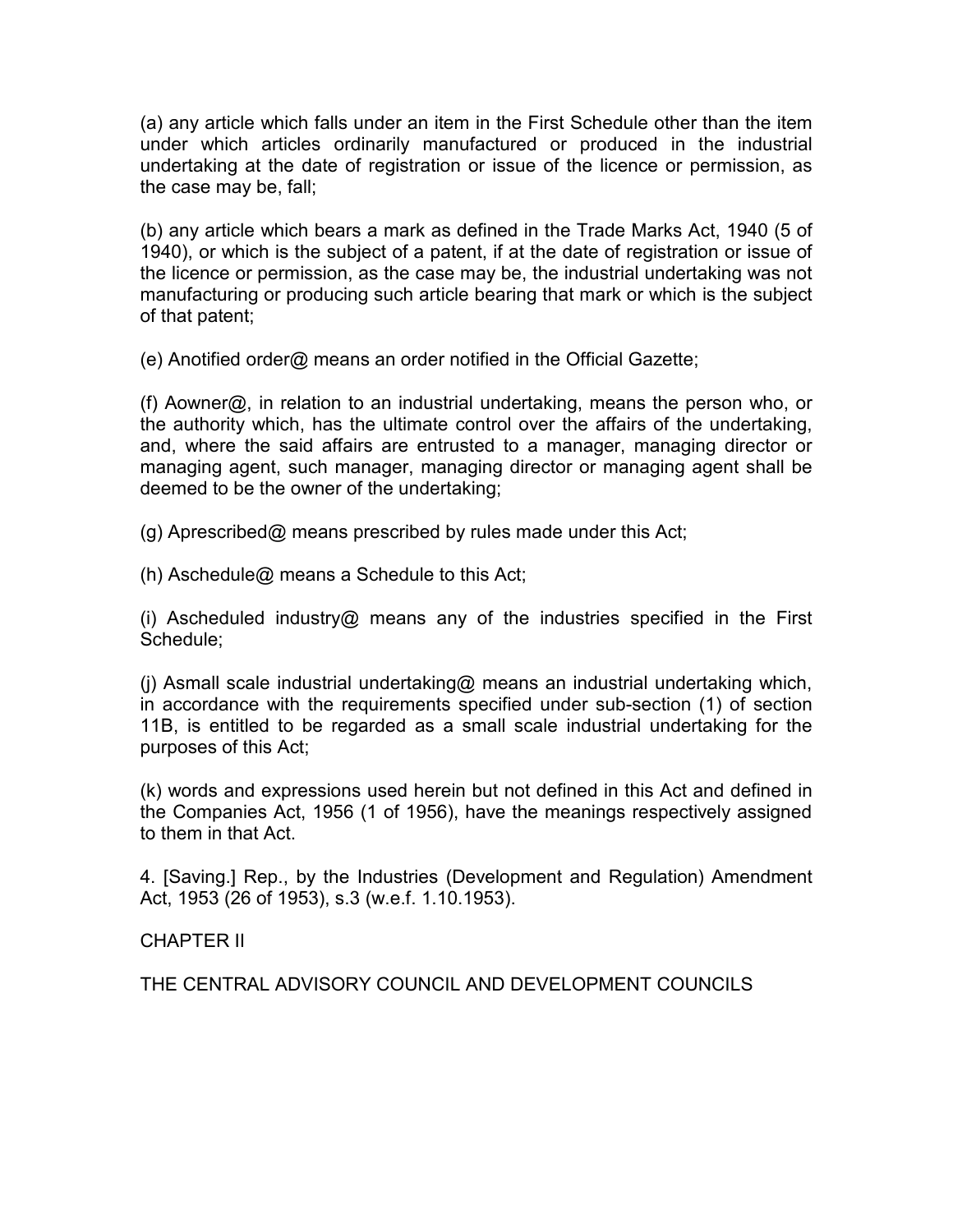5. Establishment and constitution of Central Advisory Council and its functions.- (1) For the purpose of advising it on matters concerning the development and regulation of scheduled industries, the Central Government may, by notified order, establish a Council to be called the Central Advisory Council.

(2) The Advisory Council shall consist of a Chairman and such other members, not exceeding thirty in number, all of whom shall be appointed by the Central Government from among persons who are in its opinion capable of representing the interests of-

(a) owners of industrial undertakings in scheduled industries;

(b) persons employed in industrial undertakings in scheduled industries;

(c) consumers of goods manufactured or produced by scheduled industries;

(d) such other class of persons including primary producers, as in the opinion of the Central Government, ought to be represented on the Advisory Council.

(3) The term of office of, the procedure to be followed in the discharge of their functions by, and the manner of filling casual vacancies among, members of the Advisory Council, shall be such as may be prescribed.

(4) The Central Government shall consult the Advisory Council in regard to-

(a) the making of any rules, other than the first rules to be made under subsection(3); and may consult the Advisory Council in regard to any other matter connected with the administration of this Act in respect of which the Central Government may consider it necessary to obtain the advice of the Advisory Council.

6. Establishment and constitution of Development Councils and their functions - (1) The Central Government may, by notified order, establish for any scheduled industry or group of scheduled industries, a body of persons to be called a Development Council which shall consist of members who in the opinion of the Central Government are-

(a) persons capable of representing the interests of owners of industrial undertakings in the scheduled industry or group of scheduled industries;

(b) persons having special knowledge of matters relating to the technical or other aspects of the scheduled industry or group of scheduled industries;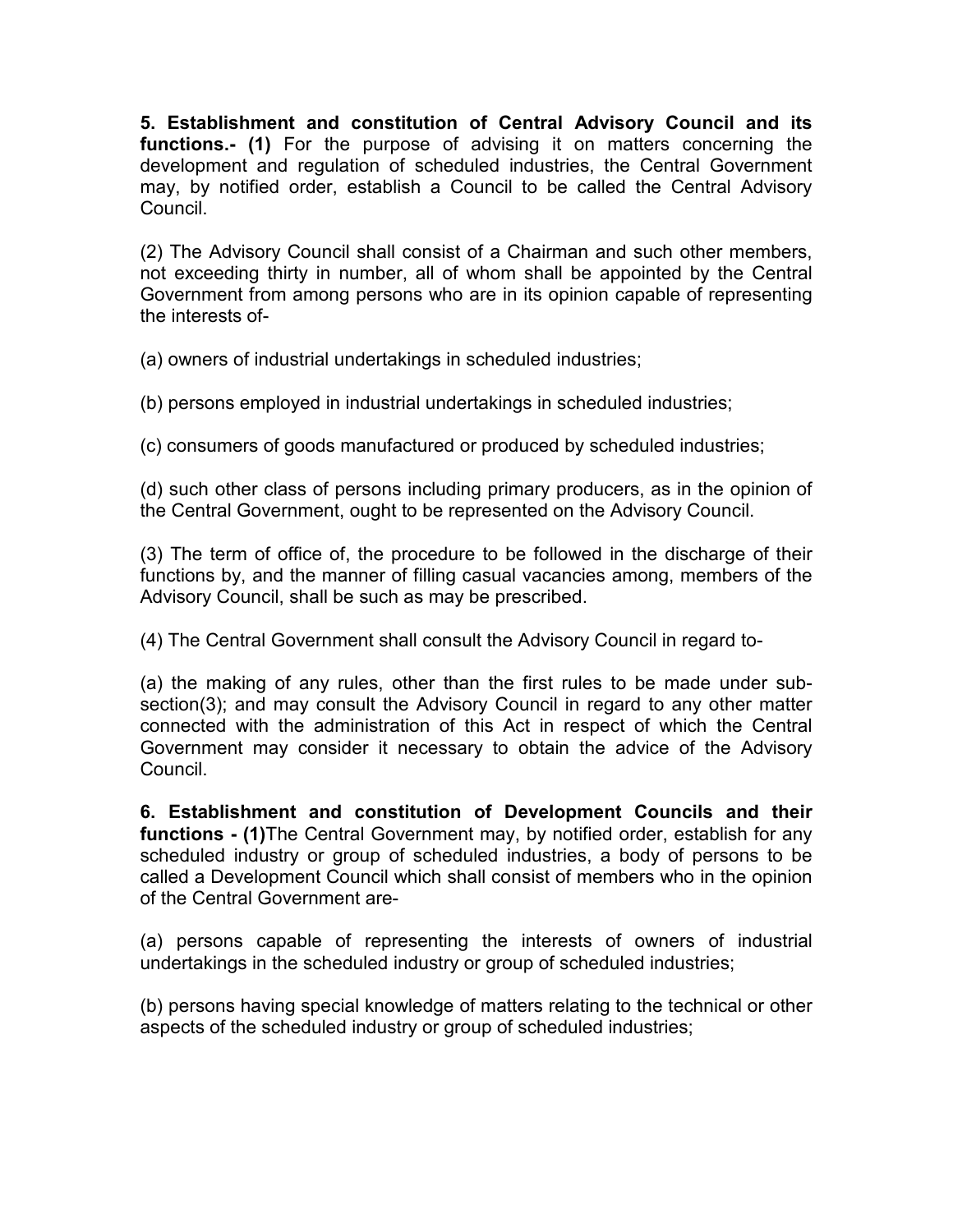(c) persons capable of representing the interests of persons employed in industrial undertakings in the scheduled industry or group of scheduled industries;

(d) persons not belonging to any of the aforesaid categories, who are capable of representing the interests of consumers of goods manufactured or produced by the scheduled industry or group of scheduled industries.

(2) The number and the term of office of, and the procedure to be followed in the discharge of their functions by, and the manner of filling casual vacancies among members of a Development Council shall be such as may be prescribed.

(3) Every Development Council shall be, by virtue of this Act, a body corporate by such name as may be specified in the notified order establishing it, and may hold and transfer property and shall by the said name sue and be sued.

(4) A Development Council shall perform such functions of a kind specified in the Second Schedule as may be assigned to it by the Central Government and for whose exercise by the Development Council it appears to the Central Government expedient to provide in order to increase the efficiency or productivity in the scheduled industry or group of scheduled industries for which the Development Council is established, to improve or develop the service that such industry or group of industries renders or could render to the community, or to enable such industry or group of industries to render such service more economically.

(5) A Development Council shall also perform such other functions as it may be required to perform by or under any other provision of this Act.

7. Reports and Accounts of Development Councils.- (1) A Development Council shall prepare and transmit to the Central Government and the Advisory Council, annually, a report setting out what has been done in the discharge of its functions during the financial year last completed.

(2) The Report shall include a statement of the account of the Development Council for that year, and shall be transmitted as soon as accounts therefor have been audited, together with a copy of any report made by the auditors on the accounts.

(3) The statement of account shall be in such form as may be prescribed being a form which shall conform to the best commercial standards, and the statement shall show the total of remuneration and allowances paid during the year to members and officers of the Council.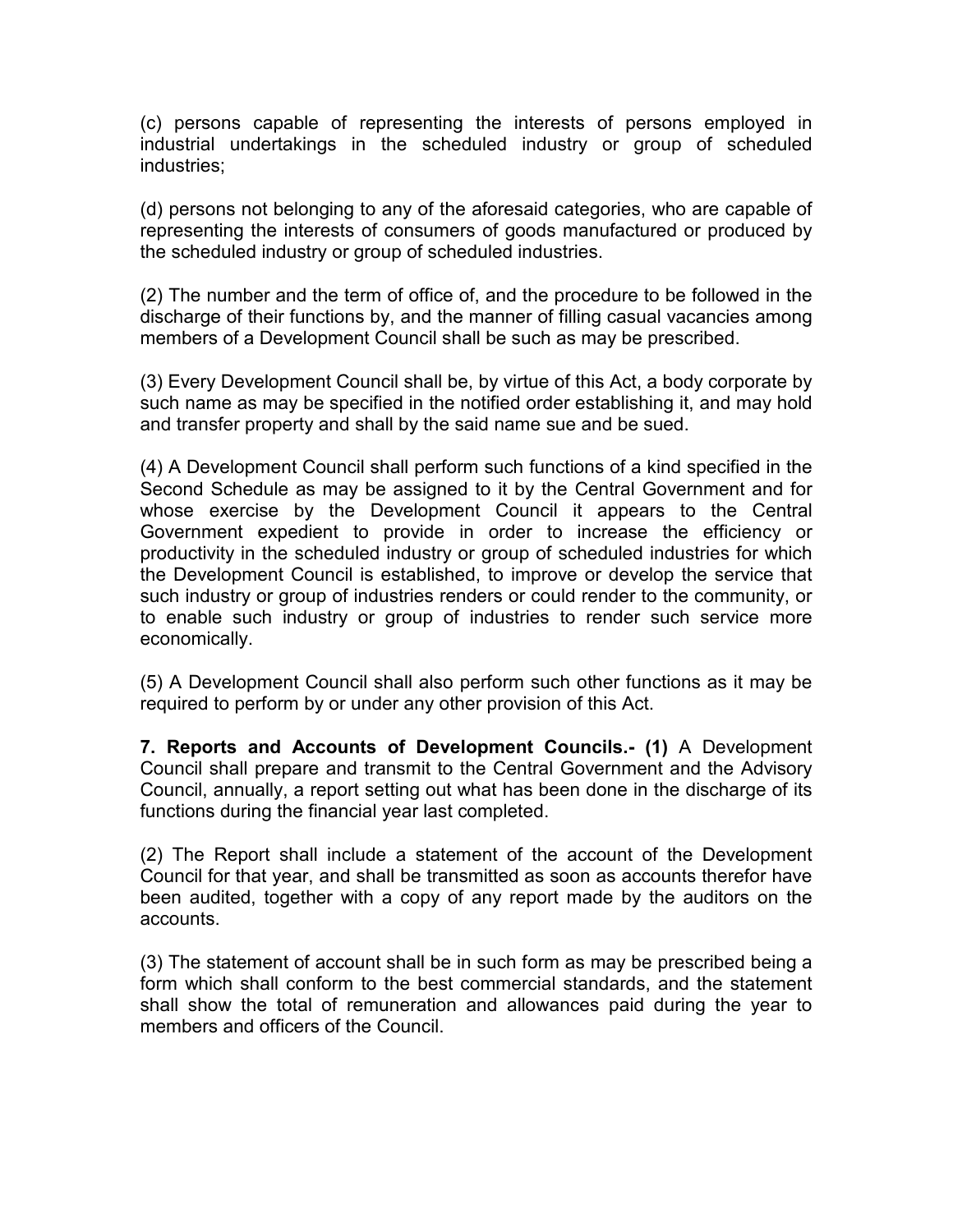(4) A copy of each such report of a Development Council, or made by the auditors on its accounts, shall be laid before Parliament by the Central Government.

8. Dissolution of Development Council - (1) The Central Government may, if it is satisfied that a Development Council should cease to continue in being, by notified order, dissolve that Development Council.

(2) On the dissolution of a Development Council under sub-section (1), the assets of the Development Council, after its liabilities, if any, are met therefrom, shall vest in the Central Government for the purposes of this Act.

9. Imposition of cess on scheduled industries in certain cases - (1) There may be levied and collected as a cess for the purposes of this Act on all goods manufactured or produced in any such scheduled industry as may be specified in this behalf by the Central Government by notified order a duty of excise at such rate as may be specified in the notified order, and different rates may be specified for different goods or different classes of goods:

Provided that no such rate shall in any case exceed two annas per cent of the value of the goods.

Explanation.- In this sub-section, the expression Avalue@ in relation to any goods shall be deemed to be the wholesale cash price for which such goods of the like kind and quality are sold or are capable of being sold for delivery at the place of manufacture and at the time of their removal therefrom, without any abatement or deduction whatever except trade discount and the amount of duty then payable.

(2) The cess shall be payable at such intervals, within such time and in such manner as may be prescribed, and any rules made in this behalf may provide for the grant of a rebate for prompt payment of the cess.

(3) The said cess may be recovered in the same manner as an arrear of land revenue.

(4) The Central Government may hand over the proceeds of the cess collected under this section in respect of the goods manufactured or produced by any scheduled industry or group of scheduled industries to the Development Council established for that industry or group of industries, and where it does so, the Development Council shall utilise the said proceeds -

(a) to promote scientific and industrial research with reference to the scheduled industry or group of scheduled industries in respect of which the Development Council is established;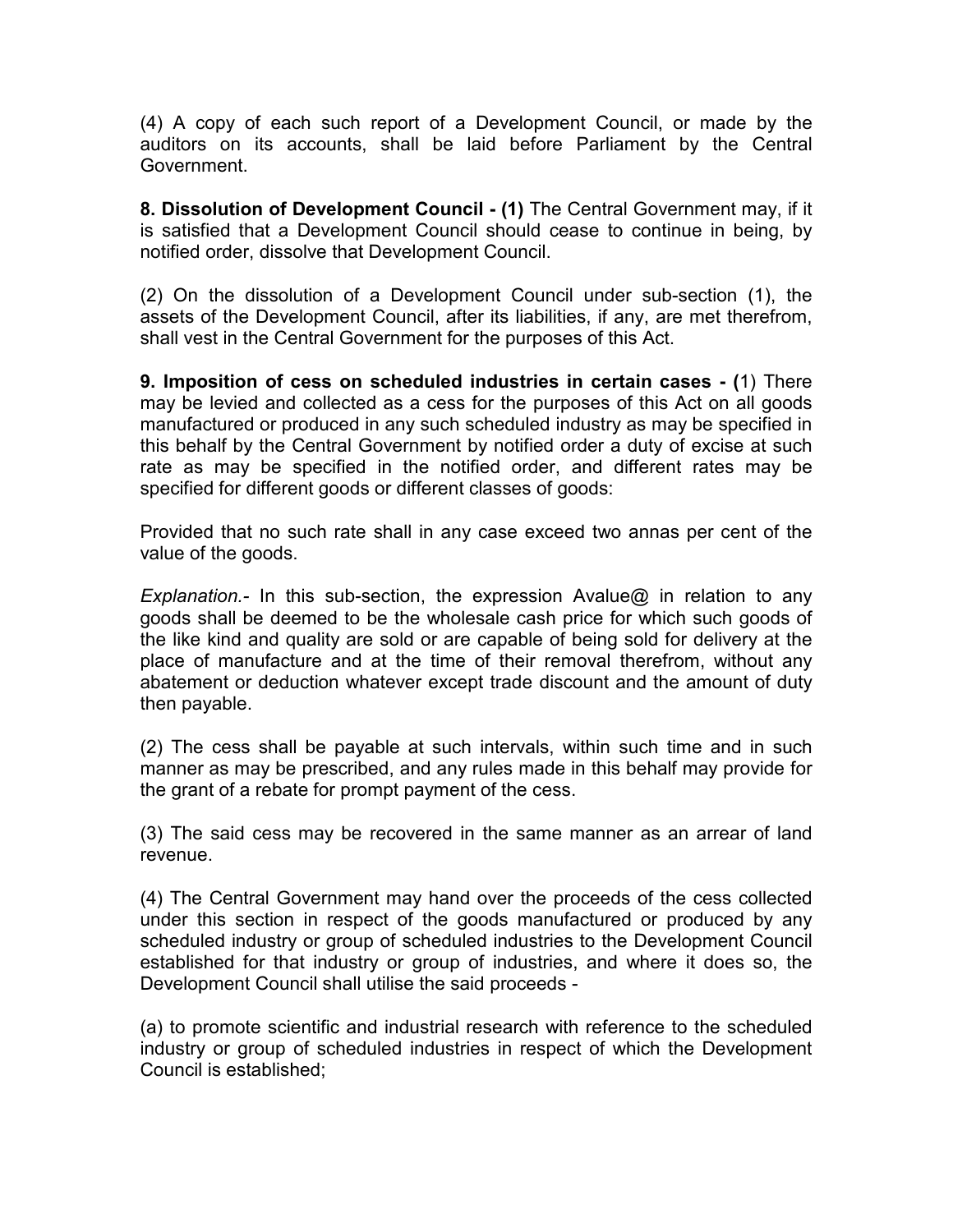(b) to promote improvements in design and quality with reference to the products of such industry or group of industries;

(c) to provide for the training of technicians and labour in such industry or group of industries;

(d) to meet such expenses in the exercise of its functions and its administrative expenses as may be prescribed.

### CHAPTER III

### REGULATION OF SCHEDULED INDUSTRIES

10. Registration of existing industrial undertakings C (1) The owner of every existing industrial undertaking, not being the Central Government, shall, within such period as the Central Government may, by notification in the Official Gazette, fix in this behalf with respect to industrial undertakings generally or with respect to any class of them, register the undertaking in the prescribed manner.

(2) The Central Government shall also cause to be registered in the same manner every existing industrial undertaking of which it is the owner.

(3) Where an industrial undertaking is registered under this section, there shall be issued to the owner of the undertaking or the Central Government, as the case may be, a certificate of registration containing the productive capacity of the industrial undertaking and such other particulars as may be prescribed.

(4) The owner of every industrial undertaking to whom a certificate of registration has been issued under this section before the commencement of the Industries (Development and Regulation) Amendment Act, 1973 (67 of 1973), shall, if the undertaking falls within such class of undertakings as the Central Government may, by notification in the Official Gazette, specify in this behalf, produce, within such period as may be specified in such notification, the certificate of registration for entering therein the productive capacity of the industrial undertaking and other prescribed particulars.

(5) In specifying the productive capacity in any certificate of registration issued under sub-section (3), the Central Government shall take into consideration the productive or installed capacity of the industrial undertaking as specified in the application for registration made under sub-section (1), the level of production immediately before the date on which the application for registration was made under sub-section (1), the level of the highest annual production during the three years immediately preceding the introduction in Parliament of the Industries (Development and Regulation) amendment Bill, 1973, the extent to which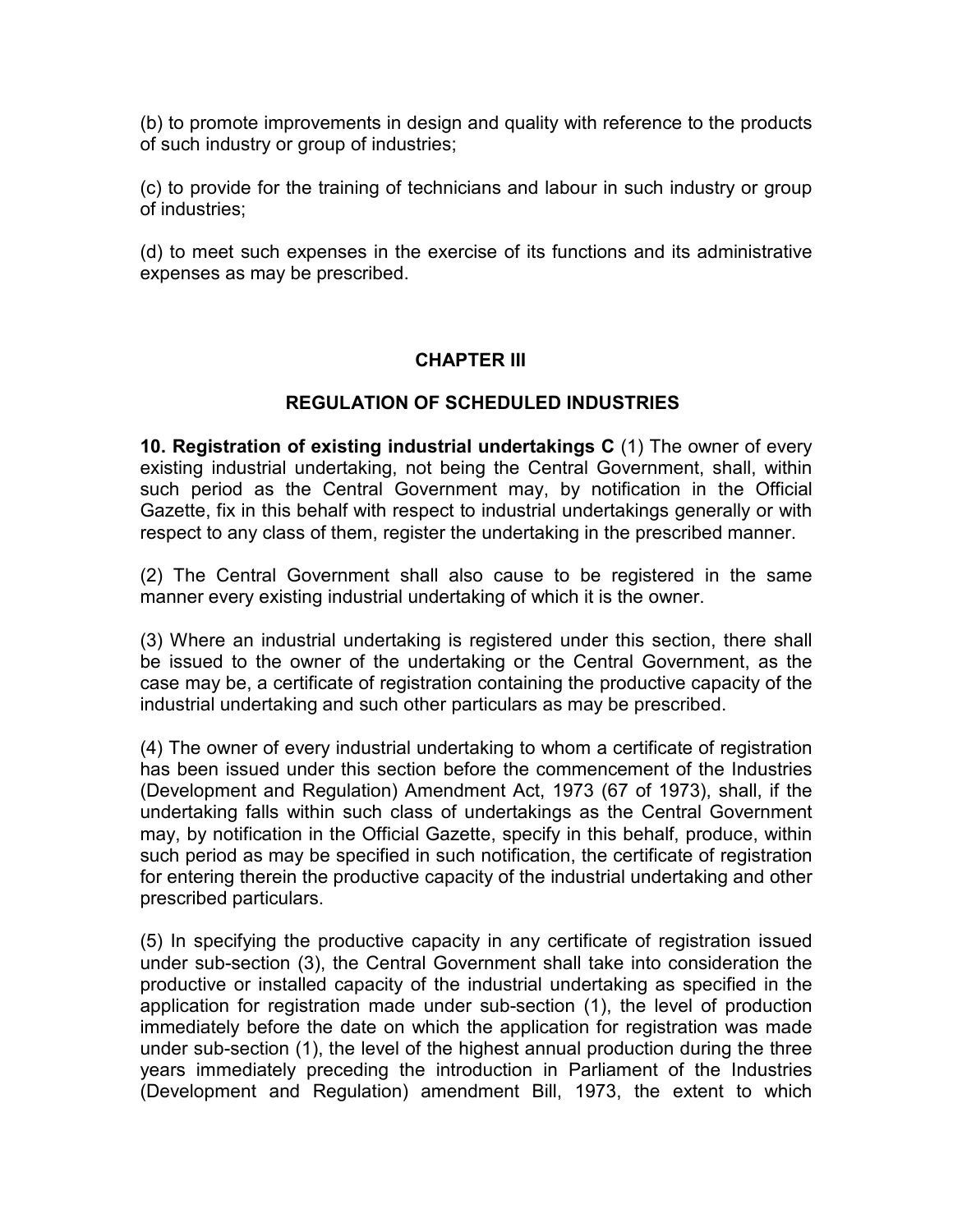production during the said period was utilised for export and such other factors as the Central Government may consider relevant including the extent of underutilisation of capacity, if any, during the relevant period due to any cause.

10A. Revocation of registration in certain cases C If the Central Government is satisfied that the registration of any industrial undertaking has been obtained by misrepresentation as to an essential fact or that any industrial undertaking has ceased to be registrable under this Act by reason of any exemption granted under this Act becoming applicable thereto or that for any other reason the registration has become useless or ineffective and therefore requires to be revoked the Central Government may after giving an opportunity to the owner of the undertaking to be heard revoke the registration.

11. Licensing of new industrial undertakings C (1) No person or authority other than the Central Government, shall, after the commencement of this Act, establish any new industrial undertaking, except under and in accordance with a licence issued in that behalf by the Central Government:

Provided that a Government other than the Central Government may, with the previous permission of the Central Government, establish a new industrial undertaking.

(2) A licence or permission under sub-section (1) may contain such conditions including, in particular, conditions as to the location of the undertaking and the minimum standards in respect of size to be provided therein as the Central Government may deem fit to impose in accordance with the rules, if any, made under section 30.

11A. Licence for producing or manufacturing new articles C The owner of an industrial undertaking not being the Central Government which is registered under section 10 or in respect of which a licence or permission has been issued under section 11 shall not produce or manufacture any new article unless --

(a) in the case of an industrial undertaking registered under section 10, he has obtained a licence for producing or manufacturing such new article; and

(b) in the case of an industrial undertaking in respect of which a licence or permission has been issued under section 11, he has had the existing licence or permission amended in the prescribed manner.

11B. Power of Central Government to specify the requirements which shall be complied with by small scale industrial undertakings - (1) The Central Government may, with a view to ascertaining which ancillary and small scale industrial undertakings need supportive measures, exemptions or other favourable treatment under this Act to enable them to maintain their viability and strength so as to be effective in -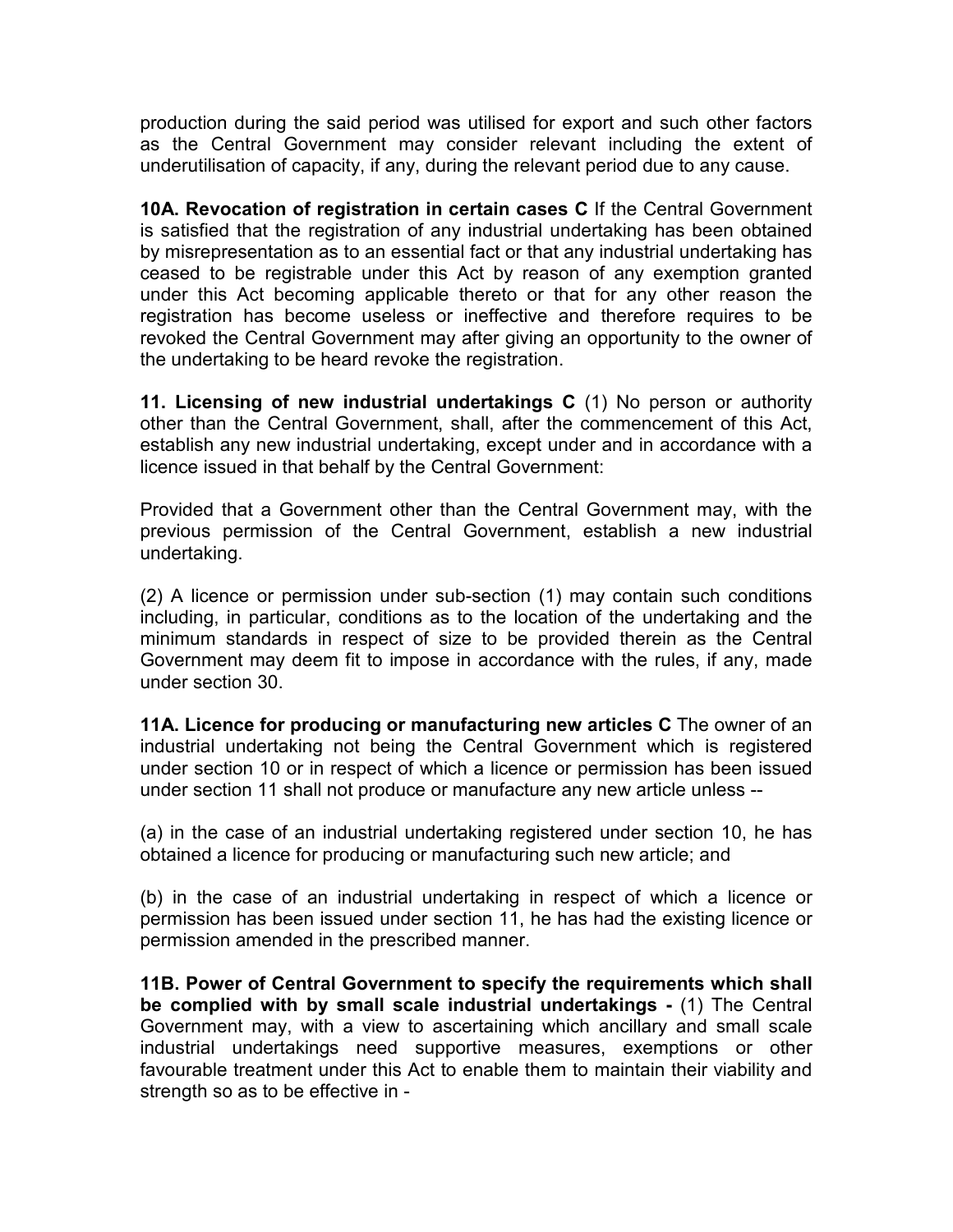(a) promoting in a harmonious manner the industrial economy of the country and easing the problem of unemployment, and

(b) securing that the ownership and control of the material resources of the community are so distributed as best to subserve the common good,

specify, having regard to the factors mentioned in sub-section (2), by notified order, the requirements which shall be complied with by an industrial undertaking to enable it to be regarded, for the purposes of this Act, as an ancillary, or a small scale, industrial undertaking and different requirements may be so specified for different purposes or with respect to industrial undertakings engaged in the manufacture or production of different articles :

Provided that no industrial undertaking shall be regarded as an ancillary industrial undertaking unless it is, or is proposed to be, engaged in -

(i) the manufacture of parts, components, sub-assemblies, toolings or intermediates; or

(ii) rendering of services, or supplying or rendering, not more than fifty per cent of its production or its total services, as the case may be, to other units for production of other articles.

(2) The factors referred to in sub-section (1) are the following, namely :-

(a) the investment by the industrial undertaking in -

(i) plant and machinery, or

(ii) land, buildings, plant and machinery;

(b) the nature of ownership of the industrial undertaking;

(c) the smallness of the number of workers employed in the industrial undertaking;

(d) the nature, cost and quality of the product of the industrial undertaking;

(e) foreign exchange, if any, required for the import of any plant or machinery by the industrial undertaking; and

(f) such other relevant factors as may be prescribed.

(3) A copy of every notified order proposed to be made under sub-section (1) shall be laid in draft before each House of Parliament, while it is in session, for a total period of thirty days which may be comprised in one session or in two or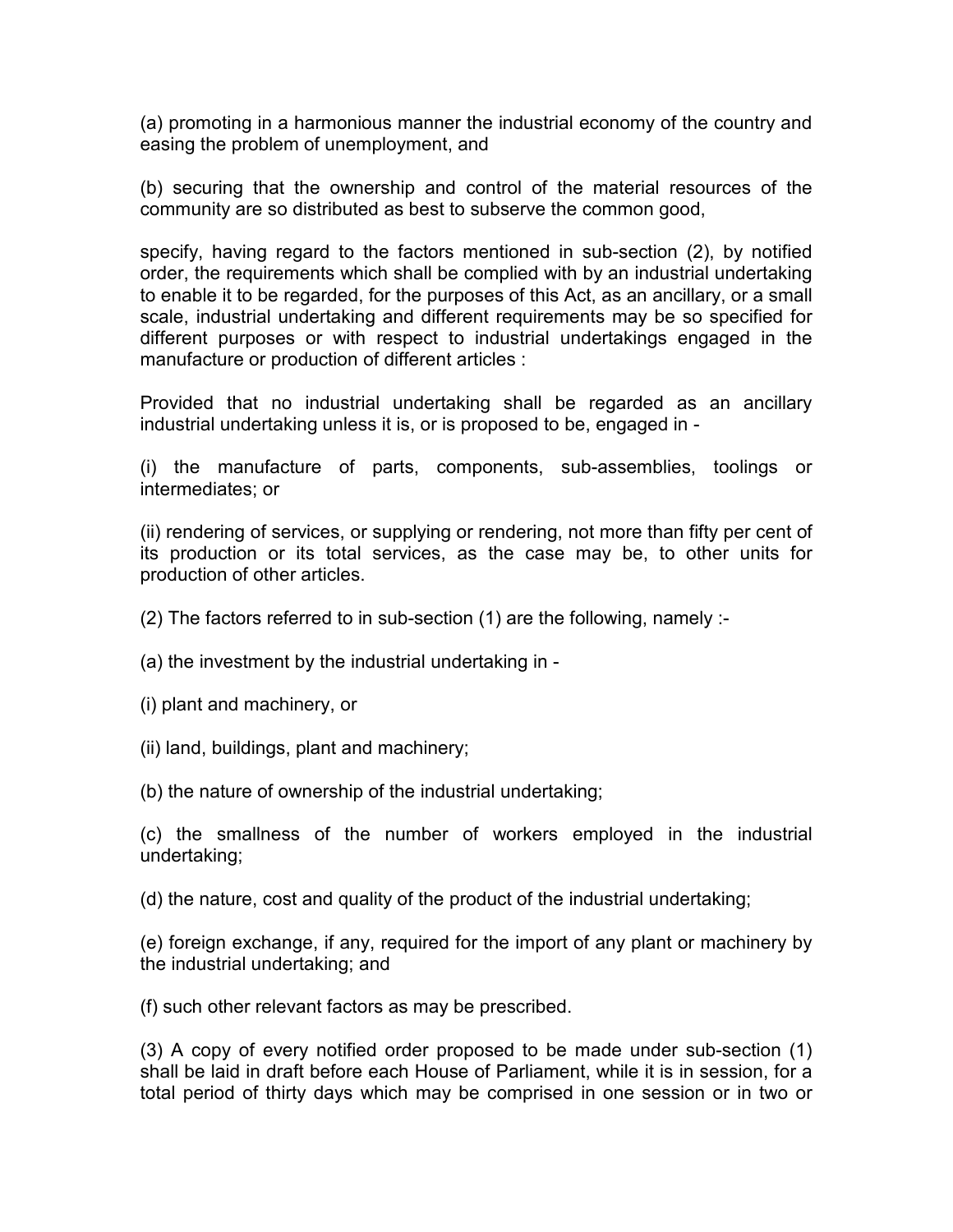more successive sessions, and if, before the expiry of the session immediately following the session or the successive sessions aforesaid, both Houses agree in disapproving the issue of the proposed notified order or both Houses agree in making any modification in the proposed notified order, the notified order shall not be made, or, as the case may be, shall be made only in such modified form as may be agreed upon by both the Houses.

(4) Notwithstanding anything contained in sub-section (1), an industrial undertaking which, according to the law for the time being in force, fell, immediately before the commencement of the Industries (Development and Regulation) Amendment Act, 1984, under the definition of an ancillary, or small scale, industrial undertaking, shall, after such commencement, continue to be regarded as an ancillary, or small scale, industrial undertaking for the purposes of this Act until the definition aforesaid is altered or superseded by any notified order made under sub-section (1).

12. Revocation and amendment of licences in certain cases - (1) If the Central Government is satisfied, either on a reference made to it in this behalf or otherwise, that any person or authority, to whom or to which, a licence has been issued under section 11, has, without reasonable cause, failed to establish or to take effective steps to establish the new industrial undertaking in respect of which the licence has been issued within the time specified therefor or within such extended time as the Central Government may think fit to grant in any case, it may revoke the licence.

(2) Subject to any rules that may be made in this behalf, the Central Government may also vary or amend any licence issued under section 11:

Provided that no such power shall be exercised after effective steps have been taken to establish the new industrial undertaking in accordance with the licence issued in this behalf.

(3) The provisions of this section shall apply in relation to a licence issued under section 11A or where a licence has been amended under that section, to the amendment thereof, as they apply in relation to a licence issued under section 11.

13. Further provision for licensing or industrial undertakings in special cases - (1) No owner of an industrial undertaking, other than the Central Government, shall -

(a) in the case of an industrial undertaking required to be registered under section 10, but which has not been registered within the time fixed for the purpose under that section, carry on the business of that undertaking after the expiry of such period, or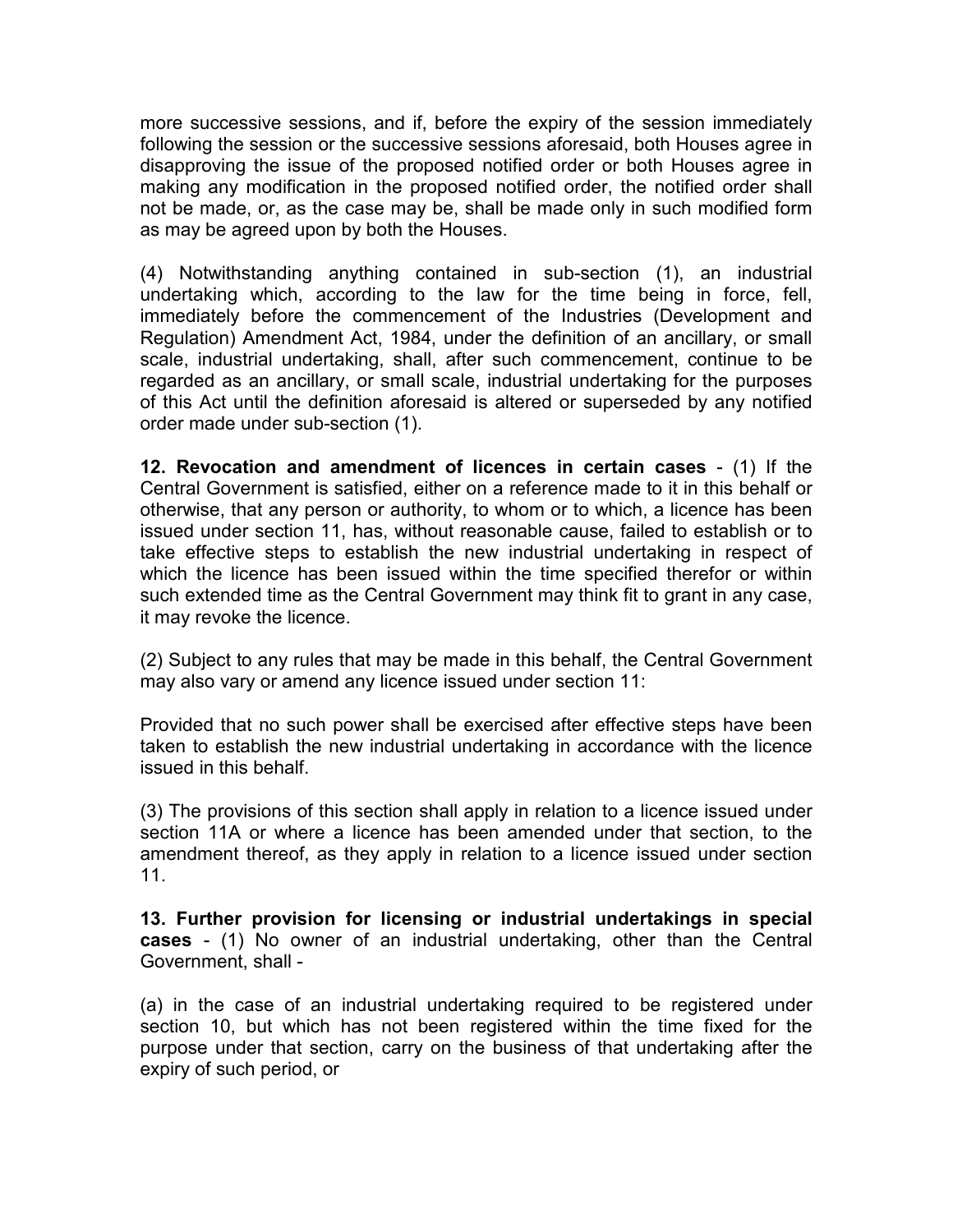(b) in the case of an industrial undertaking the registration in respect of which has been revoked under section 10A, carry on the business of the undertaking after the revocation, or

(c) in the case of an industrial undertaking to which the provisions of this Act did not originally apply but became applicable after the commencement of this Act for any reason, carry on the business of the undertaking after the expiry of three months from the date on which the provisions of this Act became so applicable, or

(d) effect any substantial expansion of an industrial undertaking which has been registered or in respect of which a licence or permission has been issued, or

(e) change the location of the whole or any part of an industrial undertaking which has been registered,

except under, and in accordance with, a licence issued in that behalf by the Central Government, and, in the case of a State Government, except under and in accordance with the previous permission of the Central Government.

(2) The provisions of sub-section (2) of section 11 and of section 12 shall apply, so far as may be, in relation to the issue of licences or permissions to any industrial undertaking referred to in this section as they apply in relation to the issue of licences or permissions to a new industrial undertaking.

Explanation - For the purposes of this section, Asubstantial expansion@means the expansion of an existing industrial undertaking which substantially increases the productive capacity of the undertaking, or which is of such a nature as to amount virtually to a new industrial undertaking, but does not include any such expansion as is normal to the undertaking having regard to its nature and the circumstances relating to such expansion.

14. Procedure for the grant of licence or permission - Before granting any licence or permission under section 11, section 11A, section 13 or section 29B, the Central Government may require such officer or authority as it may appoint for the purpose, to make a full and complete investigation in respect of applications received in this behalf and report to it the result of such investigation and in making any such investigation, the officer or authority shall follow such procedure as may be prescribed.

15. Power to cause investigation to be made into scheduled industries or industrial undertakings - Where the Central Government is of the opinion that -

(a) in respect of any scheduled industry or industrial undertaking or undertakings-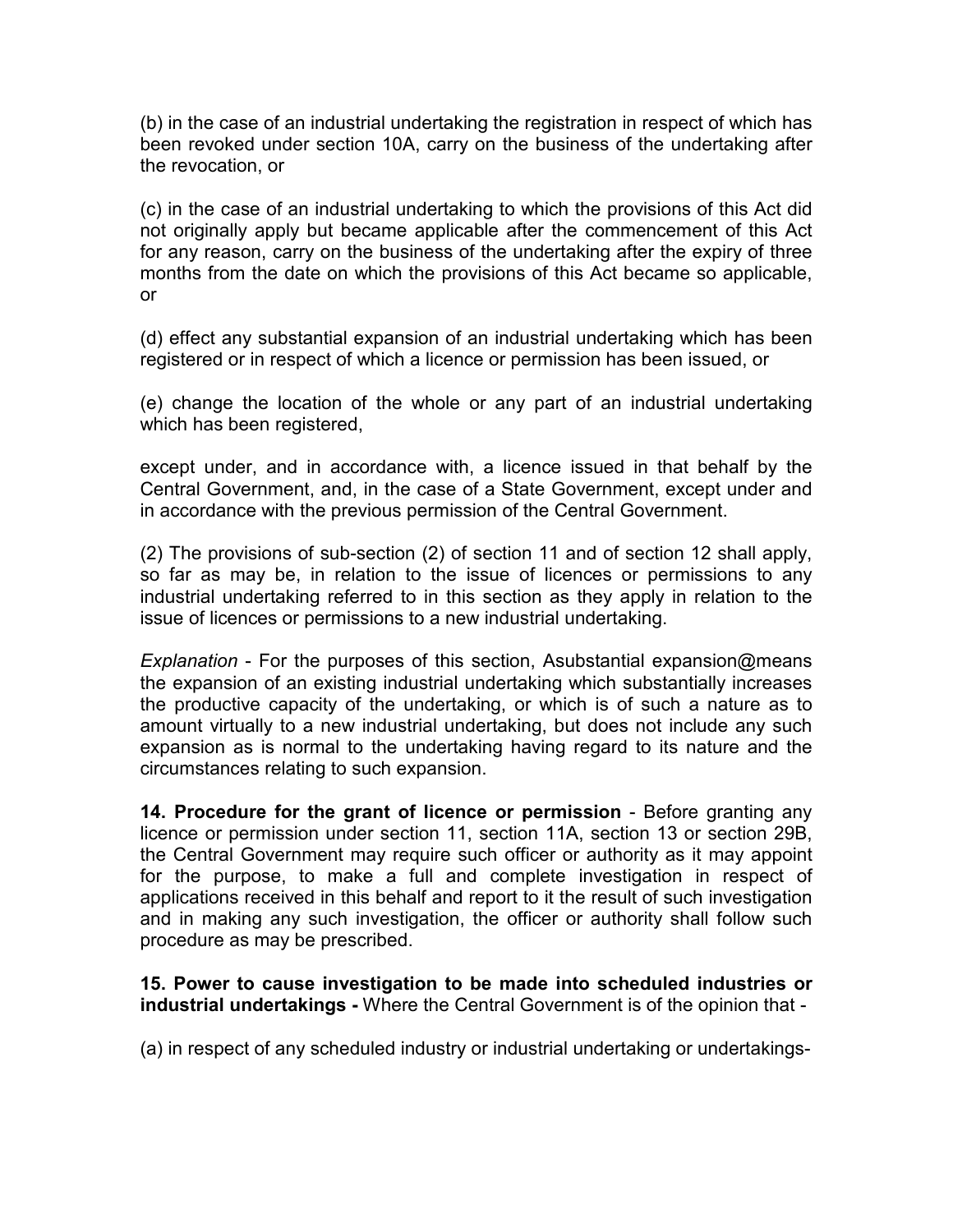(i) there has been, or is likely to be, a substantial fall in the volume of production in respect of any article or class of articles relatable to that industry or manufactured or produced in the industrial undertaking or undertakings, as the case may be; for which, having regard to the economic conditions prevailing, there is no justification; or

(ii) there has been, or is likely to be, a marked deterioration in the quality of any article or class of articles relatable to that industry or manufactured or produced in the industrial undertaking or undertakings, as the case may be, which could have been or can be avoided; or

(iii) there has been or is likely to be a rise in the price of any article or class of articles relatable to that industry or manufactured or produced in the industrial undertaking or undertakings, as the case may be, for which there is no justification; or

(iv) it is necessary to take any such action as is provided in this Chapter for the purpose of conserving any resources of national importance which are utilised in the industry or the industrial undertaking or undertakings, as the case may be; or

(b) any industrial undertaking is being managed in a manner highly detrimental to the scheduled industry concerned or to public interest,

the Central Government may make or cause to be made a full and complete investigation into the circumstances of the case by such person or body of persons as it may appoint for the purpose.

15A. Power to investigate into the affairs of a company in liquidation - (1) Where a company, owing an industrial undertaking, is being wound up by or under the supervision of the High Court, and the business of such company is not being continued, the Central Government may, if it is of opinion that it is necessary, in the interests of the general public and, in particular, in the interests of production, supply or distribution of articles or class of articles relatable to the concerned scheduled industry, to investigate into the possibility of running or restarting the industrial undertaking, make an application to the High Court praying for permission to make, or cause to be made, an investigation into such possibility by such person or body of persons as that Government may appoint for the purpose.

(2) Where an application is made by the Central Government under sub-section (1), the High Court shall, notwithstanding anything contained in the Companies Act, 1956 (7 of 1956), or in any other law for the time being in force, grant the permission prayed for.

16. Powers of Central Government on completion of investigation under section 15- (1) If after making or causing to be made any such investigation as is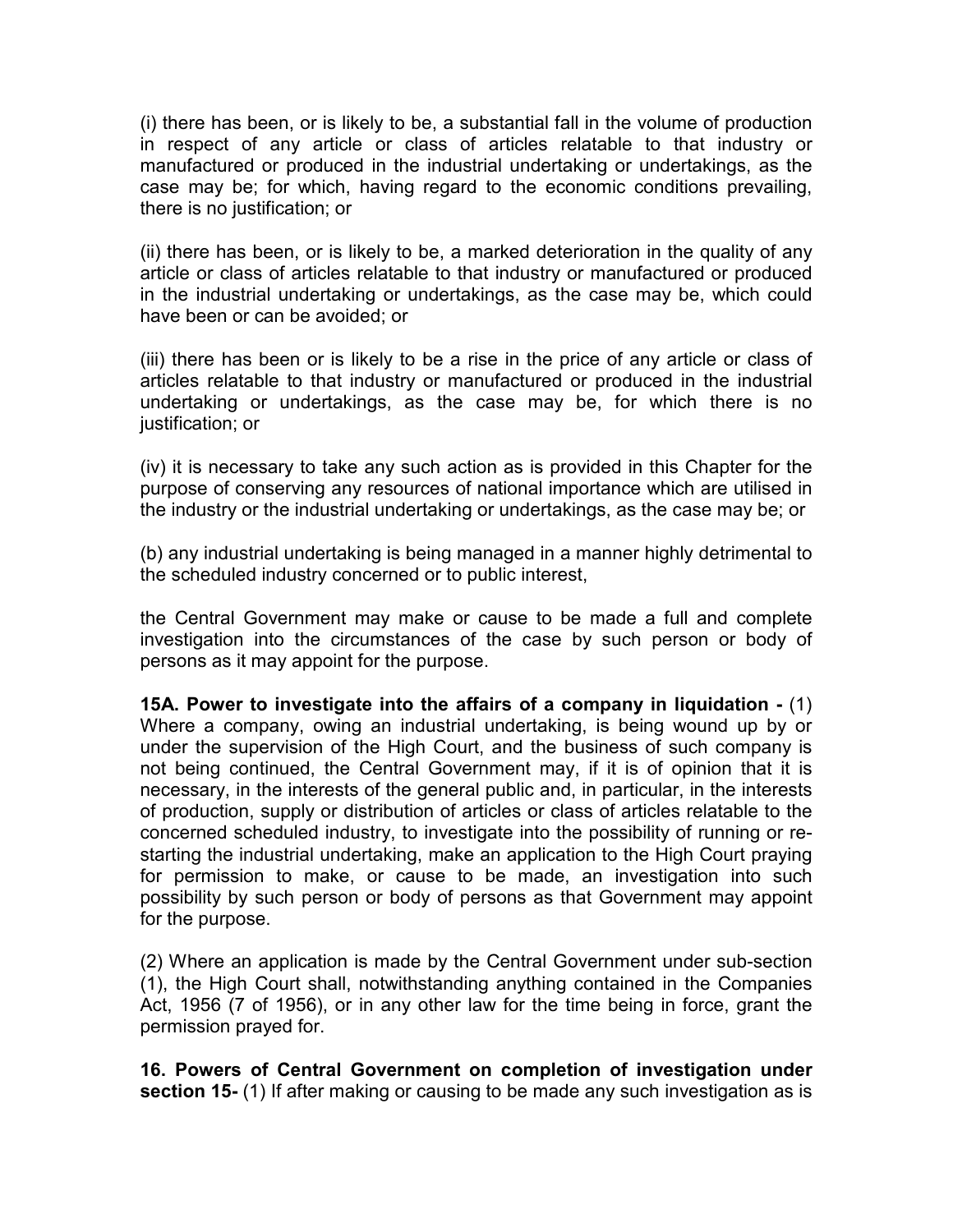referred to in section 15 the Central Government is satisfied that action under this section is desirable, it may issue such directions to the industrial undertaking or undertakings concerned as may be appropriate in the circumstances for all or any of the following purposes, namely:-

(a) regulating the production of any article or class of articles by the industrial undertaking or undertakings and fixing the standards of production;

(b) requiring the industrial undertaking or undertakings to take such steps as the Central Government may consider necessary to stimulate the development of the industry to which the undertaking or undertakings relates or relate;

(c) prohibiting the industrial undertaking or undertakings from resorting to any act or practice which might reduce its or their production, capacity or economic value;

(d) controlling the prices, or regulating the distribution, of any article or class of articles which have been the subject-matter of investigation.

(2) Where a case relating to any industry or industrial undertaking or undertakings is under investigation, the Central Government may issue at any time any direction of the nature referred to in sub-section (1) to the industrial undertaking or undertakings concerned, and any such direction shall have effect until it is varied or revoked by the Central Government.

17. [Special provisions for direct control by Central Government in certain cases.] Rep. by the Industries (Development and Regulation) Amendment Act, 1953 (26 of 1953), s.12 (w.e.f. 1-10-1053).

18. Power of person or body of persons appointed under section 15 to call for assistance in any investigation - (1) The person or body of persons appointed to make any investigation under section 15 [or section 15A] may choose one or more persons possessing special knowledge of any matter relating to the investigation to assist him or it in holding the investigation.

(2) The person or body of persons so appointed shall have all the powers of a civil court under the Code of Civil Procedure, 1908 (5 of 1908), for the purpose of taking evidence on oath (which he or it is hereby empowered to administer) and of enforcing the attendance of witnesses and compelling the production of documents and material objects, and the person or body of persons shall be deemed to be a civil court for all the purposes of section 195 and Chapter XXXV of the Code of Criminal Procedure, 1898 (5 of 1898).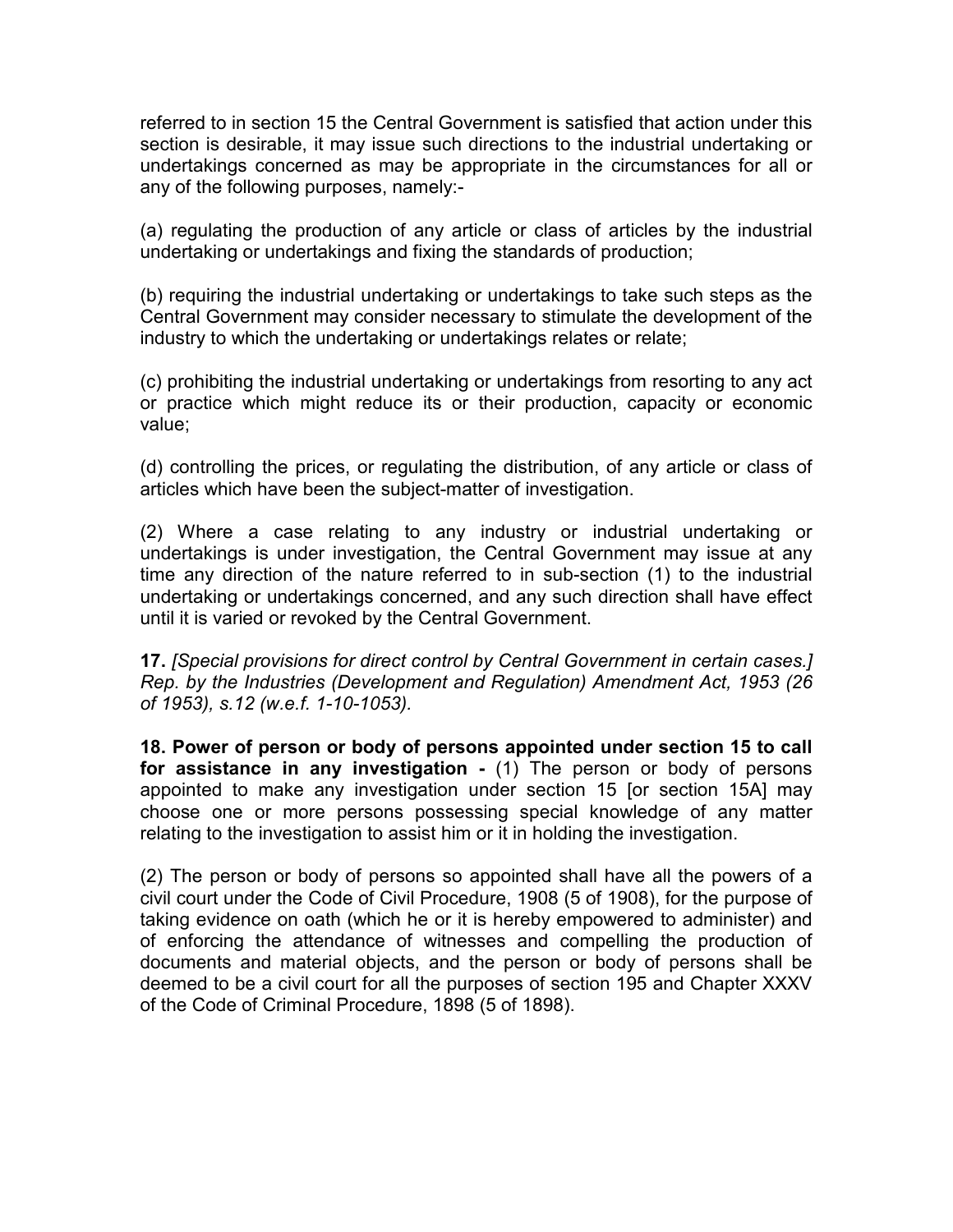#### CHAPTER IIIA

#### DIRECT MANAGEMENT OR CONTROL OF INDUSTRIAL UNDERTAKINGS

#### BY CENTRAL GOVERNMENT IN CERTAIN CASES

18A. Power of Central Government to assume management or control of an industrial undertaking in certain cases - (1) If the Central Government is of opinion that -

(a) an industrial undertaking to which directions have been issued in pursuance of section 16 has failed to comply with such directions, or

(b) an industrial undertaking in respect of which an investigation has been made under section 15 (whether or not any directions have been issued to the undertaking in pursuance of section 16), is being managed in a manner highly detrimental to the scheduled industry concerned or to public interest,

the Central Government may, by notified order, authorise any person or body of persons to take over the management of the whole or any part of the undertaking or to exercise in respect of the whole or any part of the undertaking such functions of control as may be specified in the order.

(2) Any notified order issued under sub-section (1) shall have effect for such period not exceeding five years as may be specified in the order:

[Provided that if the Central Government is of opinion that it is expedient in the public interest that any such notified order should continue to have effect after the expiry of the period of five years aforesaid, it may from time to time issue directions for such continuance for such period, not exceeding two years at a time, as may be specified in the direction, so however that the total period of such continuance (after the expiry of the said period of five years) does not exceed [twelve years]; and where any such direction is issued, a copy thereof shall be laid, as soon as may be, before both Houses of Parliament.]

Explanation - The power to authorise a body of persons under this section to take over the management of an industrial undertaking which is a company includes also a power to appoint any individual, firm or company to be the managing agent of the industrial undertaking on such terms and conditions as the Central Government may think fit.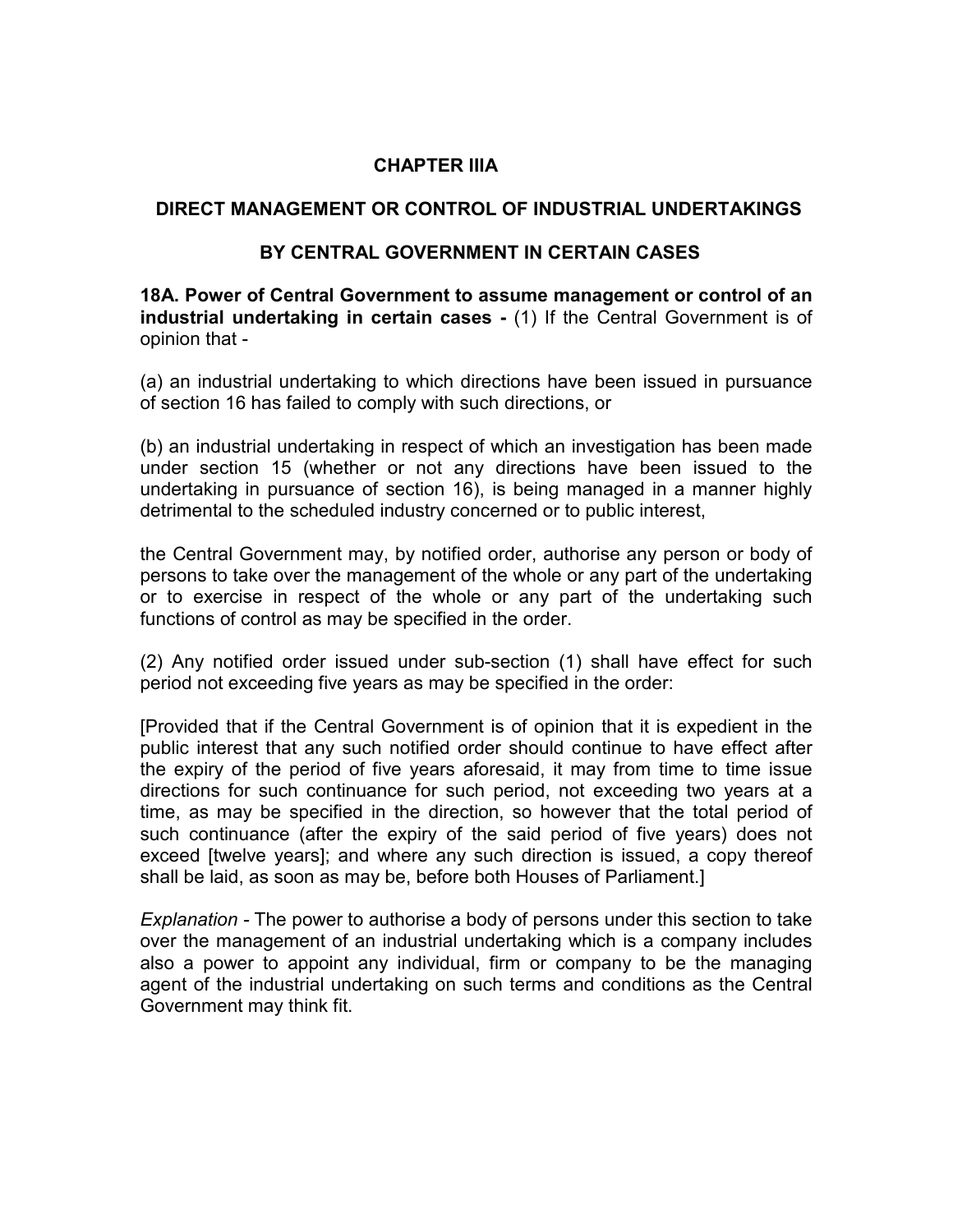18AA. Power to take over industrial undertakings without investigation under certain circumstances - (1) Without prejudice to any other provision of this Act, if, from the documentary or other evidence in its possession, the Central Government is satisfied, in relation to an industrial undertaking, that -

(a) the persons in charge of such industrial undertaking have, by reckless investments or creation of incumbrances on the assets of the industrial undertaking, or by diversion of funds, brought about a situation which is likely to affect the production of articles manufactured or produced in the industrial undertaking, and that immediate action is necessary to prevent such a situation; or

(b) it has been closed for a period of not less than three months (whether by reason of the voluntary winding up of the company owing the industrial undertaking or for any other reason) and such closure is prejudicial to the concerned scheduled industry and that the financial condition of the company owing the industrial undertaking and the condition of the plant and machinery of such undertaking are such that it is possible to re-start the undertaking and such re-starting is necessary in the interests of the general public.

it may, by a notified order, authorise any person or body of persons (hereafter referred to as the Aauthorised person $\omega$ ) to take over the management of the whole or any part of industrial undertaking or to exercise in respect of the whole or any part of the undertaking such functions of control as may be specified in the order.

(2) The provisions of sub-section (2) of section 18A shall, as far as may be, apply to a notified order made under sub-section (1) as they apply to a notified order made under sub-section (1) of section 18A.

(3) Nothing contained in sub-section (1) and sub-section (2) shall apply to an industrial undertaking owned by a company which is being wound up by or under the supervision of the court.

(4) Where any notified order has been made under sub-section (1), the person or body of persons having for the time being, charge of the management or control of the industrial undertaking, whether by or under the orders of any court or any contract, instrument or otherwise, shall, notwithstanding anything contained in such order, contract, instrument or other arrangement, forthwith make over the charge of management or control, as the case may be, of the industrial undertaking to the authorised person.

(5) The provisions of sections 18B to 18E (both inclusive) shall, as far as may be, apply to, or in relation to, the industrial undertaking, in respect of which a notified order has been made under sub-section (1), as they apply to an industrial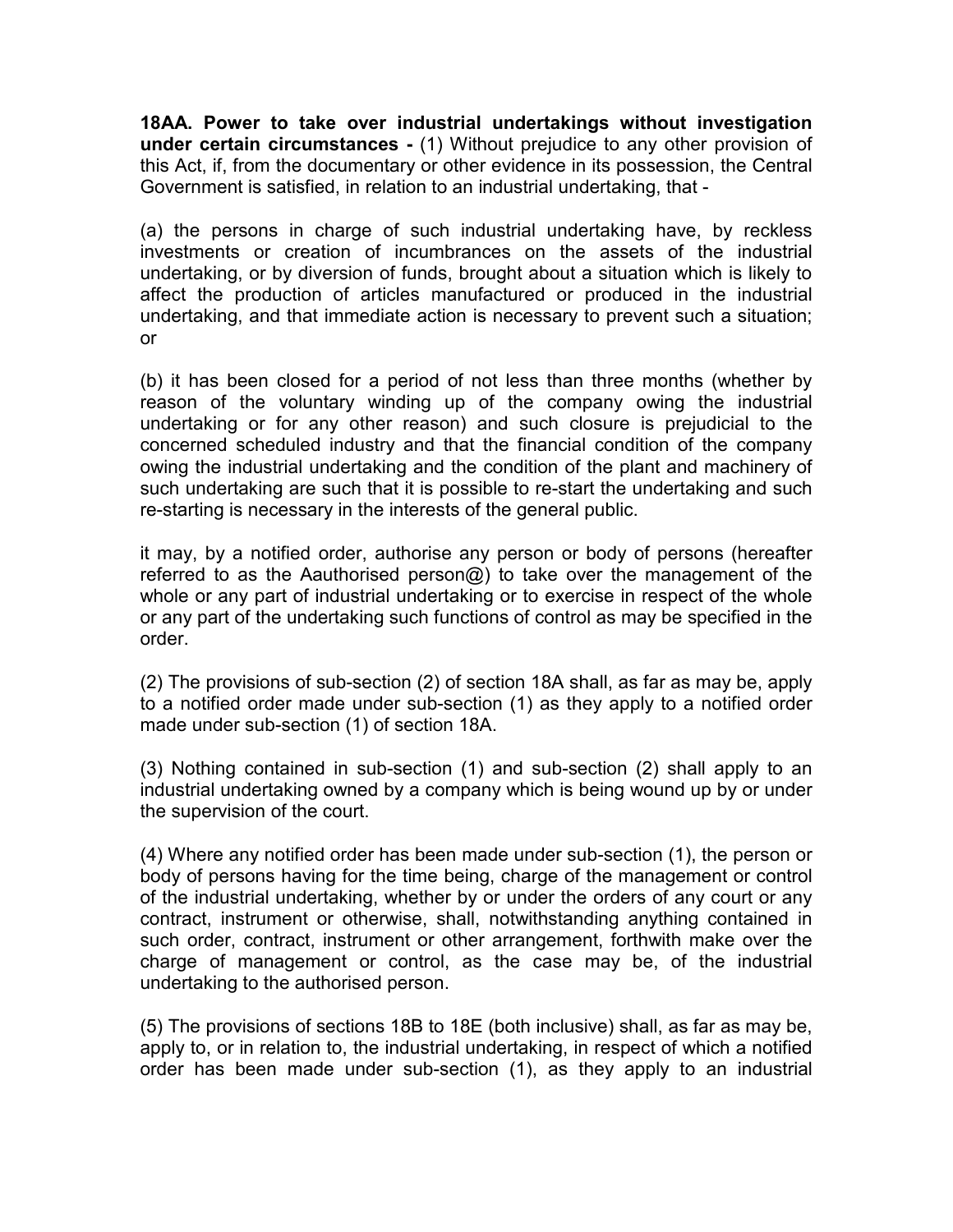undertaking in relation to which a notified order has been issued under section 18A.

18B. Effect of notified order under section 18A - (1) On the issue of a notified order under section 18A authorizing the taking over of the management of an industrial undertaking-

(a) all persons in charge of the management, including persons holding office as managers or directors of the industrial undertaking immediately before the issue of the notified order, shall be deemed to have vacated their offices as such;

(b) any contract of management between the industrial undertaking and any managing agent or any director thereof holding office as such immediately before the issue of the notified order shall be deemed to have terminated;

(c) the managing agent, if any appointed under section 18A, shall be deemed to have been duly approinted as the managing agent in pursuance of the Indian Companies Act, 1913 (7 of 1913)[See now the Companies Act, 1956 (1 of 1956)], and the memorandum and articles of association of the industrial undertaking, and the provisions of the said Act and of the memorandum and articles shall, subject to the other provisions contained in this Act, apply accordingly, but no such managing agent shall be removed from office except with the previous consent of the Central Government;

(d) the person or body of persons authorized under section 18A to take over the management shall take all such steps as may be necessary to take into his or their custody or control all the property, effects and actionable claims to which the industrial undertaking is or appears to be entitled, and all the property and effects of the industrial undertaking shall be deemed to be in the custody of the person or, as the case may be, the body of persons as from the date of the notified order; and

(e) the persons, if any, authorized under section 18A to take over the management of an industrial undertaking which is a company shall be for all purposes the directors of the industrial undertaking duly constituted under the Indian Companies Act, 1913 (7 of 1913)[See now the Companies Act, 1956 (1 of 1956)], and shall alone be entitled to exercise all the powers of the directors of the industrial undertaking, whether such powers are derived from the said Act or from the memorandum or articles of association of the industrial undertaking or from any other source.

(2) Subject to the other provisions contained in this Act and to the control of the Central Government, the person or body of persons authorized to take over the management of an industrial undertaking, shall take such steps as may be necessary for the purpose of efficiently managing the business of the industrial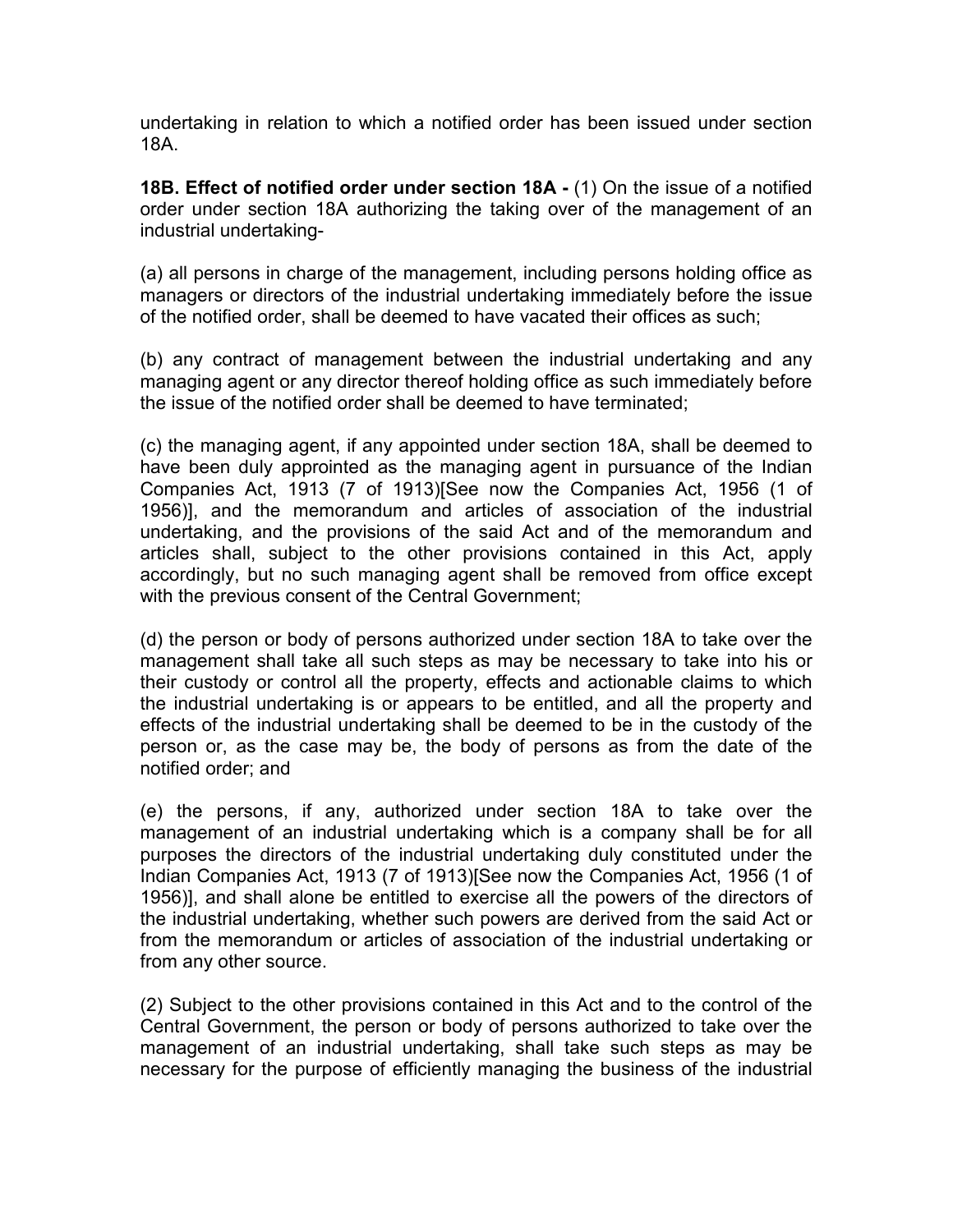undertaking and shall exercise such other powers and have such other duties as may be prescribed.

(3) Where any person or body of persons has been authorized to exercise any functions of control in relation to an industrial undertaking, the undertaking shall be carried on pursuant to any directions given by the authorized person in accordance with the provisions of the notified order, and any person having any functions of management in relation to the undertaking or part thereof shall comply with all such directions.

(4) The person or body of persons authorized under section 18A shall, notwithstanding anything contained in the memorandum or articles of association of the industrial undertaking, exercise his or their functions in accordance with such directions as may be given by the Central Government so, however, that he or they shall not have any power to give any other person any directions under this section inconsistent with the provisions of any Act or instrument determining the functions of the authority carrying on the undertaking except in so far as may be specifically provided by the notified order.

18C. Contracts in bad faith, etc., may be cancelled or varied - Without prejudice to the provisions contained in section 18B, the person or body of persons authorized under section 18A to take over the management of an industrial undertaking may, with the previous approval of the Central Government, make an application to any court having jurisdiction in this behalf for the purpose of cancelling or varying any contract or agreement entered into, at any time before the issue of the notified order under section 18A, between the industrial undertaking and any other person and the court may, if satisfied after due inquiry that such contract or agreement had been entered into in bad faith and is, detrimental to the interests of the industrial undertaking, make an order cancelling or varying (either unconditionally or subject to such conditions as it may think fit to impose) that contract or agreement, and the contract or agreement shall have effect accordingly.

18D. No right to compensation for termination of office or contract - Notwithstanding anything contained in any law for the time being in force, no person who ceases to hold any office by reason of the provisions contained in clause (a) of section 18B, or whose contract of management is terminated by reason of the provisions contained in clause (b) of that section, shall be entitled to any compensation for the loss of office or for the premature termination of his contract of management:

Provided that nothing contained in this section shall affect the right of any such person to recover from the industrial undertaking moneys recoverable otherwise than by way of such compensation.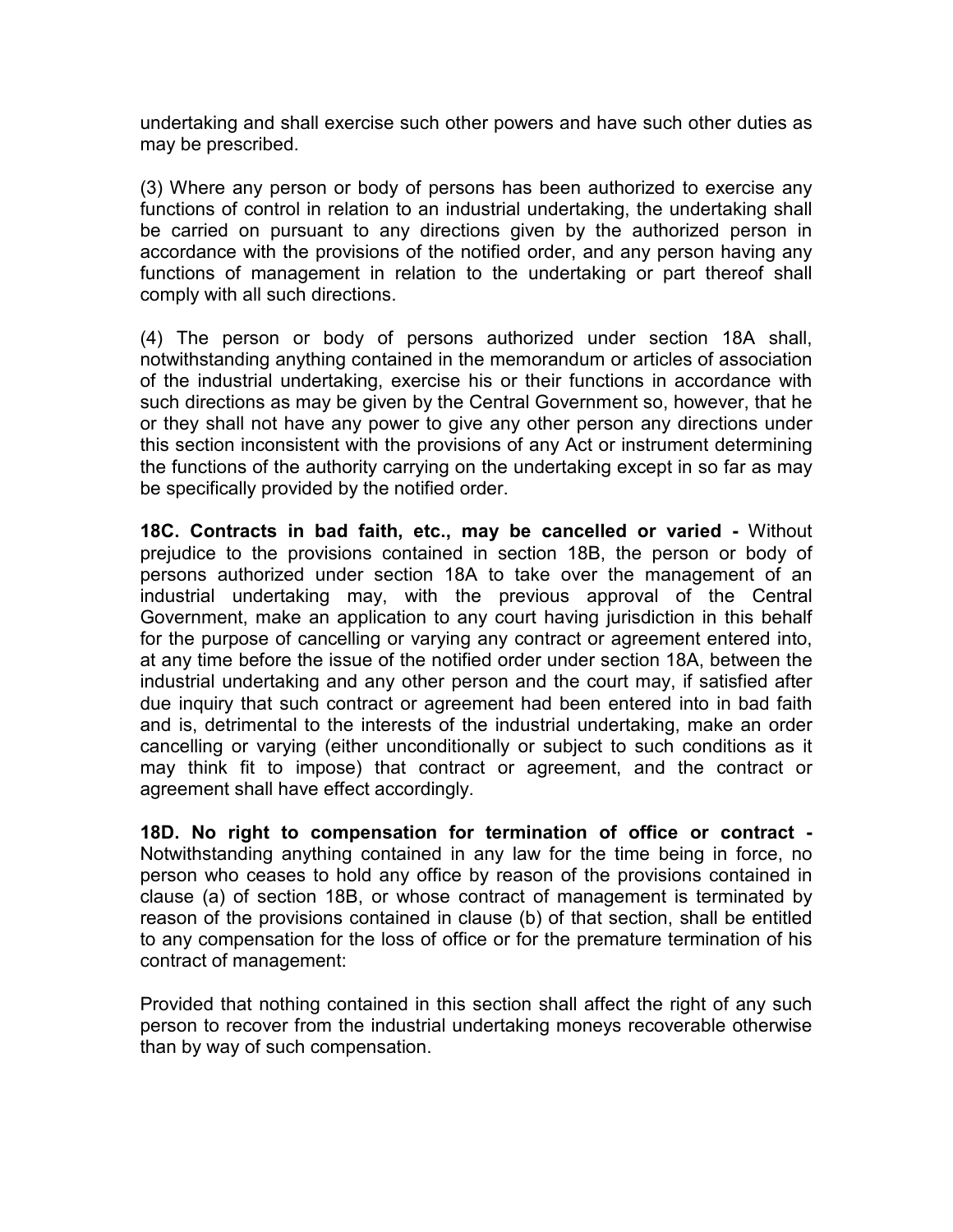18E. Application of Act 7 of 1913 - (1) Where the management of an industrial undertaking, being a company as defined in the Indian Companies Act, 1913(Now the Companies Act, 1956 (1 of 1956), is taken over by the Central Government, then, notwithstanding anything contained in the said Act or in the memorandum or articles of association of such undertaking,-

(a) it shall not be lawful for the shareholders of such undertaking or any other person to nominate or appoint any person to be a director of the undertaking;

(b) no resolution passed at any meeting of the shareholders of such undertaking shall be given effect to unless approved by the Central Government;

(c) no proceeding for the winding up of such undertaking or for the appointment of a receiver in respect thereof shall lie in any court except with the consent of the Central Government.

(2) Subject to the provisions contained in sub-section (1), and to the other provisions contained in this Act and subject to such other exceptions, restrictions and limitations, if any, as the Central Government may, by notification in the Official Gazette, specify in this behalf, the Indian Companies Act, 1913(now the Companies Act, 1956 (1 of 1956), shall continue to apply to such undertaking in the same manner as it applied thereto before the issue of the notified order under section 18A.

18F. Power of Central Government to cancel notified order under section 18A - If at any time it appears to the Central Government on the application of the owner of the Industrial undertaking or otherwise that the purpose of the order made under section 18A has been fulfilled or that for any other reason it is not necessary that the order should remain in force, the Central Government may, by notified order, cancel such order and on the cancellation of any such order the management or the control, as the case may be, of the industrial undertaking shall vest in the owner of the undertaking.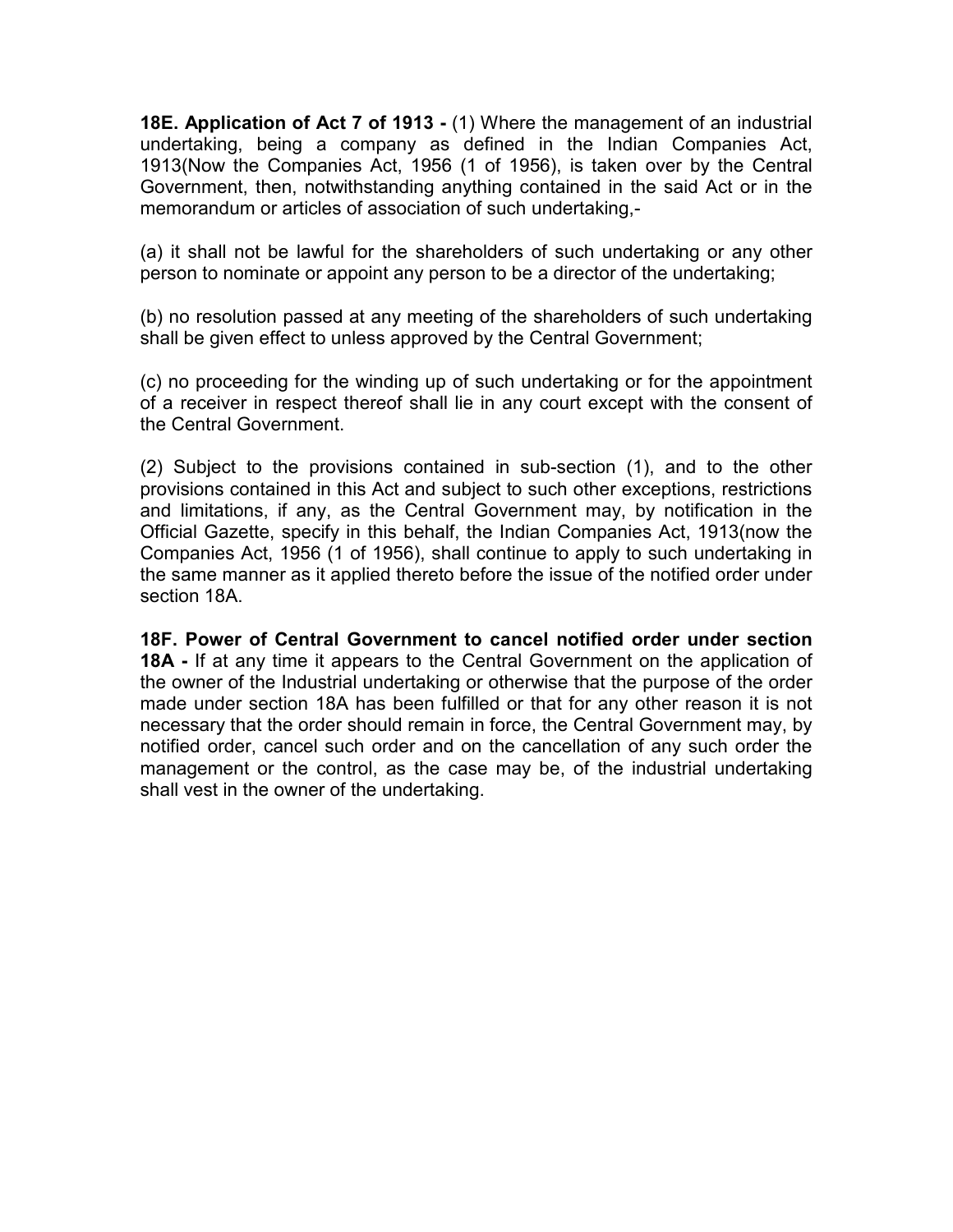#### CHAPTER IIIAA

#### MANAGEMENT OR CONTROL OF INDUSTRIAL UNDERTAKINGS OWNED

#### BY COMPANIES IN LIQUIDATION

18FA. Power of Central Government to authorise, with the permission of the High Court, persons to take over management or control of industrial undertakings - (1) If the Central Government is of opinion that there are possibilities of running or re-starting an industrial undertaking, in relation to which an investigation has been made under section 15A, and that such industrial undertaking should be run or re-started, as the case may be, for maintaining or increasing the production, supply or distribution of articles or class of articles relatable to the scheduled industry, needed by the General public, that Government may make an application to the High Court praying for permission to appoint any person or body of persons to take over the management of the industrial undertaking or to exercise in respect of the whole or any part of the industrial undertaking such functions of control as may be specified in the application.

(2) Where an application is made under sub-section (1), the High Court shall made an order empowering the Central Government to authorise any person or body of persons (hereinafter referred to as the A authorised person@) to take over the management of the industrial undertaking or to exercise functions of control in relation to the whole or any part of the industrial undertaking (hereinafter referred to as the Aconcerned part $\omega$ ) for a period not exceeding five years:

Provided that if the Central Government is of opinion that it is expedient in the interests of the general public that the authorised person should continue to manage the industrial undertaking, or continue to exercise functions of control in relation to the concerned part, as the case may be, after the expiry of the period of five years aforesaid, it may make an application to the High Court for the continuance of such management or functions of control, for such period not exceeding two years at a time, as may be specified in the application and thereupon the High Court may make an order permitting the authorised person to continue to manage the industrial undertaking or to exercise functions of control in relation to the concerned part:

Provided further that the total period of such continuance (after the expiry of the initial period of five years) shall not, in any case, be permitted to exceed twelve years.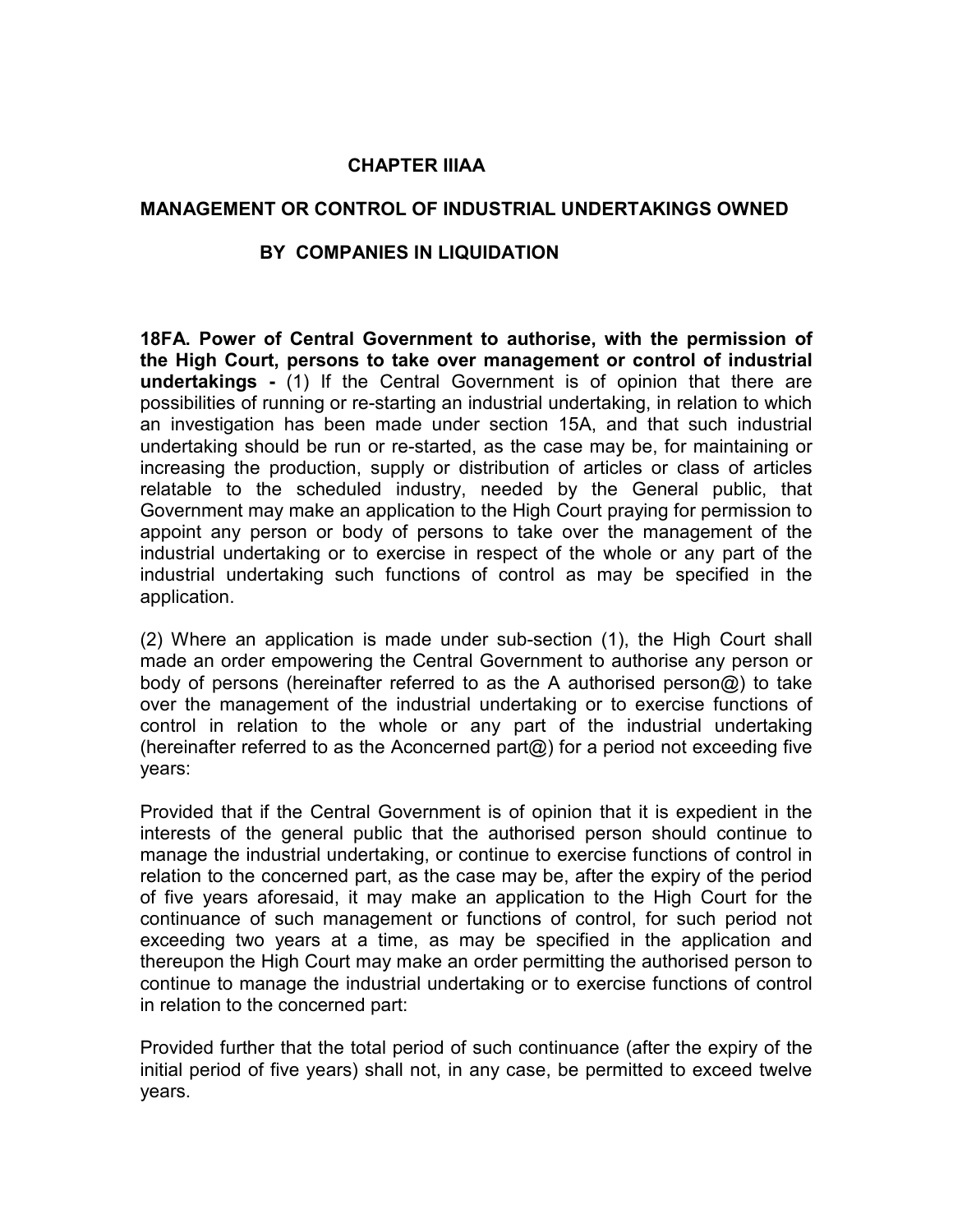(3) Where an order has been made by the High Court under sub-section (2), the High Court shall direct the Official Liquidator or any other person having, for the time being, charge of the management or control of the industrial undertaking, whether by or under the orders of any court, or any contract or instrument or otherwise, to make over the management of such undertaking or the concerned part, as the case may be, to the authorised person and thereupon the authorised person shall be deemed to be the Official Liquidator in respect of the industrial undertaking or the concerned part, as the case may be.

(4) Before making over the possession of the industrial undertaking or the concerned part to the authorised person, the Official Liquidator shall make a complete inventory of all the assets and liabilities of the industrial undertaking or the concerned part, as the case may be, in the manner specified in section 18FG and deliver a copy of such inventory to the authorised person, who shall, after verifying the correctness thereof, sign on the duplicate copy thereof as evidence of the receipt of the inventory by him.

(5) On taking over the management of the industrial undertaking, or on the commencement of the exercise of functions of control in relation to the concerned part, the authorised person shall take immediate steps to so run the industrial undertaking or the concerned part as to ensure the maintenance of production.

(6) The authorised person may, on such terms and conditions and subject to such limitations or restrictions as may be prescribed, raise any loan for the purpose of running the industrial undertaking or the concerned part, and may, for that purpose, create a floating charge on the current assets of the industrial undertaking or the concerned part, as the case may be.

(7) Where the authorised person is of opinion that the replacement or repair of any machinery of the industrial undertaking or the concerned part is necessary for the purpose of efficient running the industrial undertaking or such part, he shall, on such terms and conditions and subject to such limitations or restrictions as may be prescribed, make such replacement or repair, as the case may be.

(8) The loan obtained by the authorised person shall be recovered from the assets of the industrial undertaking or the concerned part, in such manner and subject to such conditions as may be prescribed.

(9) For the purpose of running the industrial undertaking, or exercising functions of control in relation to the concerned part, the authorised person may employ such of the former employees of the industrial undertaking whose services became discharged by reason of the winding up of the company owning such undertaking and every such person employed by the authorised person shall be deemed to have entered into a fresh contract of service with the company.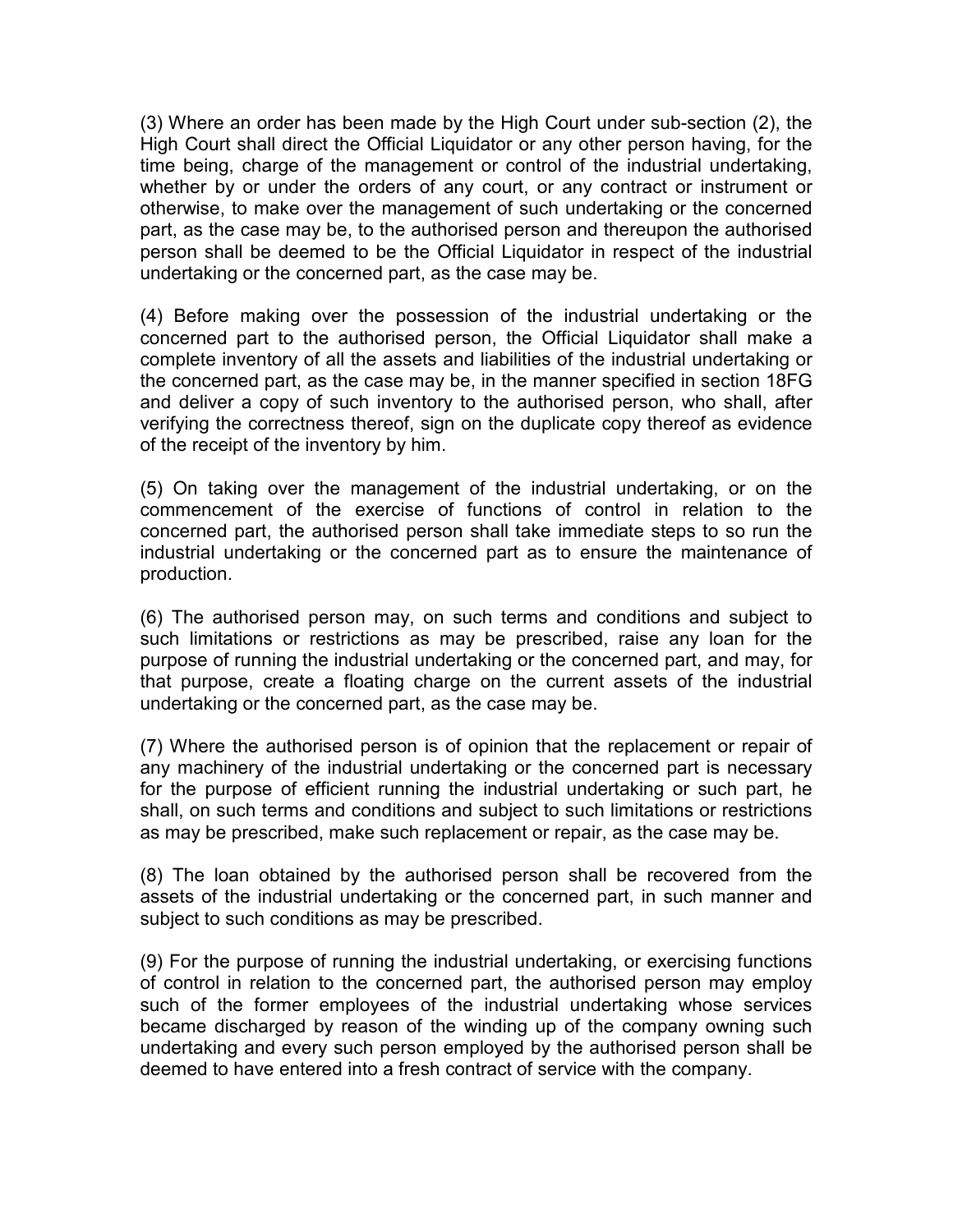(10) The proceedings in the winding up of the company in so far as they relate to -

(a) the industrial undertaking, the management of which has been taken over by the authorised person under this section, or

(b) the concerned part in relation to which any function of control is exercised by the authorised person under this section,

shall, during the period of such management or control, remain stayed, and, in computing the period of limitation for the enforcement of any right, privilege, obligation or liability in relation to such undertaking or the concerned part, the period during which such proceedings remained stayed shall be excluded.

## CHAPTER IIIAB

## POWER TO PROVIDE RELIEF TO CERTAIN INDUSTRIAL UNDERTAKINGS

18FB. Power of Central Government to make certain declarations in relation to industrial undertakings, the management or control of which has been taken over under section 18A, section 18AA. or section 18FA - (1) The Central Government may, if it is satisfied, in relation to an industrial undertaking or any part thereof, the management or control of which has been taken over under section 18A, whether before or after the commencement of the Industries (Development and Regulation) Amendment Act, 1971 (72 of 1971) or under section 18AA or section 18FA, that it is necessary so to do in the interests of the general public with a view to preventing fall in the volume of production of any scheduled industry, it may, be notified order, declare that -

(a) all or any of the enactments specified in the Third Schedule shall not apply or shall apply with such adaptations whether by way of modification, addition or omission (which does not, however, affect the policy of the said enactments) to such industrial undertaking, as may be specified in such notified order, or

(b) the operation of all or nay, of the contracts, assurances of property, agreements, settlements, awards, standing orders or other instruments in force (to which such industrial undertaking or the company owning such undertaking is a party or which may be applicable to such industrial undertaking or company) immediately before the date of issue of such notified order shall remain suspended or that all or any of the rights, privileges, obligations and liabilities accruing or arising thereunder before the said date, shall remain suspended or shall be enforceable with such adaptations and in such manner as may be specified in the notified order.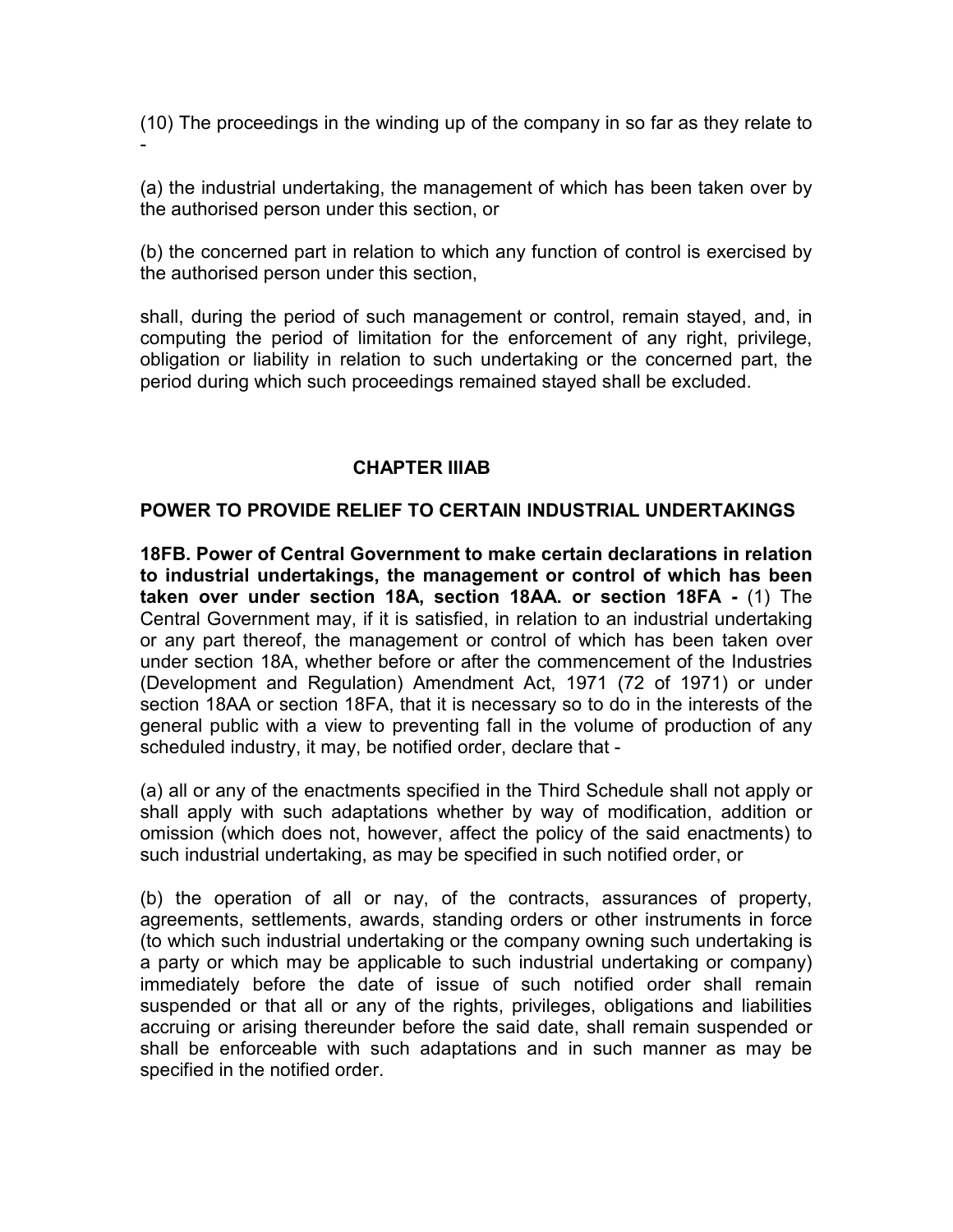(2) The notified order made under sub-section (1) shall remain in force, in the first instance, for a period of one year, but the duration of such notified order may be extended from time to time by a further notified order by a period not exceeding one year at a time :

Provided that no such notified order shall, in any case, remain in force -

(a) after the expiry of the period for which the management of the industrial undertaking was taken over under section 18A, section 18AA or section 18FA, or

(b) for more than eight years in the aggregate from the date of issue of the first notified order,

whichever is earlier.

(3) Any notified order made under sub-section (1) shall have effect notwithstanding anything to the contrary contained in any other law, agreement or instrument or any decree or order of a court, tribunal, officer or other authority or of any submission, settlement or standing order.

(4) Any remedy for the enforcement of any right, privilege, obligation or liability referred to in clause (b) of sub-section (1) and suspended or modified by a notified order made under that sub-section shall, in accordance with the terms of the notified order, remain suspended or modified, and all proceedings relating thereto pending before any court, tribunal, officer or other authority shall accordingly remain stayed or be continued subject to such adaptations, so, however, that on the notified order ceasing to have effect -

(a) any right, privilege, obligation or liability so remaining suspended or modified shall become revived and enforceable as if the notified order had never been made;

(b) any proceeding so remaining stayed shall be proceeded with, subject to the provisions of any law which may then be in force, from the stage which had been reached when the proceedings became stayed.

(5) In computing the period of limitation for the enforcement of any right, privilege, obligation or liability referred to in clause (b) of sub-section (1), the period during which it or the remedy for the enforcement thereof remained suspended shall be excluded.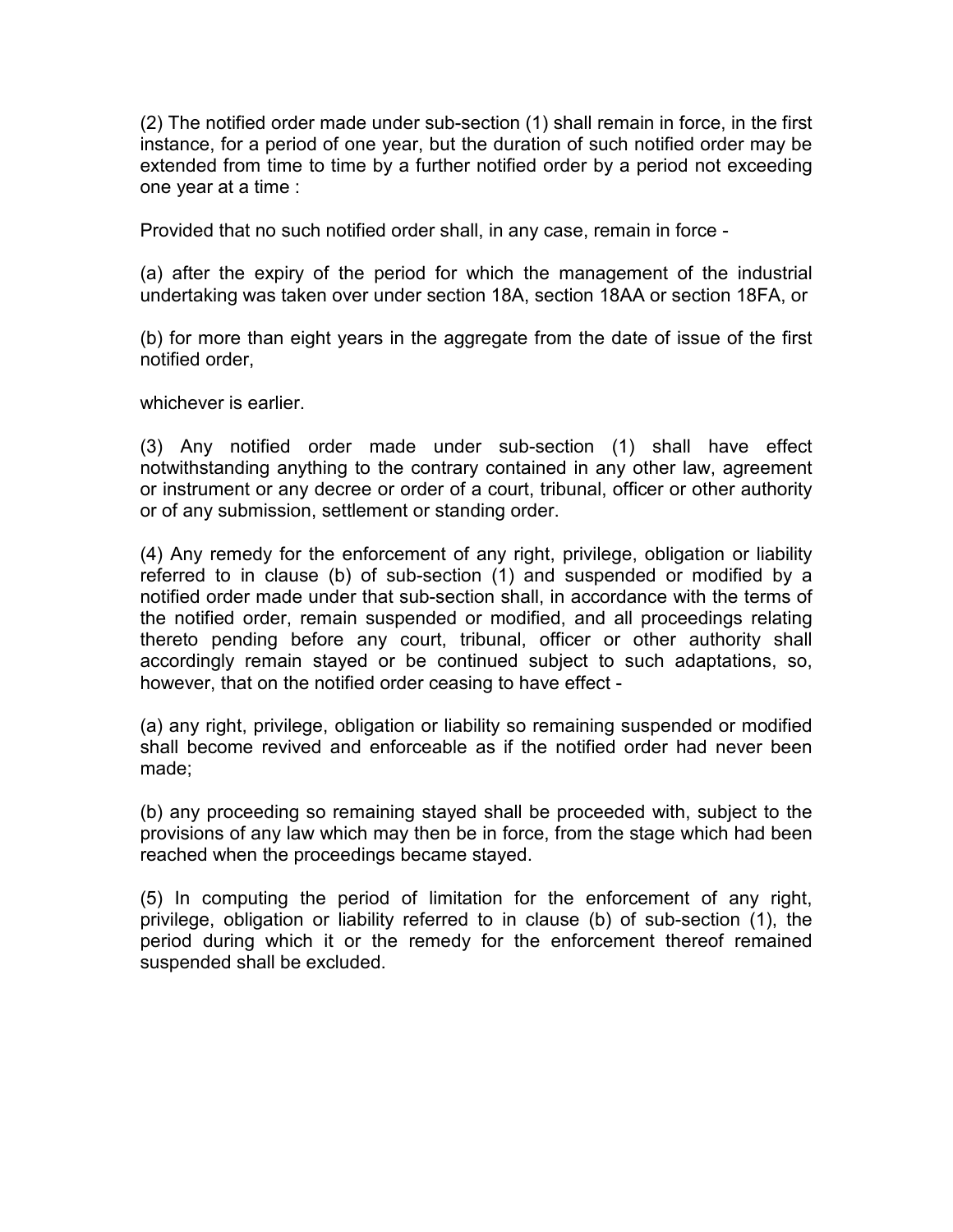#### CHAPTER IIIAC

#### LIQUIDATION OR RECONSTRUCTION OF COMPANIES

18FC. Power of Central Government to call for report on the affairs and working of managed company - Where the management or control of an industrial undertaking has been taken over under section 18A, whether before or after the commencement of the Industries (Development and Regulation ) Amendment Act, 1971 (72 of 1971), or under section 18AA or section 18FA, the Central Government may, at any time during the continuance of such management or control, call for a report from the authorised person on the affairs and working of the industrial undertaking an in submitting the report the authorised person shall take into account the inventory and the lists of members and creditors prepared under section 18FG.

18FD. Decision of Central Government in relation to managed company - (1) If, on receipt of the report submitted by the authorised person, the Central Government is satisfied, -

(a) in relation to the company owning the industrial undertaking, which is not being wound up by the High Court, that the financial condition and other circumstances of the company are such that it is not in a position to meet its current liabilities out of its current assets, that Government may, if it considers necessary or expedient in the interests of the general public so to do, by order, decide that the industrial undertaking should be sold as a running concern as provided in section 18FE and proceedings should simultaneously be started for the winding up, by the High Court, of the company;

(b) in relation to the company, owning the industrial undertaking, which is being wound up by the High Court, that its assets and liabilities are such that in the interests of its creditors and contributories the industrial undertaking should be sold as a running concern as provided in section 18FE, it may, by order, decide accordingly.

(2) Notwithstanding anything contained in sub-section (1), if, on receipt of the report submitted by the authorised person, the Central Government is satisfied that -

- (a) in the interests of the general public, or
- (b) in the interests of the shareholders, or

(c) to secure the proper management of the company owning the industrial undertaking, it is necessary so to do, that Government may, by order, decide to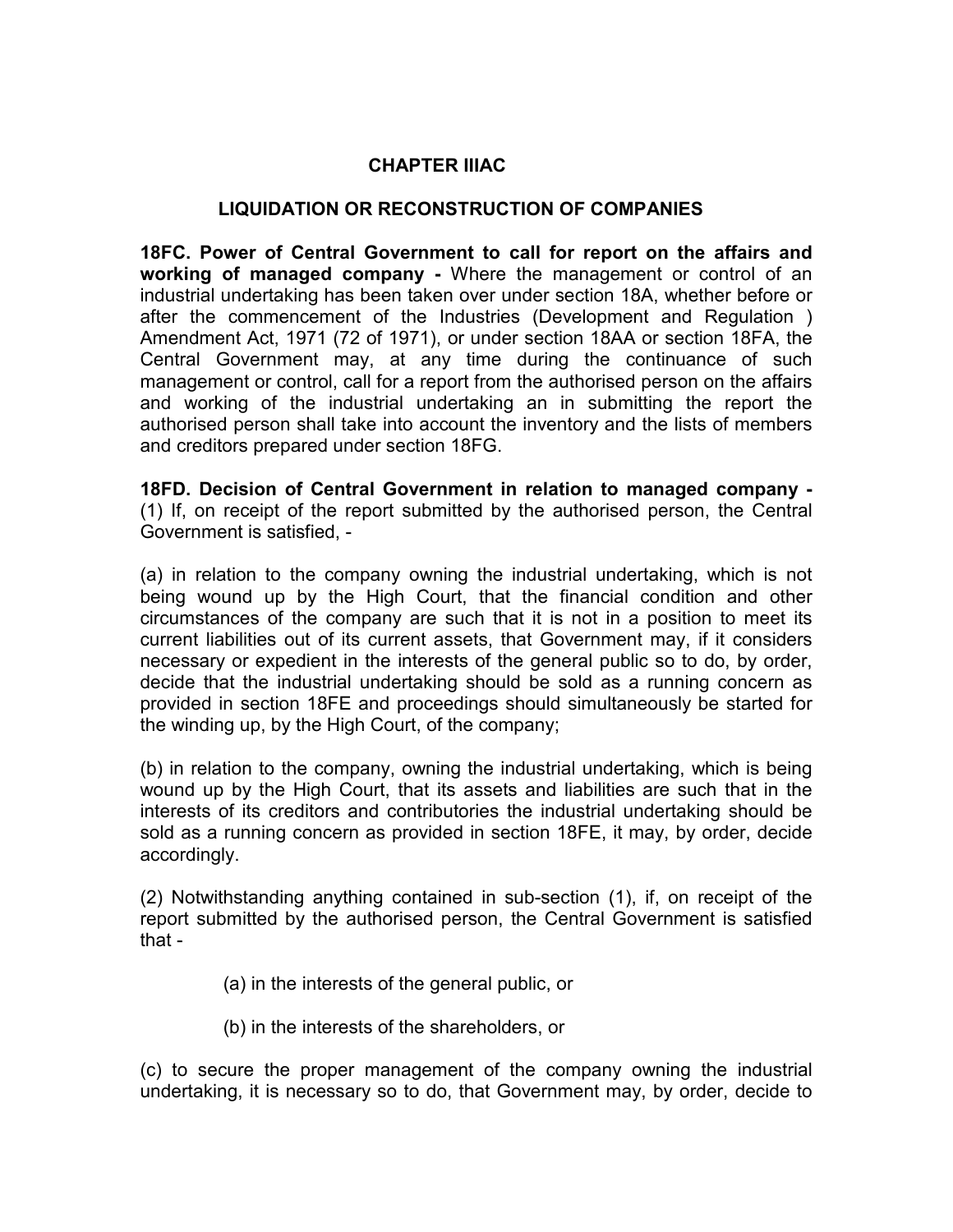prepare a scheme for the reconstruction of the company owning the industrial undertaking:

Provided that no such scheme shall be prepared in relation to a company which is being wound up by or under the supervision of the High Court, except with the previous permission of that Court.

(3) The powers exercisable by the Central Government under section 18F, in relation to an undertaking taken over under section 18A, shall also be exercisable in relation to an undertaking taken over under section 18AA or section 18FA, but such powers shall not be exercised after the making of an order under sub-section (1) or, as the case may be, under sub-section (2) of this section.

18FE. Provisions where Government decides to follow the course of action specified in section 18FD(1) - (1) The provisions hereinafter laid down shall apply where the Central Government decides that the course of action specified in sub-section (1) of section 18FD should be followed, namely :-

(a) the decision of the Central Government that the course of action specified in clause (a) of sub-section (1) of section 18FD should be followed in relation to a company owning an industrial undertaking shall be deemed to be a ground specified in section 433 of the Companies Act, 1956 (1 of 1956), on which the company may be wound up by the High Court;

(b) the authorised person shall, as soon as may be, after the decision specified in clause (a) of sub-section (1) of section 18FD has been taken by the Central Government, present an application to the High Court for the winding up of the company owning the industrial undertaking;

(c) when an application is made by the authorised person, under clause (b), for the winding up, by the High Court, of the company owning the industrial undertaking, the High Court shall order the winding up of the company and shall, notwithstanding anything contained in the Companies Act, 1956 (1 of 1956), appoint the authorised person as the Official Liquidator in relation to such undertaking;

(d) whenever the Central Government decides under clause (b) of sub-section(1) of section 18FD that the industrial undertaking should be sold as a running concern, it shall cause a copy of its decision to be laid before the High Court;

(e) until the industrial undertaking referred to in clause (a) or clause (b) of subsection (1) of section 18FD is sold or purchased in pursuance of this section, the authorised person shall continue to function as the Official Liquidator in relation to the said undertaking in the winding up proceedings of the company, and, thereafter the Official Liquidator appointed by the Central Government under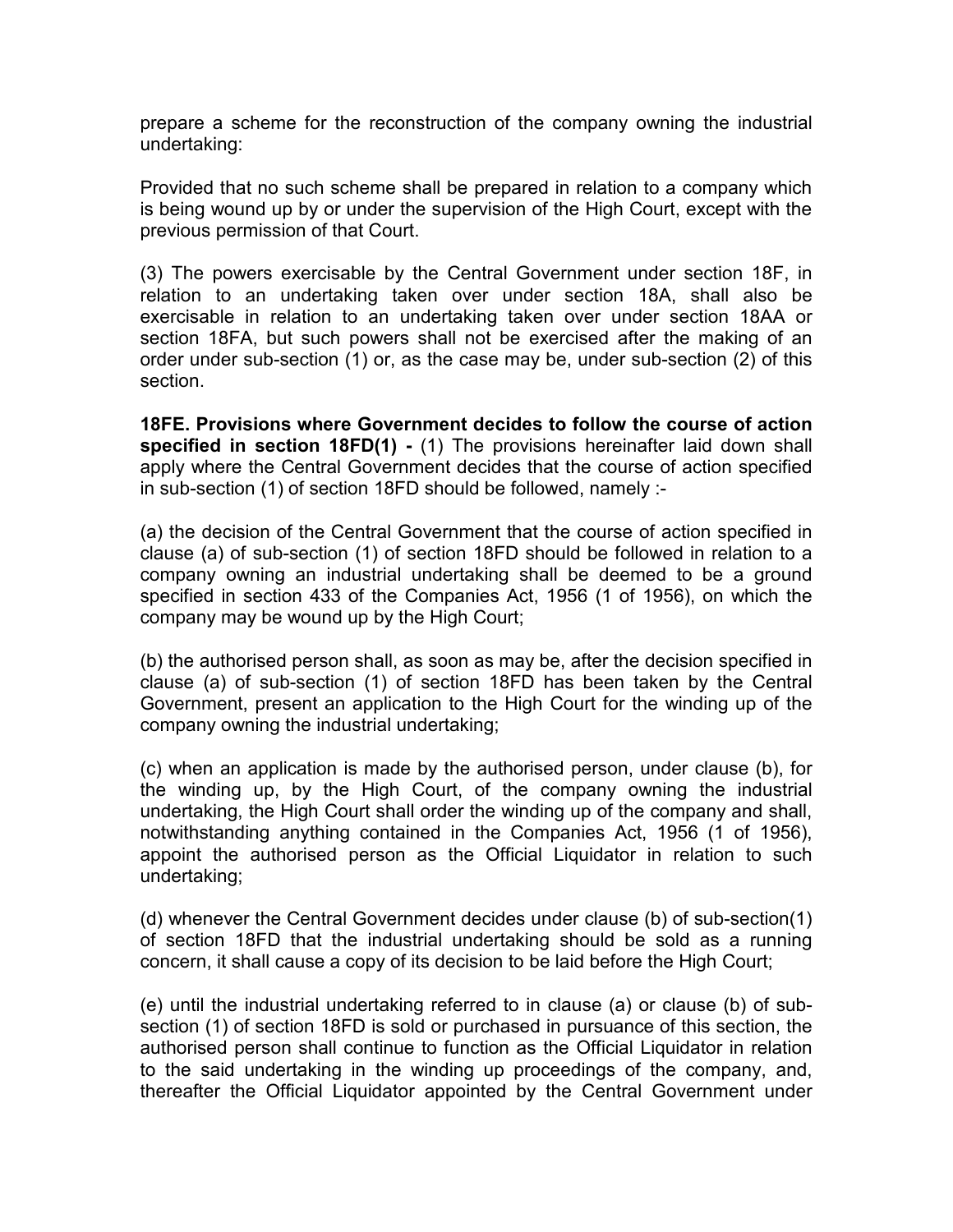section 448 of the Companies Act, 1956 (1 of 1956) shall take over and function as the Official Liquidator in the said proceedings.

(2) The authorised person shall make a report to the Central Government as to what should be the reserve price for the sale of the industrial undertaking as a running concern.

(3) In making a report under sub-section (2), the authorised person shall have regard to-

(a) the financial condition of the company owning the industrial undertaking on the date on which the order under section 18FD is made-

(i) as disclosed in its books of account,

(ii) as disclosed in its balance-sheet and profit and loss account during a period of five years immediately preceding the said date;

(b) the condition and nature of the plant, machinery, instruments and other equipment from the point of view of their suitability for profitable use in the running of the industrial undertaking;

(c) the total amount of liability on account of secured and unsecured debts including overdrafts, if any, drawn on banks, liabilities on account of terminal benefits to the employees and other borrowings and other liabilities of the company; and

(d) other relevant factors including the factor that the industrial undertaking will be sold free from all incumbrances.

(4) Notice of the reserve price determined by the authorised person shall be given in such manner as may be prescribed to the members and creditors of the company owning such industrial undertaking to make representations within a specified time to the Central Government through the authorised person and the Central Government shall, after considering the representations received and the report of the authorised person, determine the reserve price.

(5) The authorised person shall thereafter, with the permission of the High Court, invite tenders from the public in such manner as may be determined by the High Court for the sale of the industrial undertaking as a running concern subject to the condition that it will be sold to the person offering the highest price which shall not be less than the reserve price determined under sub-section (4):

Provided that the High Court shall not refuse to grant such permission if it is satisfied that the company is not in a position to meets its current liabilities out of its current assets.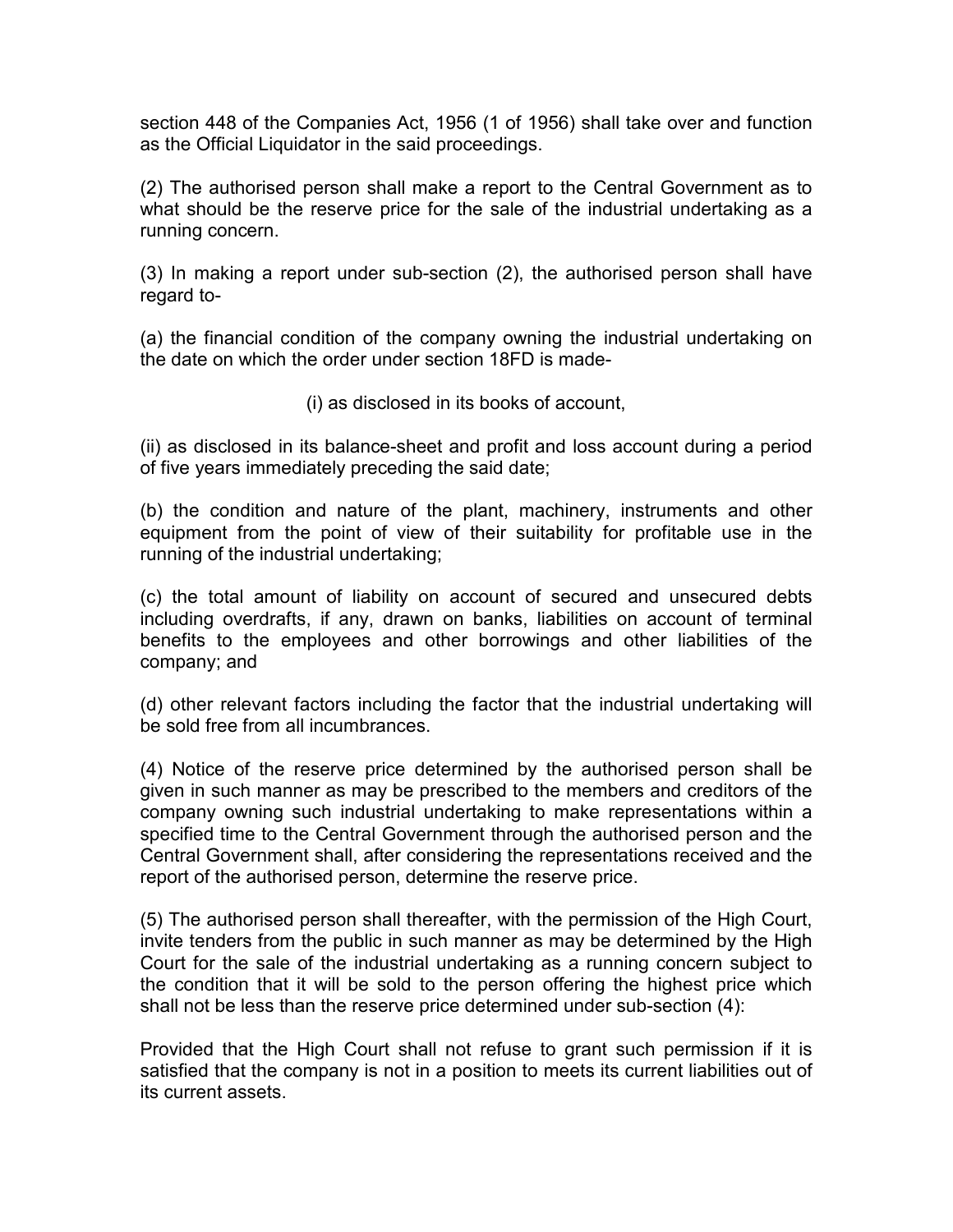(6) The industrial undertaking shall be sold to the highest bidder, as a running concern, only if the price offered by him therefor is not less than the reserve price.

(7) Where no offer of price is equal to, or moe than, the reserve price, the industrial undertaking shall be purchased by the Central Government at the reserve price.

(8) (a) The amount realised from the sale of the industrial undertaking as a running concern together with any other sum which may be realised from any contributory, purchaser or any other person from whom any money is due to the company shall be utilised in accordance with the provisions of the Companies Act, 1956 (1 of 1956), in discharging the liabilities of the company and distributing the balance, if any, amongst the members of the company.

(b) In other respects, the provisions of the Companies Act, 1956 (1 of 1956), relating to the winding up of a company by High Court shall, as far as may be, apply.

(9) When an industrial undertaking is sold to any person under sub-section (6), or purchased by the Central Government under sub-section (7), there shall be transferred to and vested in the purchaser, free from all incumbrances, all such assets relating to the industrial undertaking as are referred to in sub-clause (i) of clause (a) of section 18FG and existing at the time of the sale or purchase.

18FE. Provisions where Government decides to follow the course of action specified in section 18FD(2) - (1) Where in any case the Central Government decides that the course of action specified in sub-section (2) of section 18FD should be followed, it shall, subject to the provisions of that sub-section, cause to be prepared, by the authorised person, a scheme for the reconstruction of the company, owning the industrial undertaking, in accordance with the provisions hereinafter contained and the authorised person shall submit the same for the approval of that Government.

(2) The scheme for the reconstruction of the company owning the industrial undertaking may contain provisions for all or any of the following matters, namely :-

(a) the constitution, name and registered office, the capital, assets, powers, rights, interests, authorities and privileges, the liabilities, duties and obligations of the company on its reconstruction;

(b) any change in the Board of directors, or the appointment of a new Board of directors of the company on its reconstruction and the authority by whom, the manner in which and the other terms, and conditions on which, such change or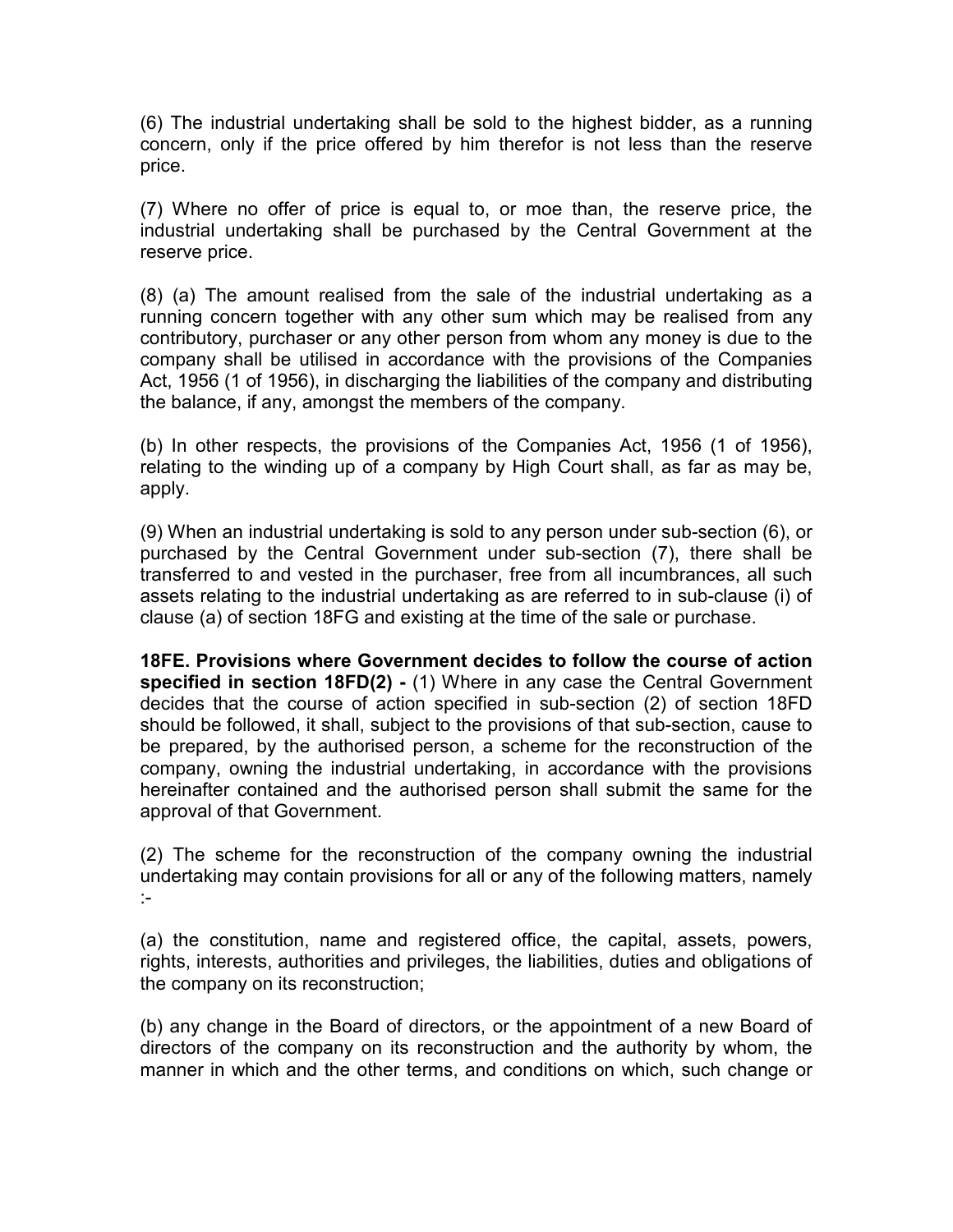appointment shall be made and in the case of appointment of a new Board of directors or of any director, the period for which such appointment shall be made;

(c) the vesting of controlling interest, in the reconstructed company, in the Central Government either by the appointment of additional directors or by the allotment of additional shares;

(d) the alteration of the memorandum and articles of association of the company, on its reconstruction, to give effect to such reconstruction;

(e) subject to the provisions of the scheme, the continuation by or against the company, on its reconstruction, of any action or proceedings pending against the company immediately before the date of its reconstruction;

(f) the reduction of the interest or rights which the members and creditors have in or against the company before its reconstruction to such extent as the Central Government may consider necessary in the interests of the general public or in the interests of the members and creditors or for the maintenance of the business of the company:

Provided that nothing contained in this clause shall be deemed to authorise the reduction of the interest or rights of any creditor (including Government) in respect of any loan or advance made by that creditor to the company after the date on which the management of the industrial undertaking of the company has been taken over under section 18A, section 18AA, or section 18FA;

(g) the payment in cash or otherwise to the creditors in full satisfaction of their claim-

(i) in respect of their interest or rights in or against the company before its reconstruction; or

(ii) where their interest or rights in or against the company has or have been reduced under clause (f), in respect of such interest, or rights as so reduced;

(h) the allotment to the members of the company for shares held by them therein before its reconstruction [whether their interest in such shares has been reduced under clause (f) or not], of shares in the company on its reconstruction and where it is not possible to allot shares to any members, the payment in case to those members in full satisfaction of their claim-

(1) in respect of their interest in shares in the company before its reconstruction; or

(2) where such interest has been reduced under clause (f), in respect of their interest in shares as so reduced;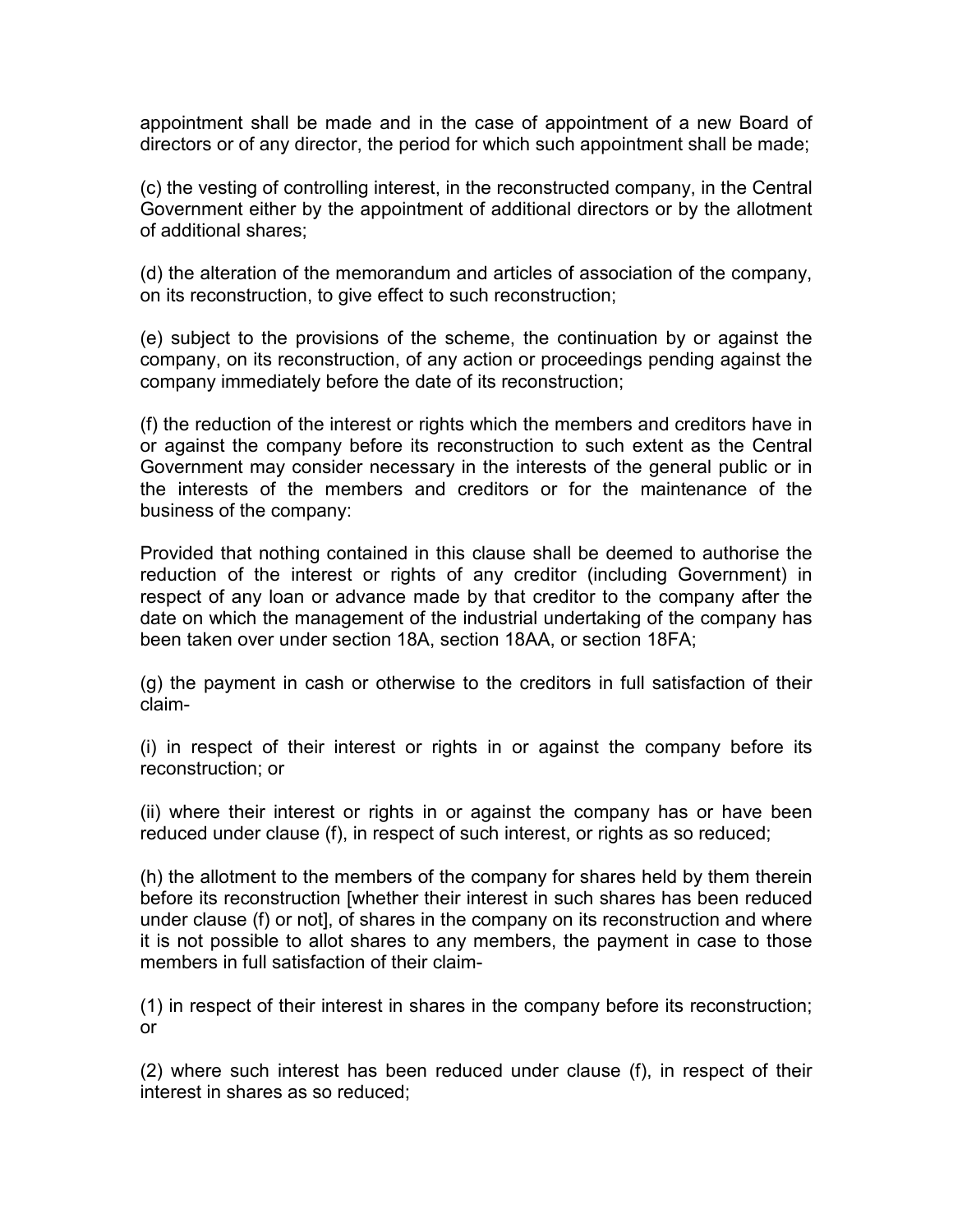(i) the offer by the Central Government to acquire by negotiations with the members of the company their respective shares on payment in case to those members who may volunteer to sell their shares to the Central Government in full satisfaction of their claim-

(1) in respect of their interest in shares in the company before its reconstruction; or

(2) where such interest has been reduced under clause (f), in respect of their interest in shares as so reduced;

(j) the conversion of any debentures issued by the company after the taking over of the management of the company under section 18A or section 18AA or section 18FA or of any loans obtained by the company after that date or of any part of such debentures or loans, into shares in the company and the allotment of those shares to such debenture-holders or creditors, as the case may be;

(k) the increase of the capital of the company by the issue of new shares and the allotment of such new shares to the Central Government;

(l) the continuance of the services of such of the employees of the company as the Central Government may specify in the scheme in the company itself, on its reconstruction, on such terms and conditions as the Central Government thinks fit;

(m) notwithstanding anything contained in clause (l), where any employees of the company whose services have been continued under clause (l), have, by notice in writing given to the company at any time before the expiry of one month next following the date on which the scheme is sanctioned by the High Court, intimated their intention of not becoming employees of the company, on its reconstruction, the payment to such employees and to other employees whose services have not been continued on the reconstruction of the company, of compensation, if any, to which they are entitled under the Industrial Disputes Act, 1947 (14 of 1947), and such pension, gratuity, provident fund and other retirement benefits ordinarily admissible to them under the rules or authorisations of the company immediately before the date of its reconstruction;

(n) any other terms and conditions for the reconstruction of the company;

(o) such incidental, consequential and supplemental matters as are necessary to secure that the reconstruction of the company shall be fully and effectively carried out.

(3) (a) A copy of the scheme, as approved by the Central Government, shall be sent in draft to the company, to the registered trade unions, if any, of which the employees of the company are members and to the creditors thereof for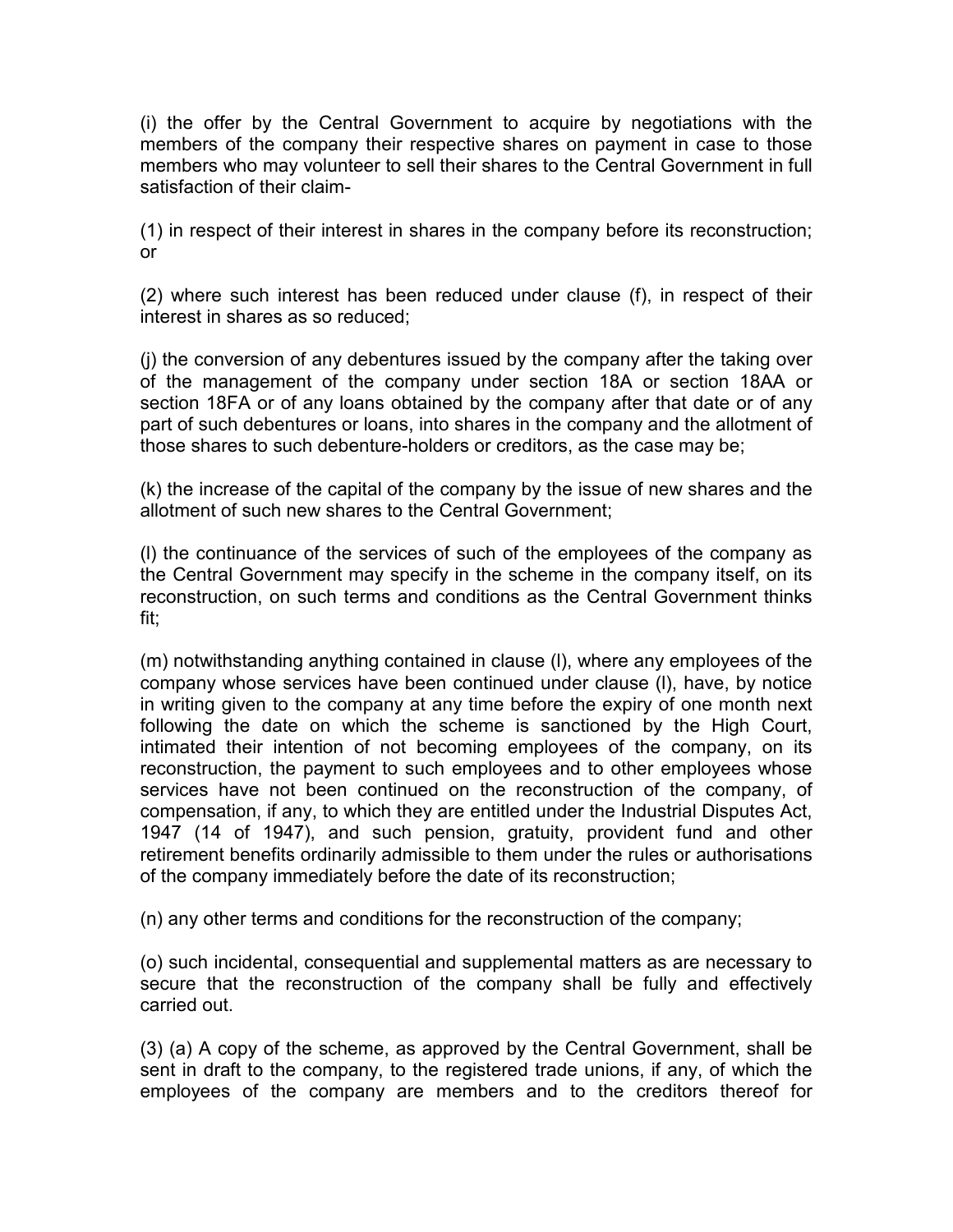suggestions and objections, if any, whthin such period as the Central Government may specify for this purpose.

(b) The Central Government may make such modifications, if any, in the draft scheme as it may consider necessary in the light of the suggestions and objections received from the company, from the registered trade unions of which the employees of the company are members and from any members or creditors of the company.

(4) The scheme shall thereafter be placed before the High Court for its sanction and the High Court, if satisfied that the scheme is in the interests of the general public or in the interests of the shareholders or for securing the proper management of the company and that the scheme is designed to be fair and reasonable to the members and creditors of the company, may, after giving a reasonable opportunity to the company and to its members and creditors of showing cause, sanction the scheme without any modification or with such modifications as it may consider necessary.

(5) The scheme, as so sanctioned by the High Court, shall come into force on such date as that Court may specify in this behalf:

Provided that different dates may be specified for different provisions of the scheme.

(6) The sanction accorded by the High Court under sub-section (4) shall be conclusive evidence that all the requirements of this section relating to the reconstruction of the company have been complied with, and a copy of the sanctioned scheme certified by the High Court to be a true copy thereof, shall, in all legal proceedings (whether original or in appeal or otherwise), be admitted as evidence to the same extent as the original scheme.

(7) On and from the date of the coming into operation of the scheme or any provision thereof, the scheme or such provision shall be binding on the company and also on all the members and other creditors and employees of the company and on any other person having any right or liability in relation to the company.

(8) On the coming into operation of the scheme or any provision thereof, the authorised person shall cease to function, and the management of the reconstructed company shall be assumed by the Board of directors as provided in the scheme.

(9) Copies of the scheme shall be laid before each House of Parliament, as soon as may be, after the scheme has been sanctioned by the Court.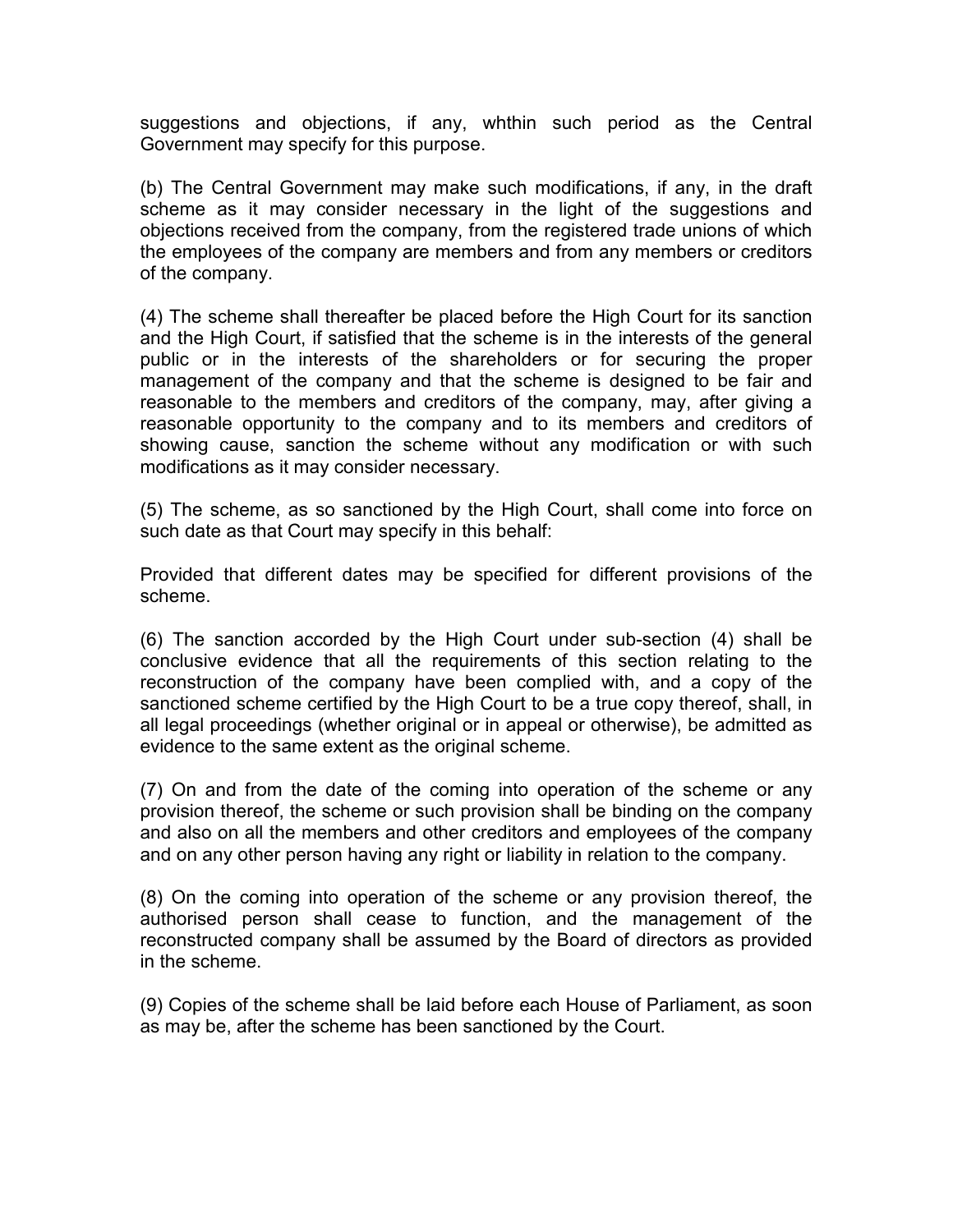(10) The provisions of this section and of any scheme made thereunder shall have effect notwithstanding anything contained in section 391 to 394A (both inclusive) of the Companies Act, 1956 (1 of 1956).

18FG. Preparation of inventory of assets and liabilities and list of members and creditors of managed company - For the purposes of this Act, the authorised person shall, as soon as may be, after taking over the management of the industrial undertaking of a company under section 18A or section 18AA or section 18FA,-

(a) prepare a complete inventory of -

(i) all properties, movable and immovable, including lands, buildings, works, workshops, stores, instruments, plant, machinery, automobiles and other vehicles, stocks of materials in the course of production, storage or transit, raw materials, cash balances, cash in hand, deposits in bank or with any other person or body or on loan, reserve funds, investments and book debts and all other rights and interests arising out of such property as were immediately before the date of taking over of the industrial undertaking, in the ownership, possession, power or control of the company, whether within or without India; and all books of account, registers, maps, plans, sections, drawings, records, documents or titles of ownership of property and all other documents of whatever nature relating thereto; and

(ii) all borrowings, liabilities and obligations of whatever kind of the company including liability on account of terminal benefits to its employees subsisting immediately before the said date;

(b) prepare separately a list of members, and a list of creditors, of such company as on the date of taking over of the management of the industrial undertaking showing separately in the list of creditors, the secured creditors and the unsecured creditors:

Provided that where the management of the industrial undertaking of a company has been taken over under the said section 18A before the commencement of the Industries (Development and Regulation) Amendment Act, 1971 (72 of 1971), the aforesaid functions shall be performed by the authorised person within six months from such commencement.

18FH. Stay of suits and other proceedings - In the case of a company in respect of which an order under section 18FD has been made, no suit or other legal proceeding shall be instituted or continued against the company except with the previous permission of the Central Government or any officer or authority authorised by that Government in this behalf.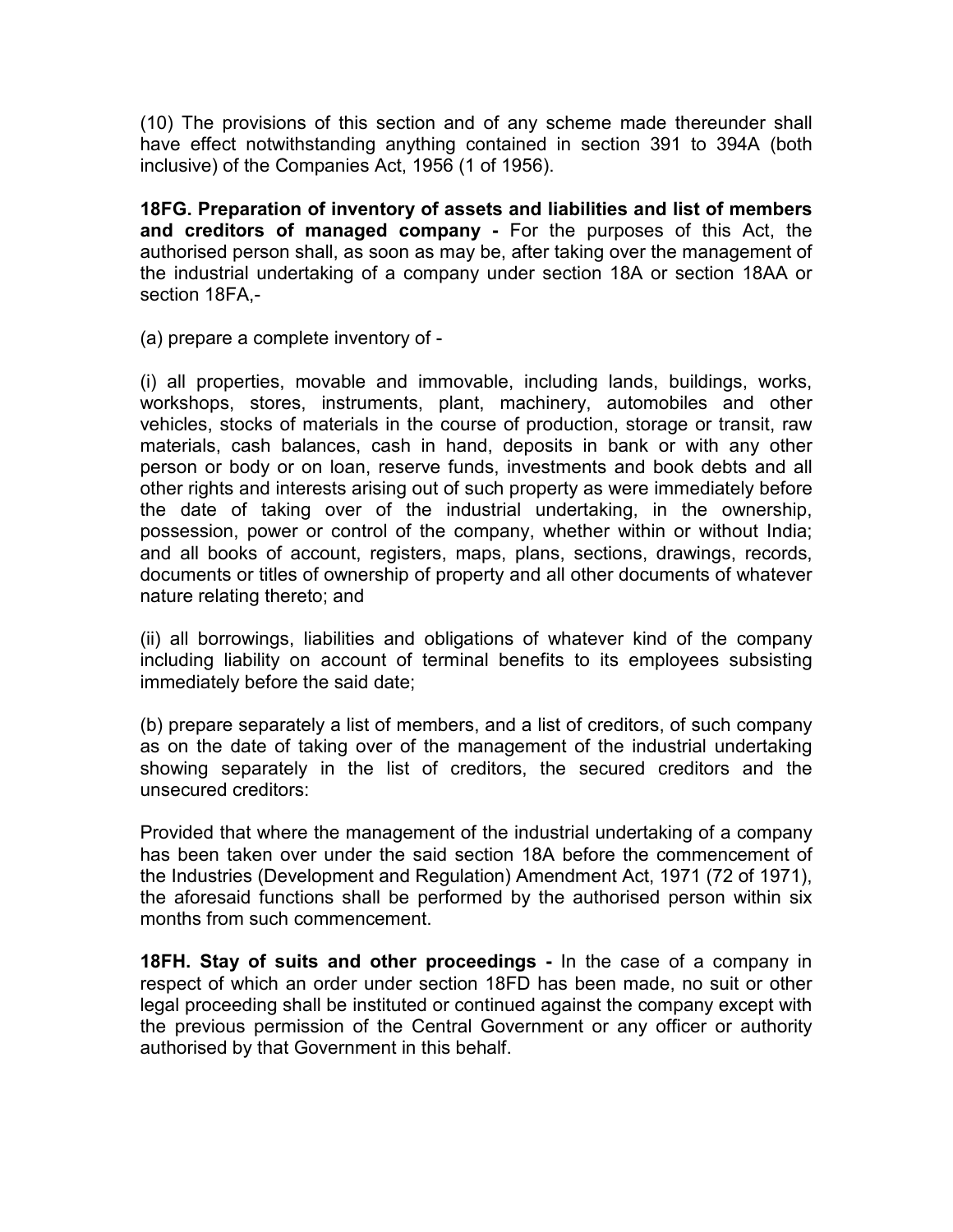#### CHAPTER IIIB.

#### CONTROL OF SUPPLY, DISTRIBUTION, PRICE ETC., OF CERTAIN

#### **ARTICLES**

18G. Power to control supply, distribution, price, etc., of certain articles - (1) The Central Government, so far as it appears to it to be necessary or expedient for securing the equitable distribution and availability at fair prices of any article or class of articles relatable to any scheduled industry, may, notwithstanding anything contained in any other provisions of this Act, by notified order, provide for regulating the supply and distribution thereof and trade and commerce therein.

(2) Without prejudice to the generality of the powers conferred by sub-section (1), a notified order made thereunder may provide -

(a) for controlling the prices at which any such article or class thereof may be bought or sold;

(b) for regulating by licences, permits or otherwise the distribution, transport, disposal, acquisition, possession, use or consumption of any such article or class thereof;

(c) for prohibiting the withholding from sale of any such article or class thereof ordinarily kept for sale;

(d) for requiring any person manufacturing, producing or holding in stock any such article or class thereof to sell the whole or part of the articles so manufactured or produced during a specified period or to sell the whole or a part of the articles so held in stock to such person or class of persons and in such circumstances as may be specified in the order;

(e) for regulating or prohibiting any class of commercial or financial transactions relating to such article or class thereof which in the opinion of the authority making the order are, or if unregulated are likely to be, detrimental to public interest;

(f) for requiring persons engaged in the distribution and trade and commerce in any such article or class thereof to mark the articles exposed or intended for sale with the sale price or to exhibit at some easily accessible place on the premises the price-lists of articles held for sale and also to similarly exhibit on the first day of every month, or at such other time as may be prescribed, a statement of the total quantities of any such articles in stock;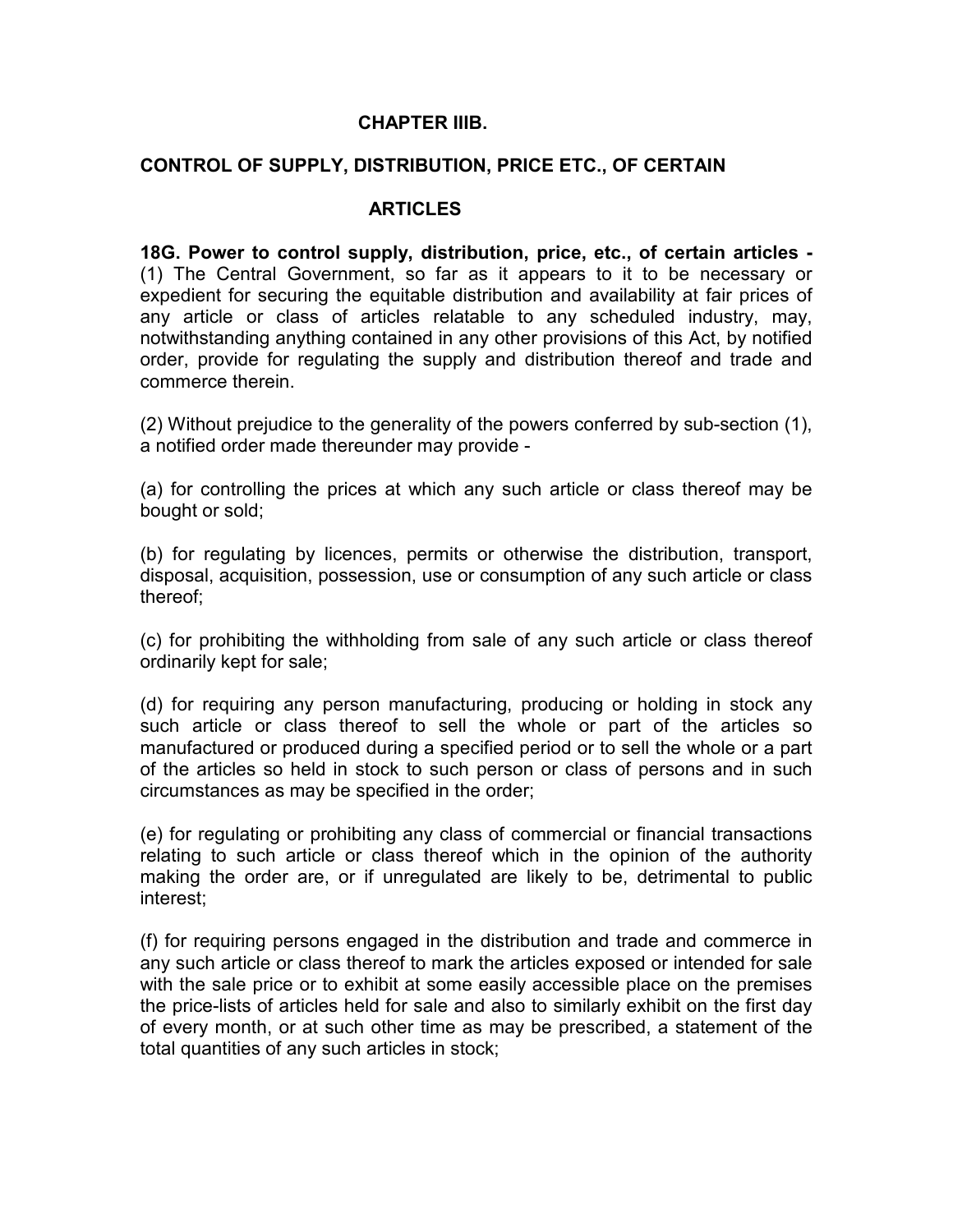(g) for collecting any information or statistics with a view to regulating or prohibiting any of the aforesaid matters; and

(h) for any incidental or supplementary matters, including, in particular, the grant of issue of licences, permits or other documents and the charging of fees therefor.

(3) Where, in pursuance of any order made with reference to clause (d) of subsection (2), any person sells any article, there shall be paid to him the price therefor-

(a) where the price can consistently with the controlled price, if any, be fixed by agreement, the price so agreed upon;

(b) where no such agreement can be reached, the price calculated with reference to the controlled price, if any, fixed under this section;

(c) where neither clause (a) nor clause (b) applies, the price calculated at the market rate prevailing in the locality at the date of sale.

(4) No order made in exercise of any power conferred by this section shall be called in question in any court.

(5) Where an order purports to have been made and signed by an authority in exercise of any power conferred by this section, a court shall, within the meaning of the Indian Evidence Act, 1872 (1 or 1872), presume that such order was so made by that authority.

Explanation.- In this section, the expression Aarticle or class of articles@ relatable to any scheduled industry includes any article or class of articles imported into India which is of the same nature or description as the article or class of articles manufactured or produced in the scheduled industry.

#### CHAPTER IV

#### **MISCELLANEOUS**

19. Powers of inspection - (1) For the purpose of ascertaining the position or working of any industrial undertaking or for any other purpose mentioned in this Act or the rules made thereunder, any person authorised by the Central Government in this behalf shall have the right-

(a) to enter and inspect any premises;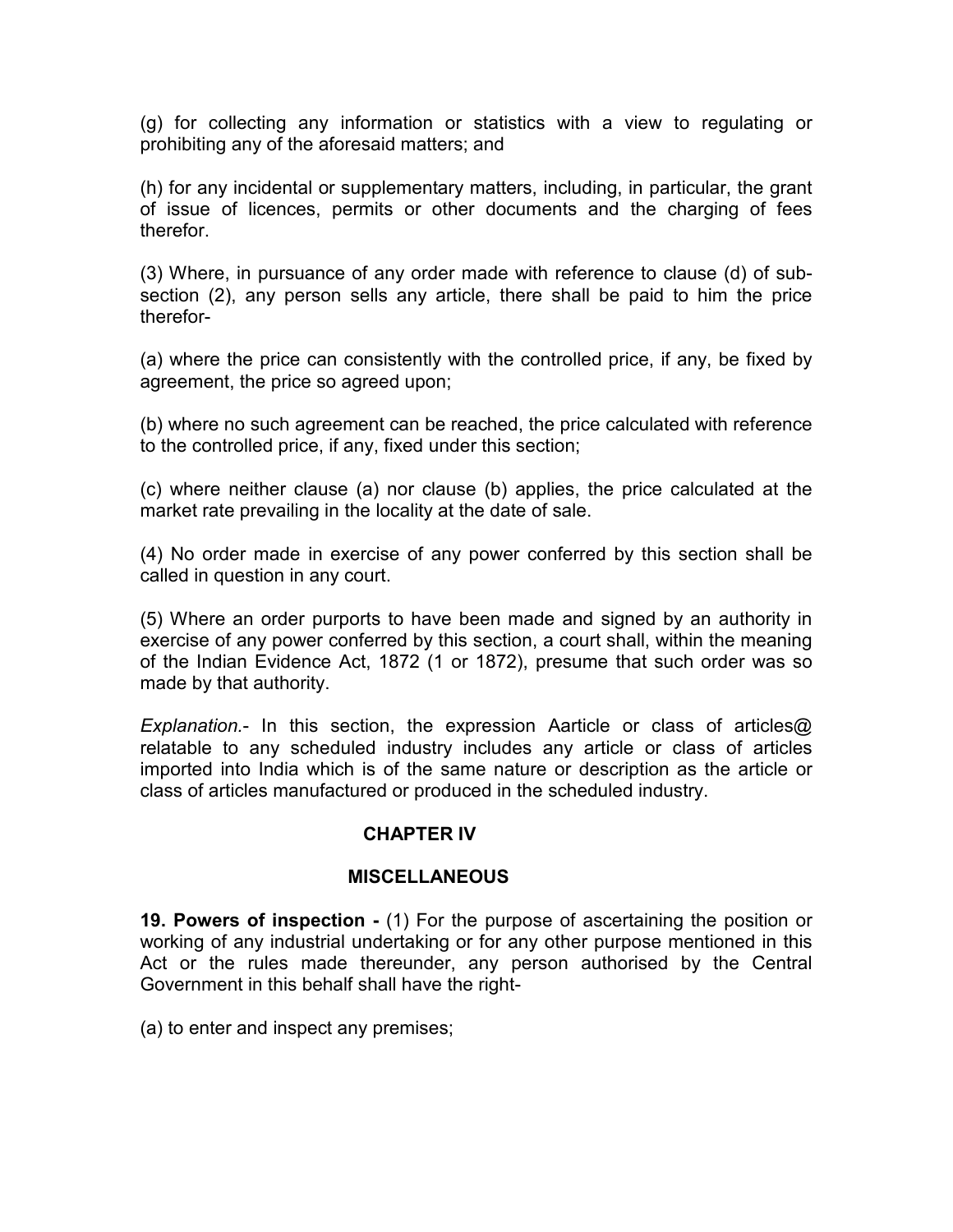(b) to order the production of any document, book, register or record in the possession or power of any person having the control of, or employed in connection with, any industrial undertaking; and

(c) to examine any person having the control of, or employed in connection with, any industrial undertaking.

(2) Any person authorized by the Central Government under sub-section (1) shall be deemed to be a public servant within the meaning of section 21 of the Indian Penal Code (45 of 1860).

20. General prohibition of taking over management or control of industrial undertakings- After the commencement of this Act, if shall not be competent for any State Government or a local authority to take over the management or control of any industrial undertaking under any law for the time being in force which authorizes any such Government or local authority so to do.

21. Certain administrative expenses of Development Councils to be paid from moneys provided by Parliament - Such administrative expenses as relate to the emoluments of officers of a Development Council who are appointed by or with the approval of the Central Government, shall be defrayed out of moneys provided by Parliament.

22. Power of the Central Government to issue directions to Development Councils - In the exercise of its functions under this Act, every Development Council shall be guided by such instructions as may be given to it by the Central Government and such instructions may include directions relating to the manner in which, and the purpose for which, any proceeds of the cess levied under section 9 which may have been handed over to it, shall be expanded.

23. Decision of Central Government final respecting certain matter - If, for the purposes of this Act, any question arises as to whether-

(a) there has been a substantial expansion of an industrial undertaking, or

(b) an industrial undertaking is producing or manufacturing any new article,

the decision of the Central Government thereon shall be final.

24. Penalties - (1) if any person contravenes or attempts to contravene or abets the contravention of-

(i) the provisions of sub-section (1), or sub-section (4) of section 10 or of subsection (1) of section 11 or of section 11A or of sub-section (1) of section 13 or of sub-section (2), (2A), (2D), (2F) and (2G) of section 29B, or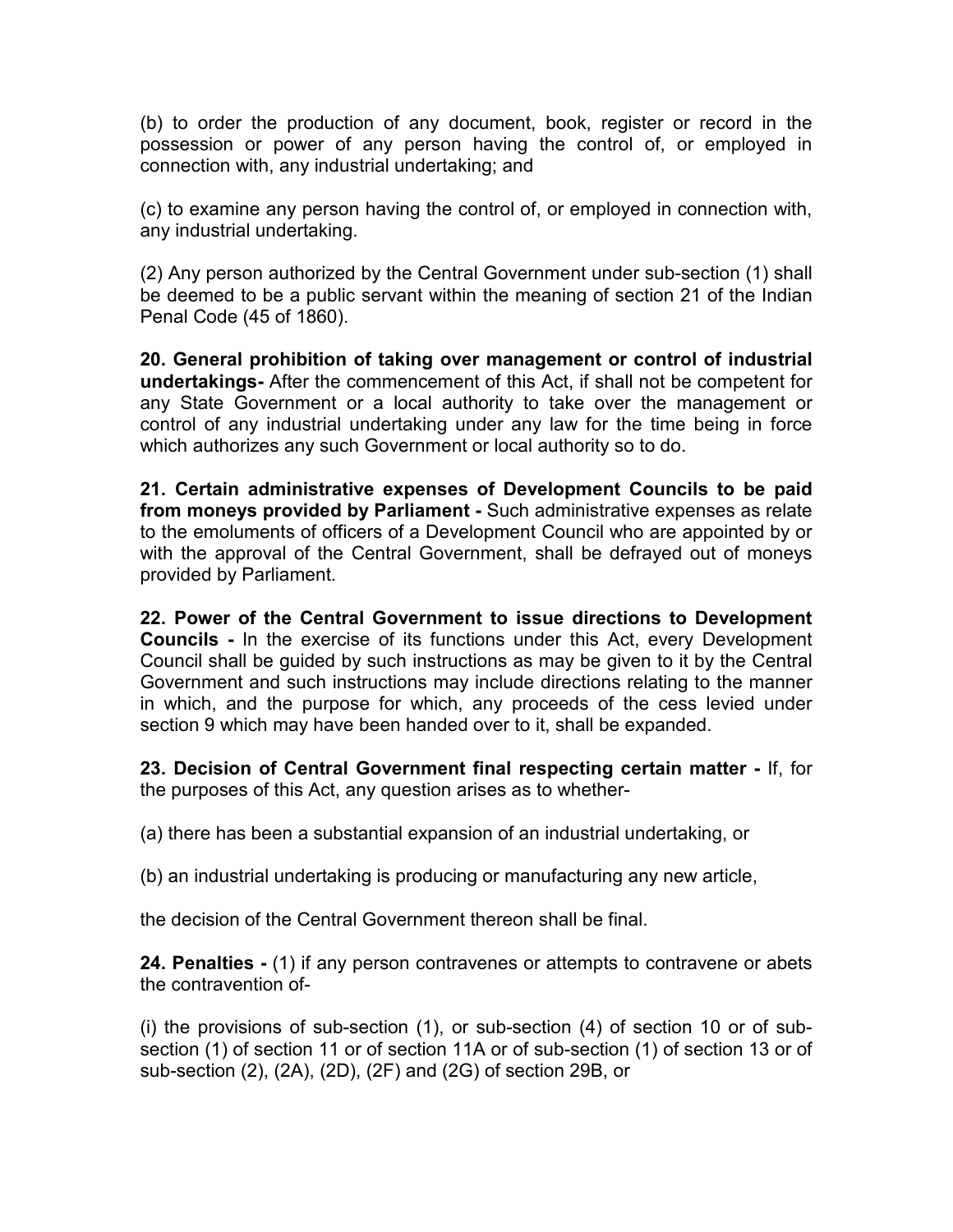(ii) any direction issued under section 17 or sub-section (3) of section 18B, or

(iii) any order made under section 18G, or

 (iv) any rule the contravention of which is made punishable under this section,

he shall be punishable with imprisonment which may extend to six months, or with fine which may extend to five thousand rupees, or with both, and, in the case of continuing contravention, with an additional fine which may extend to five hundred rupees for every day during which such contravention continues after conviction for the first such contravention.

(2) If the person contravening any of the said provisions is a company every person who at the time the offence was committed was in charge of, and was responsible to the company for the conduct of the business of the company, as well as the company, shall be deemed to be guilty of the contravention and shall be liable to be proceeded against and punished accordingly:

Provided that nothing contained in this sub-section shall render any such person liable to any punishment provided in this Act, if he proves that the offence was committed without his knowledge or that he exercised all due diligence to prevent the commission of such offence.

(3) Notwithstanding anything contained in sub-section (2), where an offence under this Act has been committed by a company and it is proved that the offence has been committed with the consent or connivance of, or is attributable to any neglect on the part of, any director or manager, secretary, or other officer of the company, such director, manager, secretary or other officer shall also be deemed to be guilty of that offence and shall be liable to be proceeded against and punished accordingly.

Explanation.- For the purposes of this section,-

(a) Acompany@ means any body corporate and includes a firm or other association of individuals; and

(b) Adirector $\omega$  in relation to a firm means a partner in the firm.

## 24A. Penalty for false statements - If any person,-

(a) when required by this Act or by any order under this Act to make any statement or furnish any information, makes any statement or furnishes any information which is false in any material particular and which he knows or has reasonable cause to believe to be false or does not believe to be true; or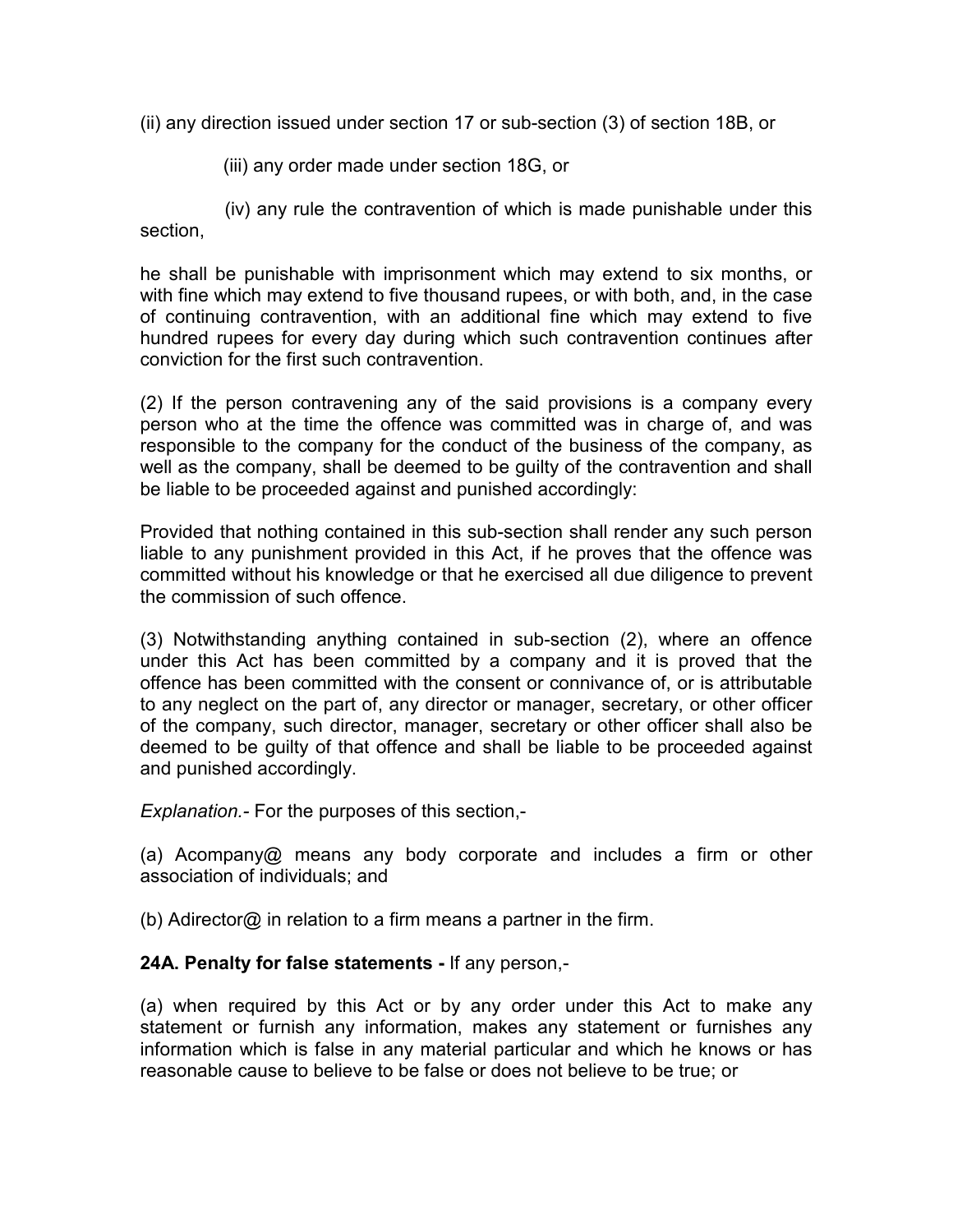(b) makes any such statement as aforesaid in any book, account, record, declaration return or other document which he is required by any order made under this Act to maintain or furnish;

he shall be punishable with imprisonment which may extend to three months or with fine which may extend to two thousand rupees, or with both.

25. Delegation of powers - (1) The Central Government may, by notified order, direct that any power exercisable by it under this Act (other than the power given to it by sections 16, 18A, 18AA and 18FA shall, in relation to such matters and subject to such conditions, if any, as may be specified in the direction, be exercisable also by such officer or authority (including in the said expressions any Development Council, State Government or officer or authority subordinate to the Central Government) as may be specified in the direction.

(2) Any power exercisable by a State Government by virtue of a direction under sub-section (1) may, unless otherwise provided in such direction, be exercised also by such officer or authority subordinate to that State Government as it may, by notified order, specify in this behalf.

26. Power to issue directions - The Central Government may give directions to any State Government as to the carrying into execution in the State of any of the provisions of this Act or of any order or direction made thereunder.

27. Cognizance of offences - No court shall take cognizance of any offence punishable under this Act except on a report in writing of the facts constituting such offence made by a person who is a public servant as defined in section 21 of the Indian Penal Code (45 of 1860).

28. Burden of proof in certain cases - Where any person is prosecuted for contravening any order made under section 18G which prohibits him from doing an act or being in possession of a thing without lawful authority or without a permit, licence or other document, the burden of proving that he has such authority, permit, licence or other document shall be on him.

29. Jurisdiction of courts - (1) Subject to the provisions of sub-section (2), no court inferior to that of a presidency magistrate or a magistrate of the first clasds shall try any offence punishable under this Act.

(2) Any magistrate or bench of magistrates empowered, for the time being, to try in a summary way the offence specified in sub-section 91) of section 260 of the Code of Criminal Procedure, 1898 ( 5 of 1898), may, on application in this behalf being made by the prosecution, try in accordance with the provisions contained in sections 262 to 265 of the said Code any offence which consists of a contravention of an order made under section 18G.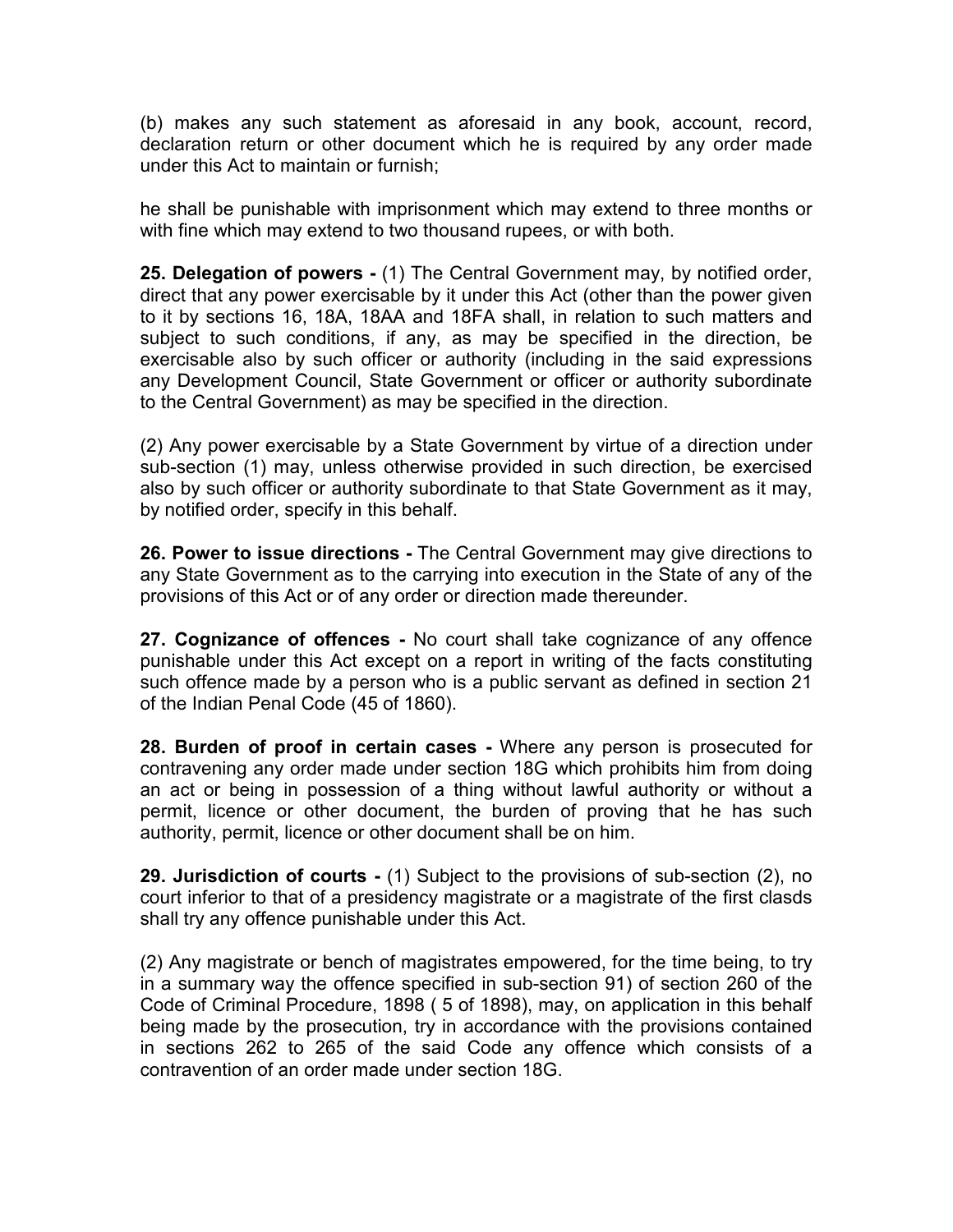29A. Special provision regarding fines - Notwithstanding anything contained in section 32 of the Code of Criminal Procedure, 1898 (5 of 1898), it shall be lawful for any magistrate of the first class and for any presidency magistrate to pass a sentence of fine exceeding one thousand rupees on any person convicted of any offence under this Act.

29B. Power to exempt in special cases - (1) If the Central Government is of opinion, having regard to the smallness of the number of workers employed or to the amount invested in any industrial undertaking or to the desiarbility of encouraging small undertakings generally or to the stage of development of any scheduled industry, that it would not be in public interest to apply all or any of the provisions of this Act thereto, it may, by notification in the Official Gazette, exempt, subject to such conditions as it may think fit to impose, any industrial undertaking or class of industrial undertakings or any schedule industry or class of scheduled industries as it may specify in the notification from the operation of all or any of the provisions of this Act or of any rule or order made thereunder.

(2) Where any notification under sub-section (1) granting any exemption is cancelled, no owner of any industrial undertaking to which the provisions of section 10, section 11, section 11A or clause (d) of sub-section (1) of section 13 would have applied, if the notification nunder sub-section (1) had not been issued, shall carry on the business of the undertaking after the expiry of such period as may be specified in the notification cancelling the exemption except under and in accordance with a licence issued in this behalf by the Central Government and, in the case of a State Government, except under an in accordance with the previous permission of the Central Government.

(2A) In particular, and without prejudice to the generality of the provisions of subsection (1), the Central Government may, if it is satisfied, after considering the recommendations made to it by the Advisory Committee constituted under subsection (2B), that it is necessary so to do for the development and expansion of ancillary, or small scale, industrial undertakings, by notified order, direct that any article or class of articles specified in the First Schedule shall, on and from such date as may be specified in the notified order (hereafter in this section referred to as the Adate of reservation@), be reserved for exclusive production by the ancillary, or small scale, industrial undertakings (hereafter in this section referred to as Areserved article@).

(2B) The Central Government shall, with a view to determining the nature of any article or class of articles that may be reserved for production by the ancillary or small scale, industrial undertakings, constitute an Advisory Committee consisting of such persons as have in the opinion of that Government, the necessary expertise to give advice on the matter.

(2C) The Advisory Committee shall, after considering the following matters communicate its recommendations to the Central Government, namely:-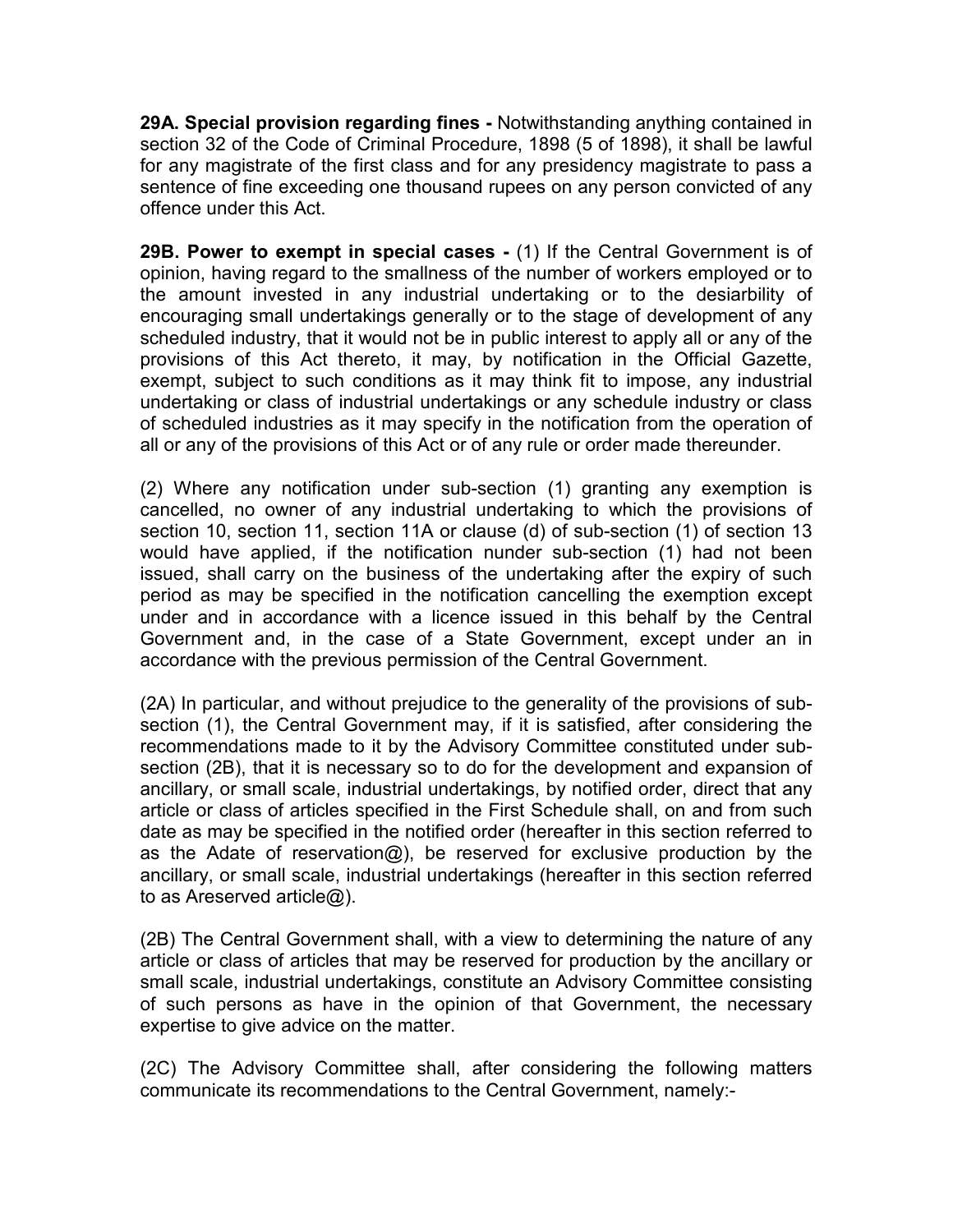(a) the nature of any article or class of articles which may be produced economically by the ancillary, or small scale, industrial undertakings;

(b) the level of employment likely to be generated by the production of such article or class of articles by the ancillary, or small scale, industrial undertakings;

(c) the possibility of encouraging and diffusing entrepreneurship in industry;

(d) the prevention of concentration of economic power to the common detriment; and

(e) such other matters as the Advisory Committee may think fit.

(2D) The production of any reserved article or class of reserved articles by any industrial undertaking (not being an ancillary, or small scale, industrial undertaking) which, on the date of reservation, is engaged in, or has taken effective steps for, the production of any reserved article or class of reserved articles, shall, after the commencement of the Industries (Development and Regulation) Amendment Act, 1984, or, as the case may be, the date of reservation, whichever is later, be subject to such conditions as the Central Government may, by notified order, specify.

(2E) While specifying any condition under sub-section (2D), the Central Government may take into consideration the level of production of any reserved article or class of reserved articles achieved, immediately before the date of reservation, by the industrial undertaking referred to in sub-section (2D), and such other factors as may be relevant.

(2F) Every person or authority, not being the Central Government, who, or which, is registered under section 10 or to whom, or to which, a licence has been issued or permission has been granted under section 11 for the production of any article or class of articles which has, or have, been subsequently reserved for the ancillary, or small scale, industrial undertakings, shall produce, such registration certificate, licence or permission, as the case may be, within such period as the Central Government may, by notified order, specify in this behalf, and the Central Government may enter therein all or any of the conditions specified by it under sub-section (2D), including the productive capacity of the industrial undertakings and other prescribed particulars.

(2G) The owner of every industrial undertaking (not being an ancillary, or small scale, industrial undertaking) which, immediately before the commencement of the Industries (Development and Regulation) Amendment Act, 1984, or the date of reservation, whichever is later, -

(a) was engaged in the production of any article or class of articles, which has, or have, been reserved for the ancillary, or small scale, industrial undertakings, or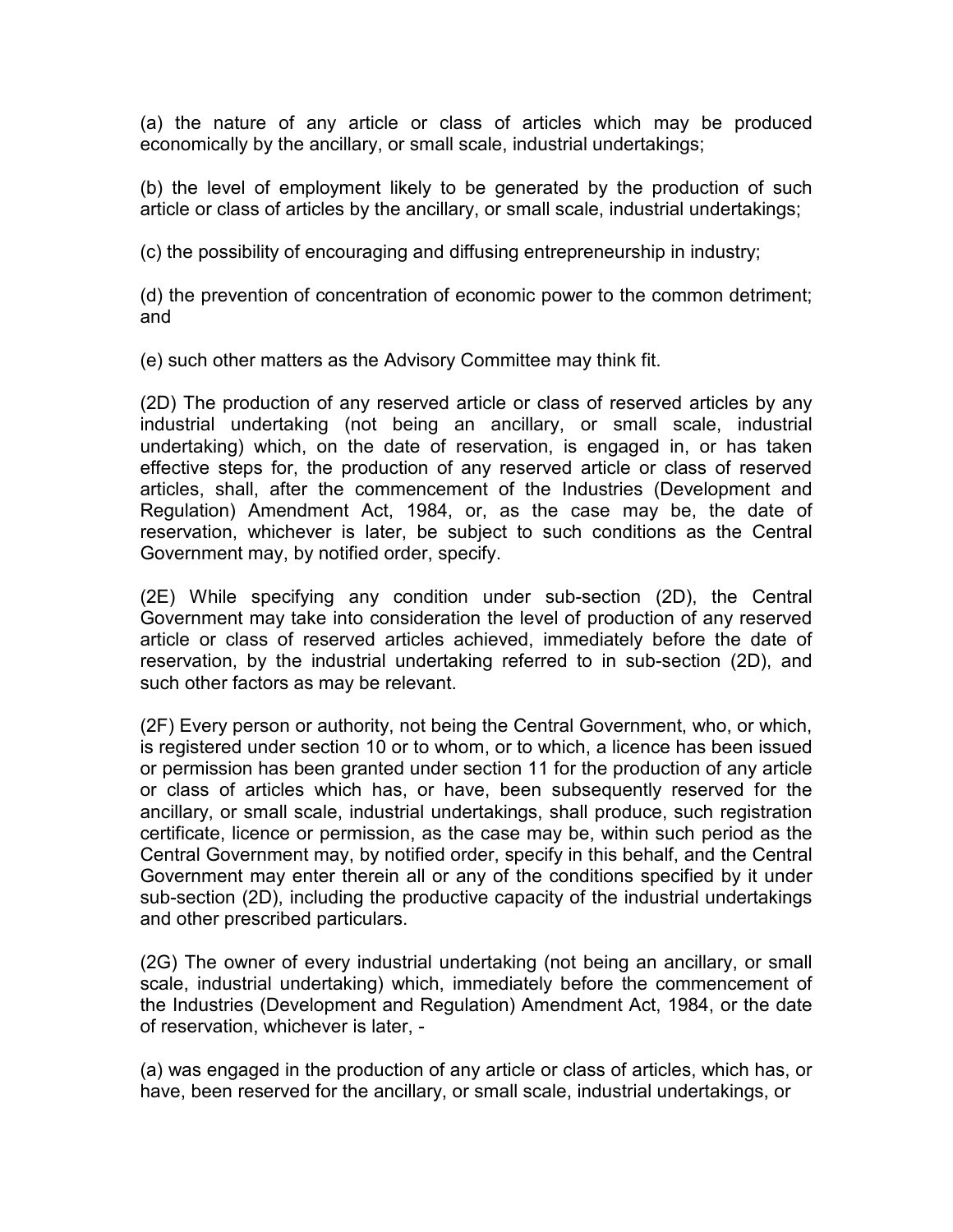(b) had before such commencement or before the date of such reservation, as the case may be, taken effective steps for commencing the production of such reserved article or class of reserved articles,

without being registered under section 10 or in respect of which a licence or permission has not been issued under section 11, shall refrain from the production of such reserved article or class or reserved articles, on and from the date of expiry of three months from such commencement or from the date of such reservation, whichever is later.

(2H) Every notified order made under sub-section (2A) shall be laid, as soon as may be after it is made, before each House of Parliament, while it is in session, for a total period of thirty days, which may be comprised in one session or in two or more successive sessions, and if, before the expiry of the session immediately following the session or the successive sessions aforesaid, both Houses agree in making any modification in the notified order or both Houses agree that the notified order should not be made, the notified order shall thereafter have effect only in such modified form or be of no effect, as the case may be; so, however, that any such modification or annulment shall be without prejudice to the validity of anything previously done under the notified order.

(3) The provisions of this Act shall apply, so far as may be, in relation to the issue of a licence or permission to any industrial undertaking referred to in sub-section (2) as they apply in relation to the issue of a licence or permission to any industrial undertaking referred to in sub-section (2) as they apply in relation to the issue of a licence or permission to a new industrial undertaking.

29C. Protection of action taken under the Act - (1) No suit, prosecution or other legal proceeding shall lie against any person for anything which is in good faith done or intended to be done under this Act or any rule or order made thereunder.

(2) No suit or other legal proceeding shall lie against the Government for any damage caused or likely to be caused by anything which is in good faith done or intended to be done in pursuance of this Act or any rule or order made thereunder.

29D. Debts incurred by the authorised person to have priority - Every debt arising out of any loan obtained by the authorised person for carrying on the management of, or exercising functions of control in relation to, an industrial undertaking or part thereof, the management of which has been taken over under section 18A or section 18AA or section 18FA,-

(a) shall have priority over all other debts, whether secured or unsecured, incurred before the management of such industrial undertaking was taken over,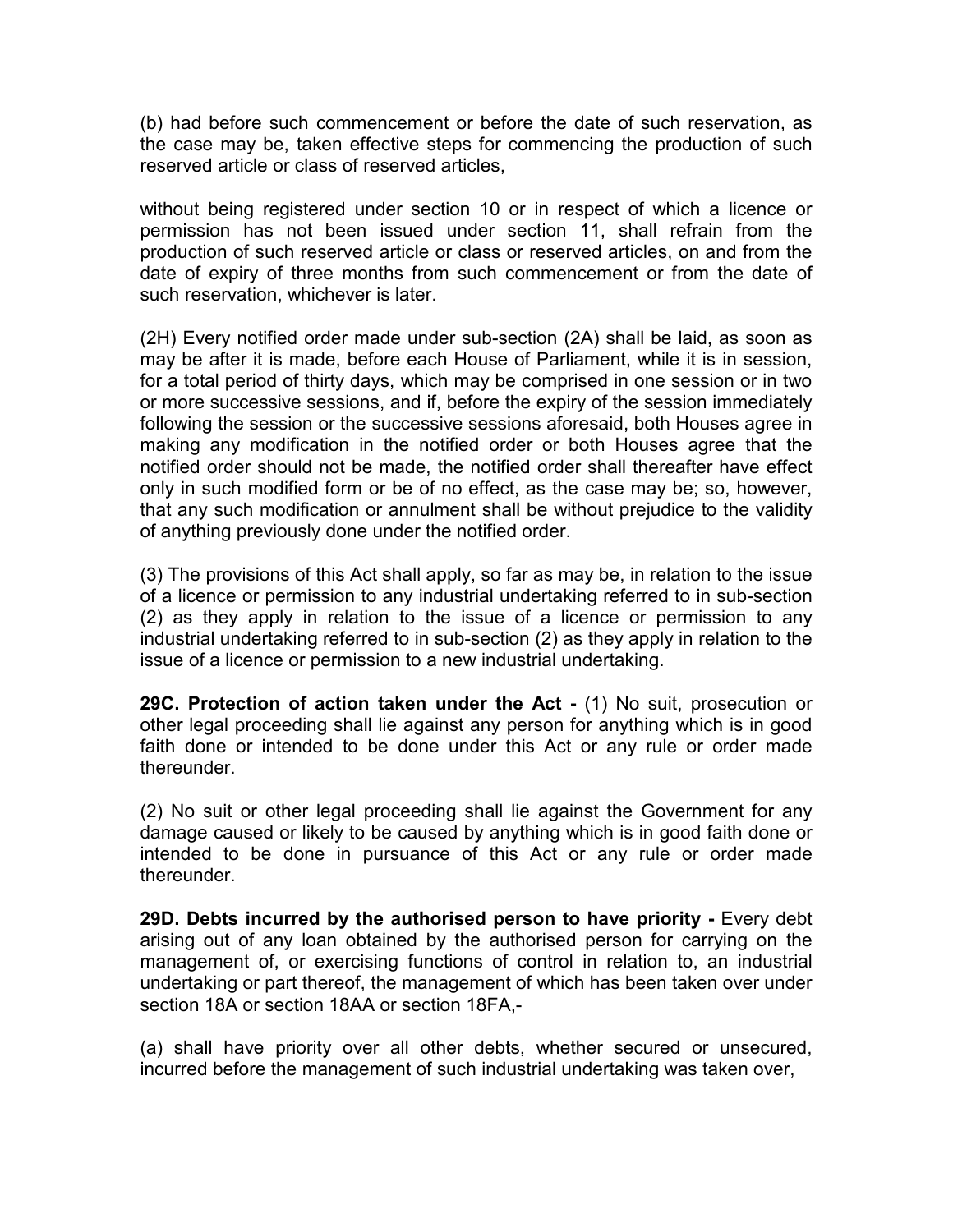(b) shall be preferential debt within the meaning of section 530 of the Companies Act, 1956 (1 of 1956),

and such debts shall rank equally among themselves and be paid in full out of the assets of the industrial undertakings unless such assets are insufficient to meet them, in which case they shall abate in equal proportions.

30. Power to make rules - (1) The Central Government may, subject to the condition of previous publication, make rules for carrying out the purposes of this Act.

(2) In particular, and without prejudice to the generality of the foregoing power, such rules may provide for all or any of the following matters, namely :-

(a) the constitution of the Advisory Council and Development Councils, the term of office and other conditions of service of, the procedure to be followed by, and the manner of filling casual vacancies among members of the Advisory Council or a Development Council;

(b) the form of the statement of account to be furnished by a Development Council;

(c) the intervals at which, the time within which, and the manner in which the cess leviable under section 9 shall be payable and the rebate for the prompt payment of such cess;

(d) the expenses which a Development Council may meet from the proceeds of the cess levied under section 9 which may have been handed over to it;

(e) the appointment by or with the approval of the Central Government of any officers of a Development Council;

(f) the facilities to be provided by any industrial undertaking for the training of technicians and labour;

(g) the collection of any information or statistics in respect of any scheduled industry;

(h) the manner in which industrial undertakings may be registered under section 10 and the levy of a fee therefor;

(i) the procedure for the grant or issue of licences and permissions under section 11, section 11A, section 13 or section 29B, the time within which such licences or permissions shall be granted or issued including, in particular, the publication of notices calling for applications and the holding of such public inquiry in relation thereto as may be necessary in the circumstances;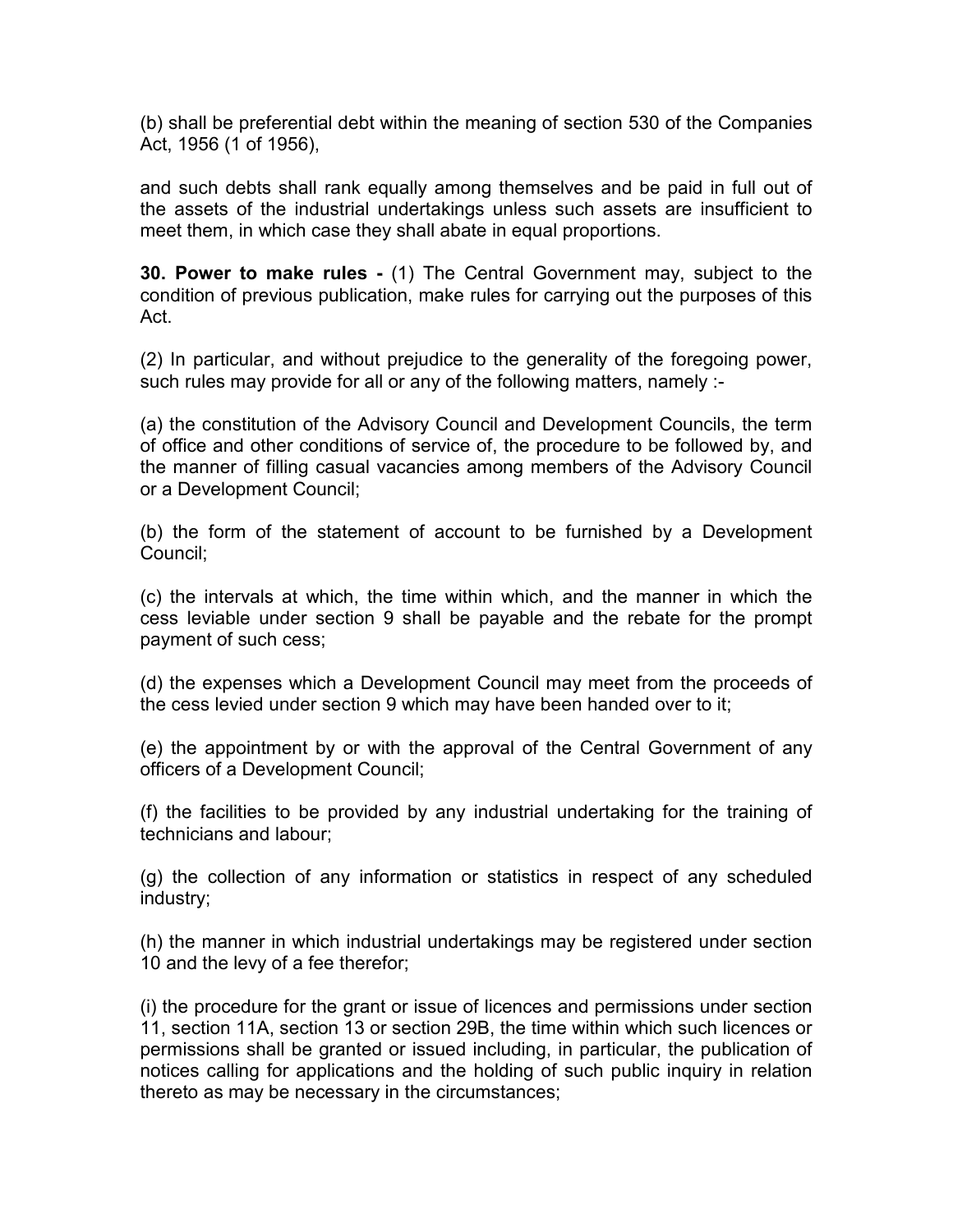(j) the fees to be levied in respect of licences and permissions issued under this Act;

(k) the matters which may be taken into account in the granting or issuing of licences and permissions, including in particular, the previous consultation by the Central Government with the Advisory Council or any Development Council or both in regard to the grant or issue of any such licences or permission;

(l) the procedure to be followed in making any investigation under this Act;

(m) the conditions which may be included in any licences and permissions;

(n) the conditions on which licences and permissions may be varied or amended under section 12;

(o) the maintenance of books, accounts and records relating to an industrial undertaking;

(p) the submission of special or periodical returns relating to an industrial undertaking by persons having the control of, or employed in connection with, such undertaking, and the forms in which, and the authorities to which, such returns and reports shall be submitted;

(pp) any matter which is to be or may be prescribed for giving effect to the provisions of Chapter IIIAA or Chapter IIIAC;

(q) any other matter which is to be or may be prescribed under this Act.

(3) Any rule made under this section may provide that a contravention thereof shall be punishable under section 24.

(4) Every rule made under this section shall be laid, as soon as may be after it is made before each House of Parliament, while it is in session, for a total period of thirty days which may be comprised in one session or in two or more successive sessions, and if, before the expiry of the session immediately following the session or the successive sessions aforesaid, both Houses agree in making any modification in the rule or both Houses agree that the rule should not be made, the rule shall thereafter have effect only in such modified form or be of no effect, as the case may be; so, however, that any such modification or annulment shall be without prejudice to the validity of anything previously done under that rule.

**31. Application of other laws not barred--The provisions of this Act shall be** in addition to and not, save as otherwise, expressly provided in this Act, in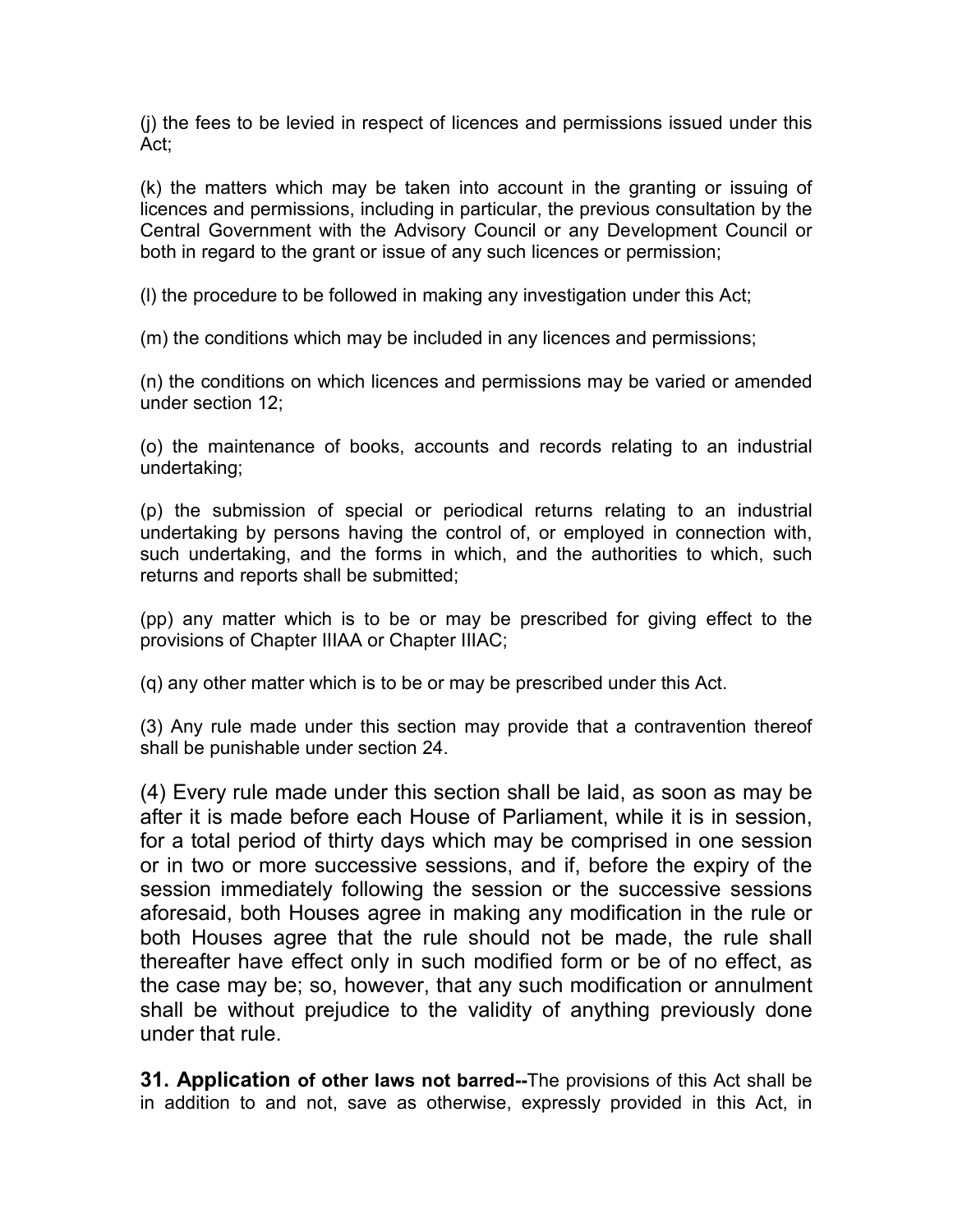derogation of any other Central Act for the time being in force, relating to any of the scheduled industries.

32. Amendment of section 2, Act 14 of 1947.-- Rep. By Repealing and Amending Act, 1957 (36 of 1957), s.2 and Sch.I.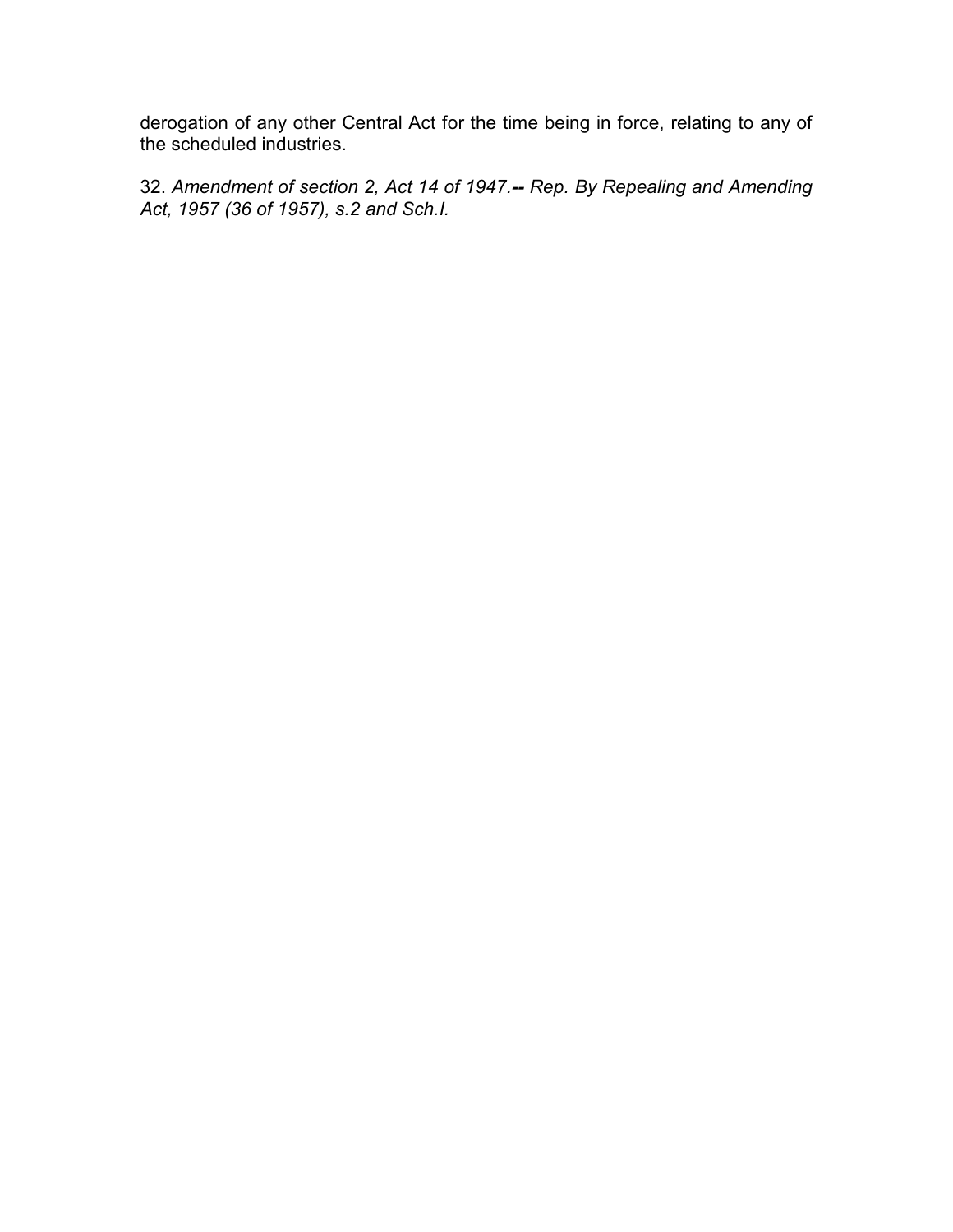### THE FIRST SCHEDULE

[See sections 2 and 3(i)]

 Any industry engaged in the manufacture or production of any of the articles mentioned under each of the following heading or sub-headings, namely :-

## 1. METALLURGICAL INDUSTRIES:

A. Ferrous :

- (1) Iron and steel (metal).
- (2) Ferro- alloys.
- (3) Iron and steel castings and forgings.
- (4) Iron and steel structurals.
- (5) Iron and steel pipes.
- (6) Special steels.
- (7) Other products of iron and steel.
- B. Non-ferrous :
- [(1) Precious metals, including gold and silver, and their alloys.
- (1A) Other non-ferrous metals and their alloys.]
- (2) Semi-manufactures and manufactures.

## 2. FUELS :

(1) Coal, lignite, coke and their derivatives.

(2) Mineral oil (crude oil), motor and aviation spirit, diesel oil, kerosene oil, fuel oil, diverse hydrocarbon oils and their blends including synthetic fuels, lubricating oils and the like.

(3) Fuel gases-(coal gas, natural gas and the like).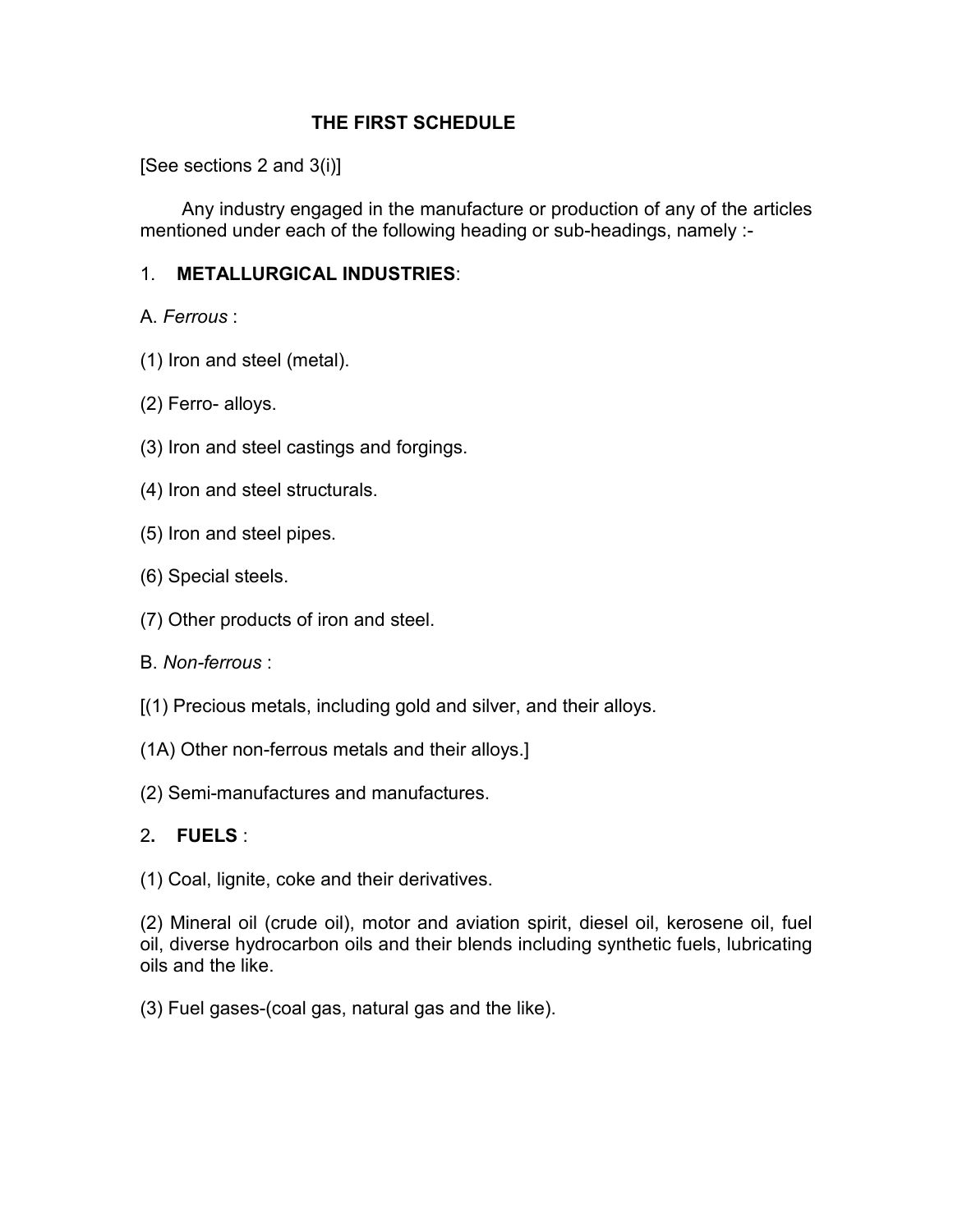## 3. BOILERS AND STEAM GENERATING PLANTS:

(1)Boilers and steam generating plants.

## 4. PRIME MOVERS (OTHER THAN ELECTRICAL GENERATORS) :

- (1) Steam engines and turbines.
- (2) Internal combustion engines.

### 5. ELECTRICAL EQUIPMENT :

(1) Equipment for generation, transmission and distribution of electricity including **transformers** 

- (2) Electrical motors.
- (3) Electrical fans.
- (4) Electrical lamps.
- (5) Electrical furnaces.
- (6) Electrical cables and wires.
- (7) X-ray equipment.
- (8) Electronic equipment
- (9) Household appliances such as electric irons, heaters and the like.
- (10) Storage batteries.
- (11) Dry cells.

## 6. TELECOMMUNICATIONS :

- (1) Telephones.
- (2) Telegraph equipment.
- (3) Wireless communication apparatus.
- (4) Radio receivers, including amplifying and public address equipment.
- (5) Television sets.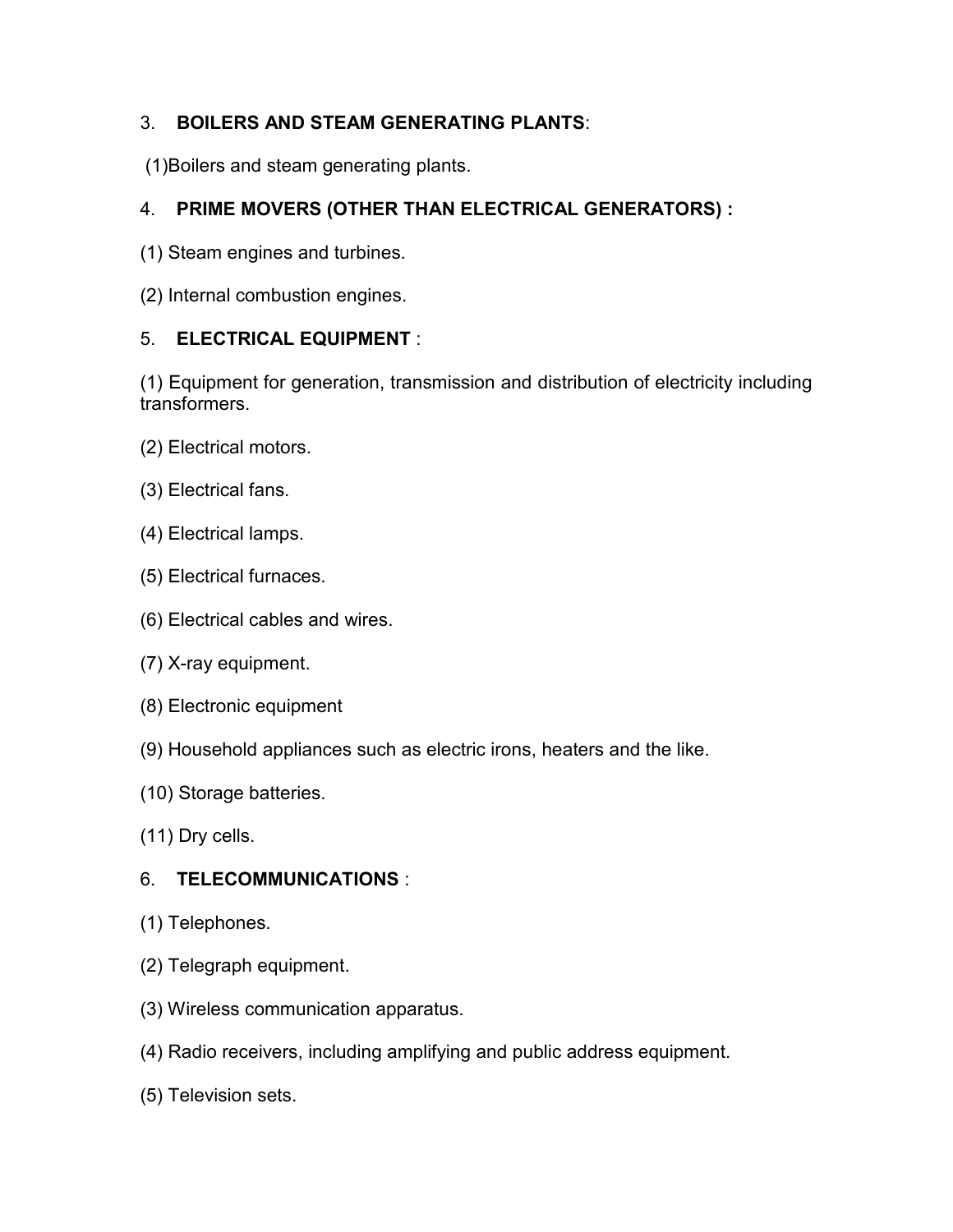(7) Teleprinters.

## 7. TRANSPORTATION :

(1) Aircraft.

- (2) Ships and other vessels drawn by power.
- (3) Railway locomotives.
- (4) Railway rolling stock.
- (5) Automobiles (motor cars, buses, trucks, motor cycles, scooters and the like).
- (6) Bicycles.
- (7) Others such as fork lift trucks and the like.

## 8. INDUSTRIAL MACHINERY :

A. Major items of specialised equipment used in specific industries:

(1) Textile machinery (such as spinning frames, carding machines powerlooms and the like) including textile accessories.

- (2) Jute machinery.
- (3) Rayon machinery.
- (4) Sugar machinery.
- (5) Tea machinery.
- (6) Mining machinery.
- (7) Metallurgical machinery.
- (8) Cement machinery.
- (9) Chemical machinery.
- (10) Pharmaceuticals machinery.
- (11) Paper machinery.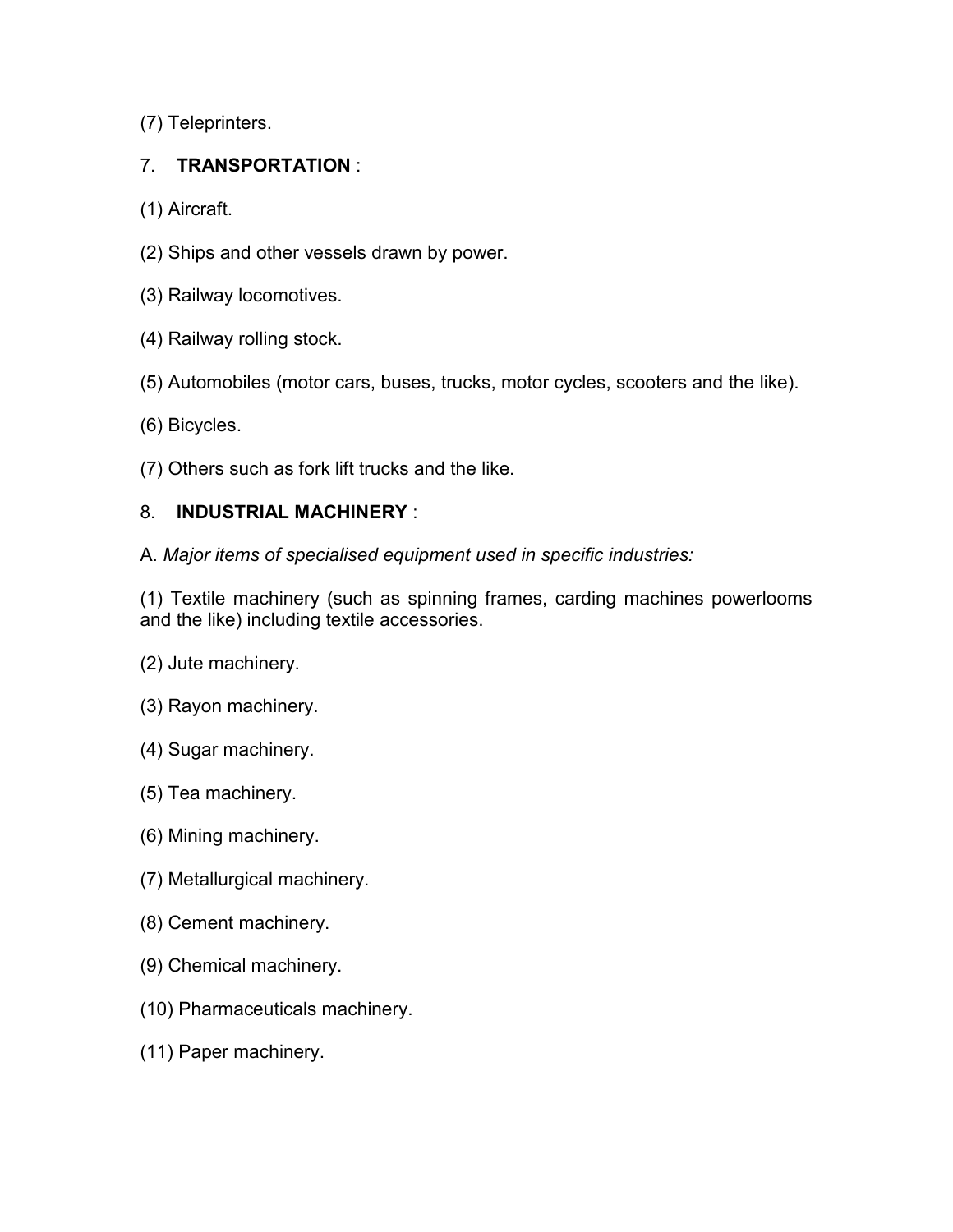B. General items of machinery used in several industries, such as the equipment required for various Aunit processes@ :

(1) Size reduction equipment - crushers, ball mills and the like.

(2) Conveying equipment- bucket elevators, skip hoist, cranes, derrick and the like.

- (3) Size separation units-screens, classifiers and the like.
- (4) Mixers and reactors-kneading mills, turbo mixers and the like.
- (5) Filtration equipment-filter presses, rotary filters and the like.
- (6) Centrifugal machines.
- (7) Evaporators.
- (8) Distillation equipment.
- (9) Crystallisers.
- (10) Driers.
- (11) Power driven pumps-reciprocating, centrifugal and the like.
- (12) Air and gas compressors and vacuum pipes (excluding electrical furnaces).
- (13) Refrigeration plants for industrial use.
- (14) Fire fighting equipment and appliances including fire engines.

C. Other items of Industrial Machinery :

- (1) Ball, roller and tapered bearings.
- (2) Speed reduction units.
- (3) Grinding wheels and abrasives.

## 9. MACHINE TOOLS:

(1) Machine Tools.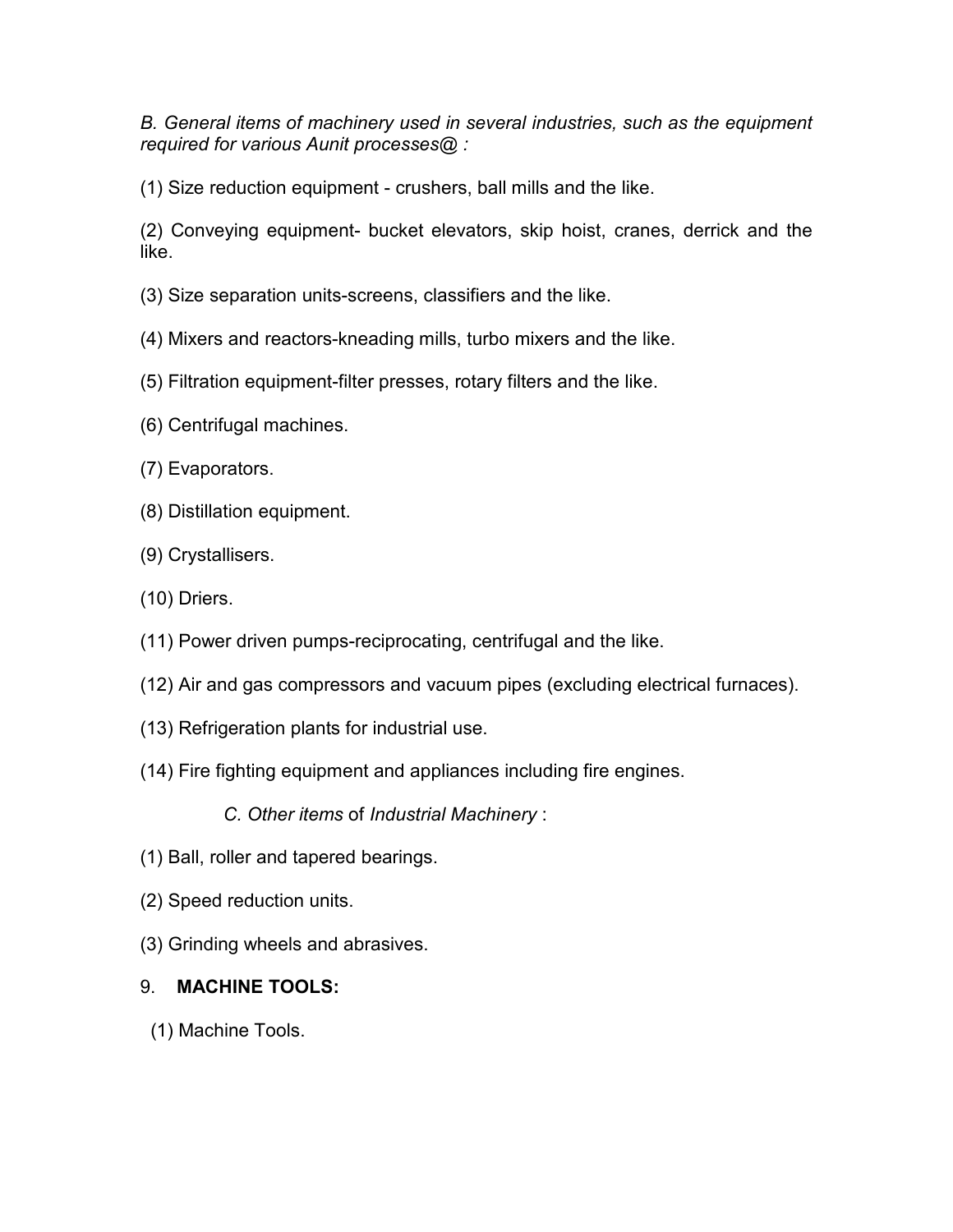## 10. AGRICULTURAL MACHINERY:

- (1) Tractors, harvestors and the like.
- (2) Agricultural implements.

### 11. EARTH-MOVING MACHINERY:

Bulldozers, dumpers, scrapers, loaders, shovels, drag lines, bucket wheel excavators, road rollers and the like.

#### 12. MISCELLANEOUS MECHANICAL AND ENGINEERING INDUSTRIES:

- (1) Plastic moulded goods.
- (2) Hand tools, small tools and the like.
- (3) Razor blades.
- (4) Pressure Cookers.
- (5) Cutlery.
- (6) Steel furniture.

## 13. COMMERCIAL, OFFICE AND HOUSEHOLD EQUIPMENT:

- (1) Typewriters.
- (2) Calculating machines.
- (3) Air conditioners and refrigerators.
- (4) Vacuum cleaners.
- (5) Sewing and knitting machines.
- (6) Hurricane lanterns.

#### 14. MEDICAL AND SURGICAL APPLIANCES:

(1)Surgical instruments- sterilisers, incubators and the like.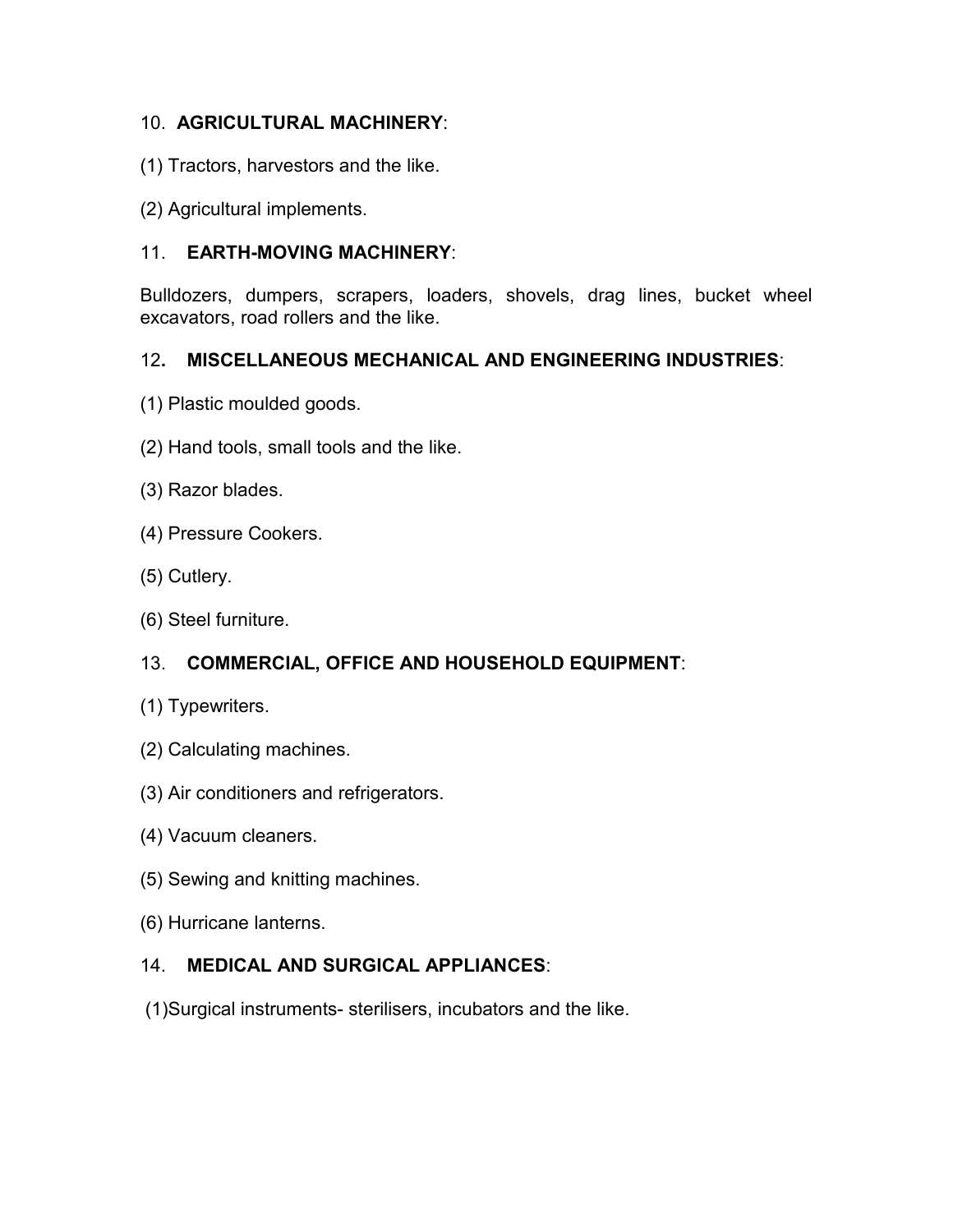### 15. INDUSTRIAL INSTRUMENTS.

(1) Water metres, steam metres, electricity metres and the like.

(2) Indicating, recording and regulating devices for pressure, temperature, rate of flow, weights, levels and the like.

(3) Weighing machines.

### 16. SCIENTIFIC INSTRUMENTS:

(1)Scientific instruments.

### 17. MATHEMATICAL, SURVEYING AND DRAWING INSTRUMENTS:

(1)Mathematical, surveying and drawing instruments.

### 18. FERTILISERS:

- (1) Inorganic fertilizers.
- (2) Organic fertilisers.
- (3) Mixed fertilisers.

## 19. CHEMICAL (OTHER THAN FERTILISERS):

- (1) Inorganic heavy chemicals.
- (2) Organic heavy chemicals.
- (3) Fine chemicals including photographic chemicals.
- (4) Synthetic resins and plastics.
- (5) Paints, varnishes and enamels.
- (6) Synthetic rubbers.
- (7) Man-made fibres including regenerated cellulose rayon, nylon and the like.
- (8) Coke oven by-products.
- (9) Coal tar distillation products like naphthalene, anthracene and the like.
- (10) Explosives including gun powder and safety fuses.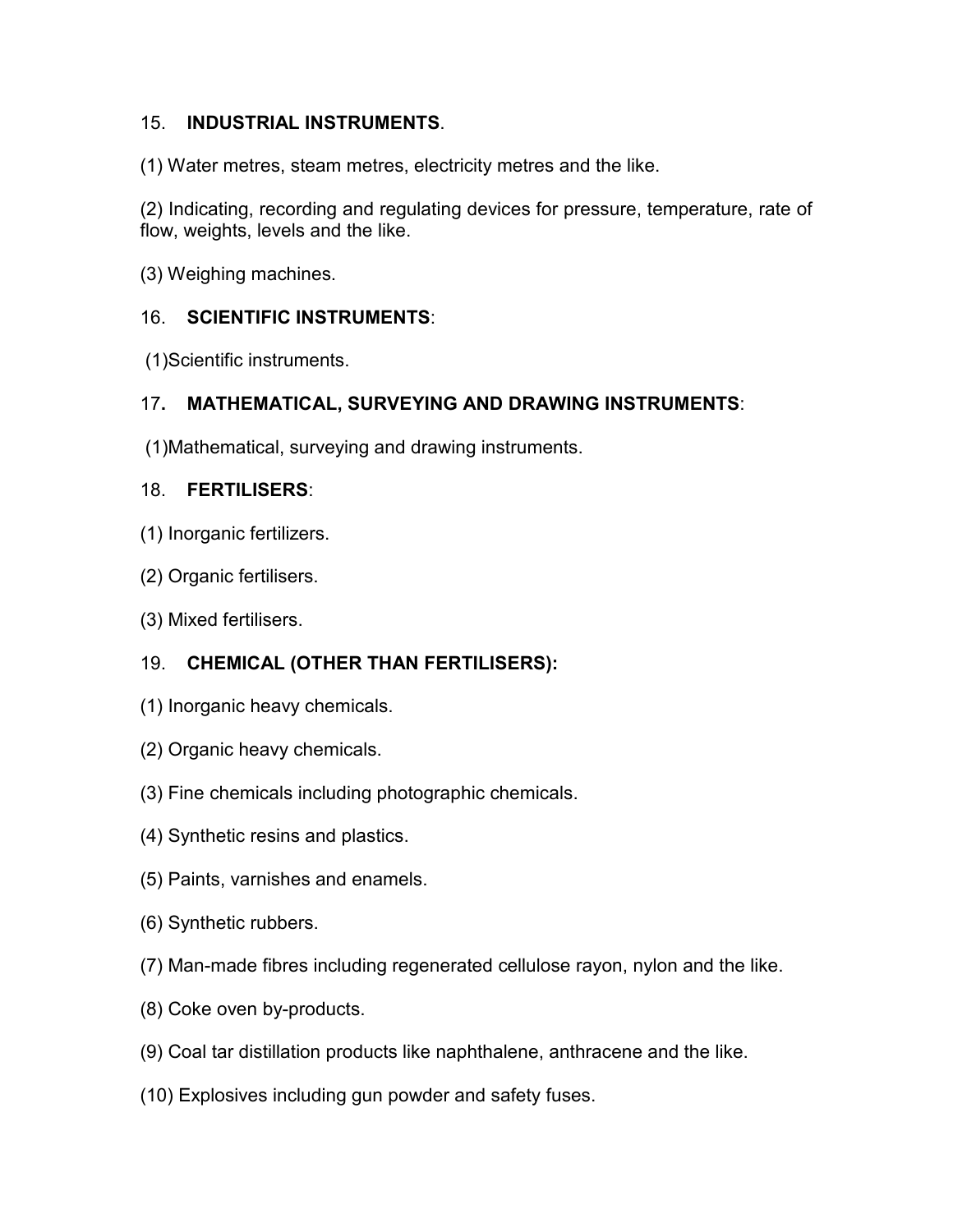- (11) Insecticides, fungicides, weedicides and the like.
- (12) Textile auxiliaries.
- (13) Sizing materials including starch.
- (14) Miscellaneous chemicals.

#### 20. PHOTOGRAPHIC RAW FILM AND PAPER :

- (1) Cinema film.
- (2) Photographic amateur film.
- (3) Photographic printing paper.
- 21. DYE-STUFFS : Dye-stuffs.
- 22. DRUGS AND PHARMACEUTICALS : Drugs and Pharmaceuticals.

### 23. TEXTILES (INCLUDING THOSE DYED, PRINTED OR OTHERWISE PROCESSED):

(1) Made wholly or in part of cotton, including cotton yarn, hosiery and rope.

(2) Made wholly or in part of jute, including jute twine and rope.

(3) Made wholly or in part of wool, including wool tops, woolen yarn, hosiery, carpets and druggets;

(4) Made wholly or in part of silk, including silk yarn and hosiery;

(5) Made wholly or in part of synthetic, artificial (man-made) fibres, including yarn and hosiery of such fibres.

#### 24. PAPER AND PULP INCLUDING PAPER PRODUCTS :

(1) Paper - writing, printing and wrapping.

(2) Newsprint.

(3) Paper board and straw board.

(4) Paper for packaging (corrugated paper, kraft paper, bags, paper containers and the like).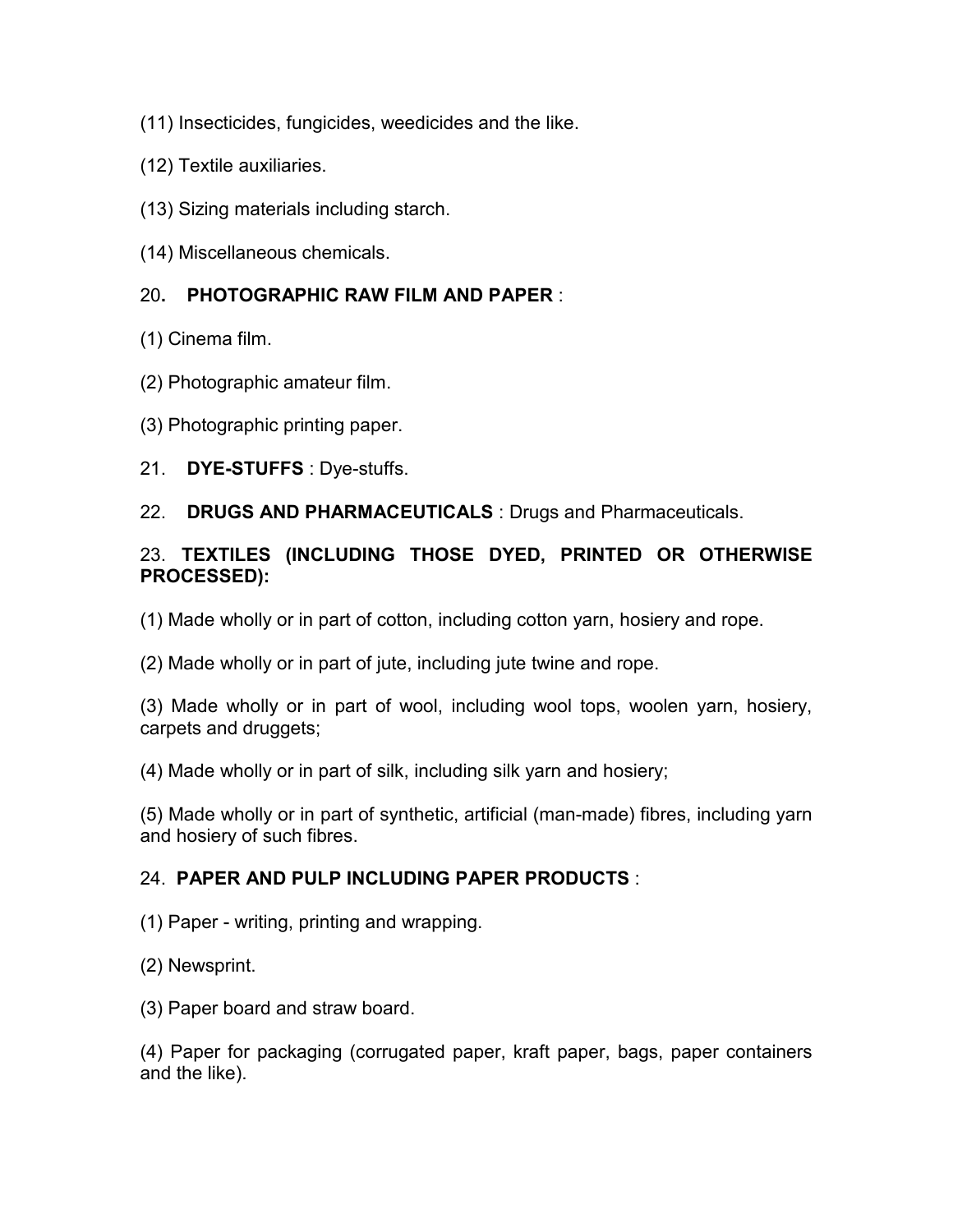(5) Pulp - wood pulp, mechanical, chemical, including dissolving pulp.

## 25. SUGAR :

(1) Sugar.

## 26. FERMENTATION INDUSTRIES :

- (1) Alcohol.
- (2) Other products of fermentation industries.

## 27. FOOD PROCESSING INDUSTRIES :

- (1) Canned fruits and fruit products.
- (2) Milk foods.
- (3) Malted Foods.
- (4) Flour.
- (5) Other processed foods.

## 28. VEGETABLE OILS AND VANASPATHI:

- (1) Vegetable oils, including solvent extracted oils.
- (2) Vanaspathi.

## 29. SOAPS, COSMETICS AND TOILET PREPARATIONS :

- (1) Soaps.
- (2) Glycerine.
- (3) Cosmetics.
- (4) Perfumery.
- (5) Toilet preparations.

## 30. RUBBER GOODS :

(1) Tyres and tubes.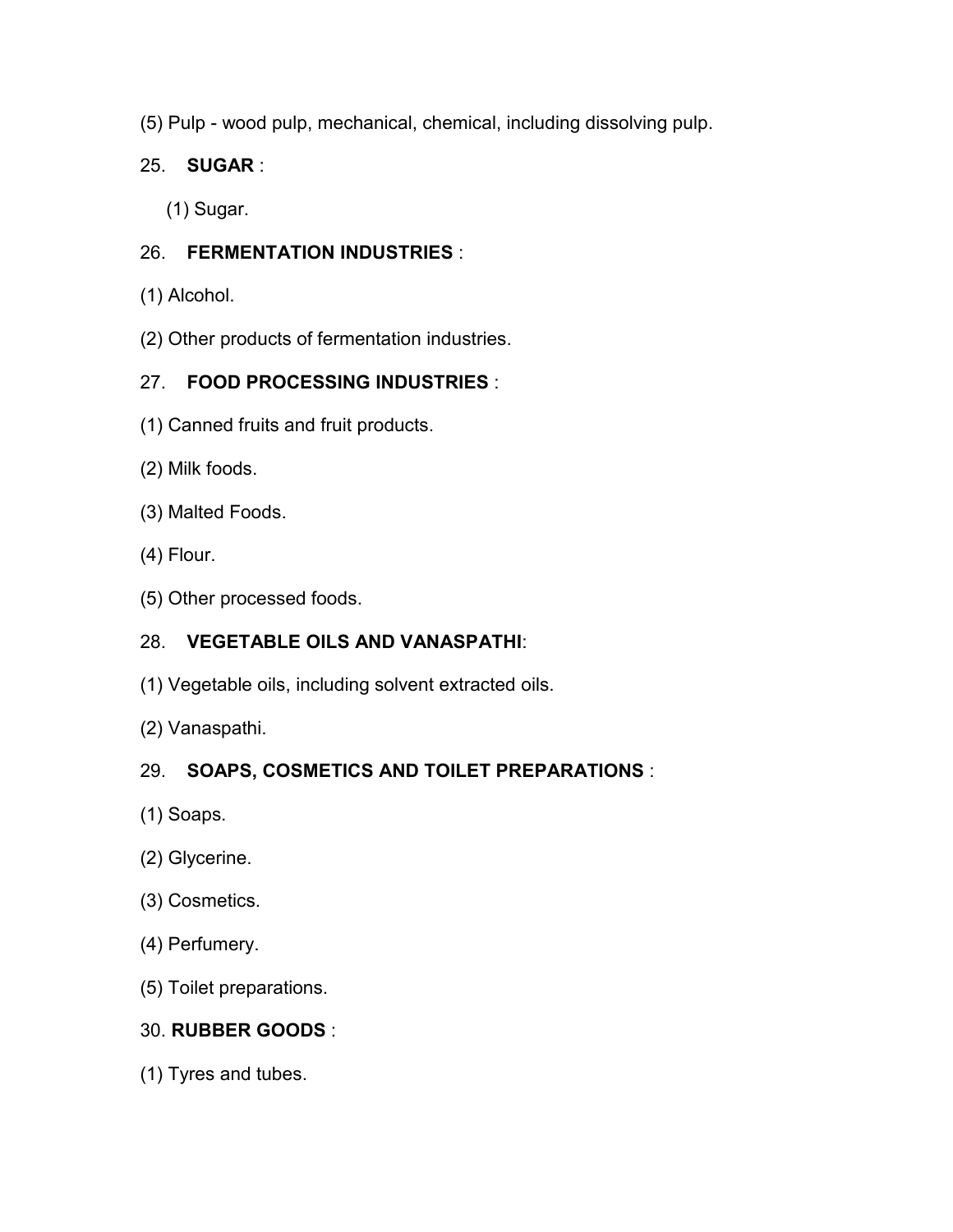- (2) Surgical and medical products including prophylactics.
- (3) Footwear.
- (4) Other rubber goods.

## 31. LEATHER, LEATHER GOODS AND PICKERS :

(1)Leather, leather goods and pickers.

### 32. GLUE AND GELATIN

(1)Glue and gelatin.

### 33. GLASS :

- (1) Hollow ware.
- (2) Sheet and plate glass.
- (3) Optical glass.
- (4) Glass wool.
- (5) Laboratory ware.
- (6) Miscellaneous ware.

#### 34. CERAMICS :

- (1) Fire bricks.
- (2) Refractories.
- (3) Furnace lining bricks acidic, basic and neutral.
- (4) China ware and pottery.
- (5) Sanitary ware.
- (6) Insulators.
- (7) Tiles.
- (8) Graphite Crucibles.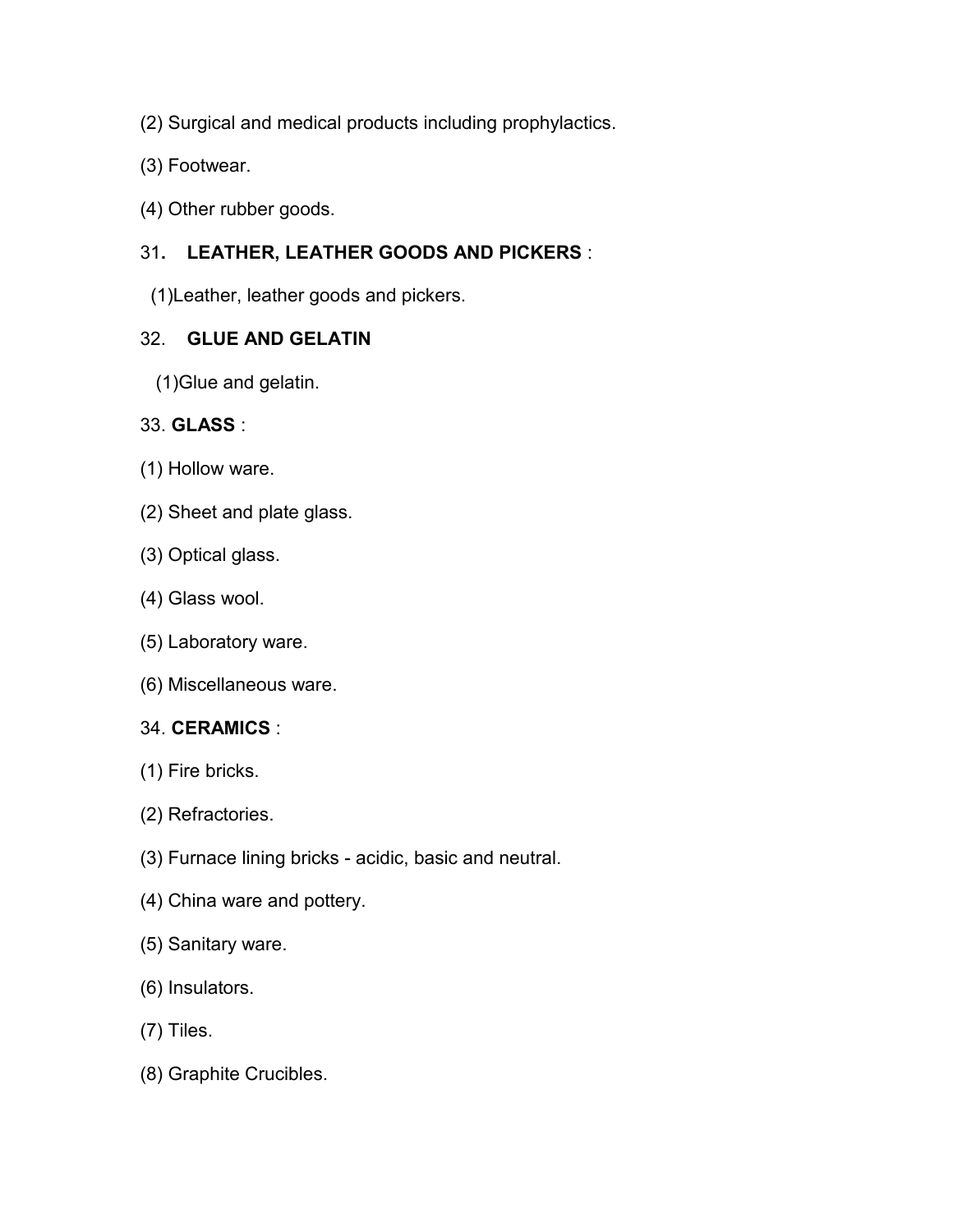## 35. CEMENT AND GYPSUM PRODUCTS :

- (1) Portland cement.
- (2) Asbestos cement.
- (3) Insulating boards.
- (4) Gypsum boards, wall boards and the like.

## 36. TIMBER PRODUCTS:

- (1) Plywood.
- (2) Hardboard, including fibre-board, chip-board and the like.
- (3) Matches.
- (4) Miscellaneous (furniture components, bobbins, shutters and the like)

## 37. DEFENCE INDUSTRIES :

(1)Arms and ammunition.

## 38. MISCELLANEOUS INDUSTRIES :

- (1) Cigarettes.
- (2) Linoleums, whether felt based or jute based.
- (3) Zip fasteners (metallic and non-metallic).
- (4) Oil Stoves.
- (5) Printing, including litho printing industry.

Explanation 1.-- The articles specified under each of the headings Nos. 3, 4, 5, 6, 7, 8, 10, 11 and 13 shall include their component parts and accessories.

Explanation 2.-- The articles specified under each of the headings Nos. 18, 19, 21 and 22 shall include the intermediates required for their manufacture.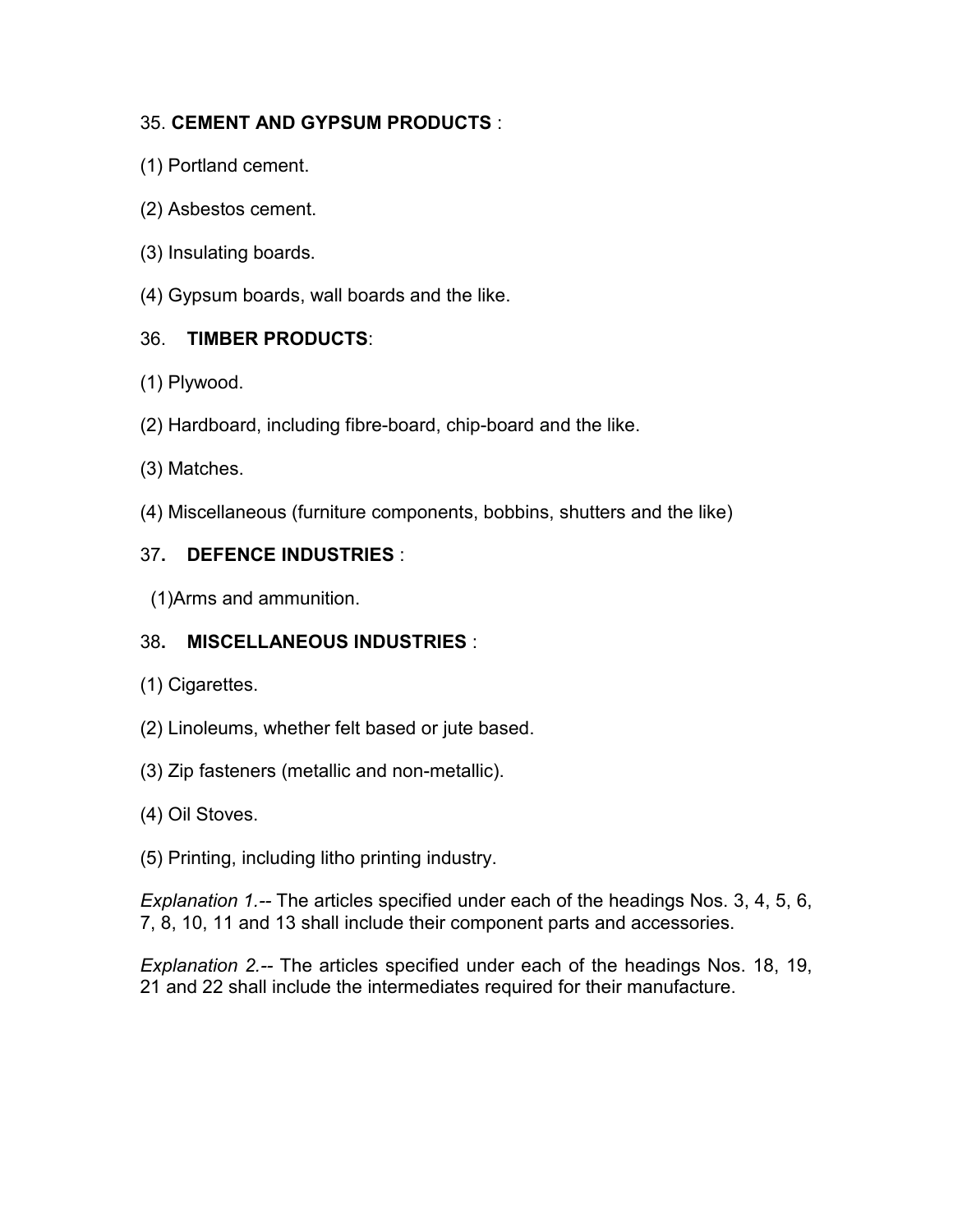#### THE SECOND SCHEDULE

[See section 6(4)]

Functions which may be assigned to Development Councils :-

(1) Recommending targets for production, co-ordinating production programmes and reviewing progress from time to time.

(2) Suggesting norms of efficiency with a view to eliminating waste, obtaining maximum production, improving quality and reducing costs.

(3) Recommending measures for securing the fuller utilisation of the installed capacity and for improving the working of the industry, particularly of the less efficient units.

(4) Promoting arrangements for better marketing and helping in the devising of a system of distribution and sale of the produce of the industry which would be satisfactory to the consumer.

(5) Promoting standardisation of products.

(6) Assisting in the distribution of controlled materials and promoting arrangements for obtaining materials for the industry.

(7) Promoting or undertaking inquiry as to materials and equipment and as to methods of production, management and labour utilisation, including the discovery and development of new materials, equipment and methods and of improvements in those already in use, the assessment of the advantages of different alternatives and the conduct of experimental establishments and of tests on a commercial scale.

(8) Promoting the training of persons engaged or proposing engagement in the industry and their education in technical or artistic subjects relevant thereto.

(9) Promoting the retaining in alternative occupations of personnel engaged in or retrenched from the industry.

(10) Promoting or undertaking scientific and industrial research, research into matters affecting industrial psychology and research into matters relating to production and to the consumption or use of goods and services supplied by the industry.

(11) Promoting, improvements and standardisation of accounting and costing methods and practice.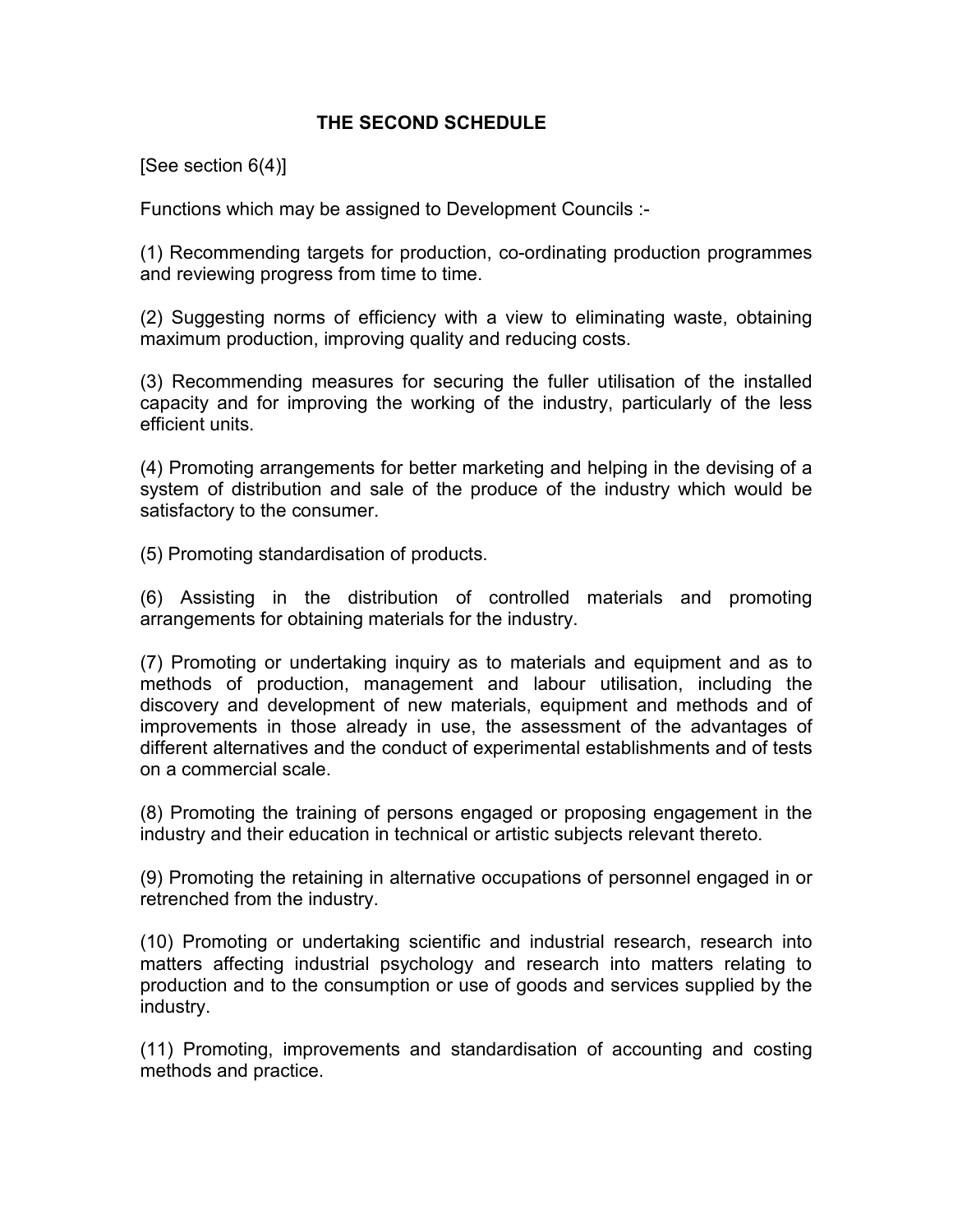(12) Promoting or undertaking the collection and formation of statistics.

(13) Investigating possibilities of decentralising stages and processes of production with a view to encouraging the growth of allied small scale and cottage industries.

(14) Promoting the adoption of measures for increasing the productivity of labour, including measures for securing safer and better working conditions and the provision and improvement of amenities and incentives for workers.

(15) Advising on any matters relating to the industry (other than remuneration and conditions of employment) as to which the Central Government may request the Development Council to advice and undertaking inquiries for the purpose of enabling the Development Council so to advise, and

(16) Undertaking arrangements for making available to the industry information obtained and for advising on matters with which the Development Councils are concerned in the exercise of any of their functions.

## THE THIRD SCHEDULE

(See Section 18FB)

The Industrial Employment (Standing Orders) Act, 1946 (20 of 1946).

The Industrial Disputes Act, 1947 (14 of 1947).

The Minimum Wages Act, 1948 (11 of 1948).